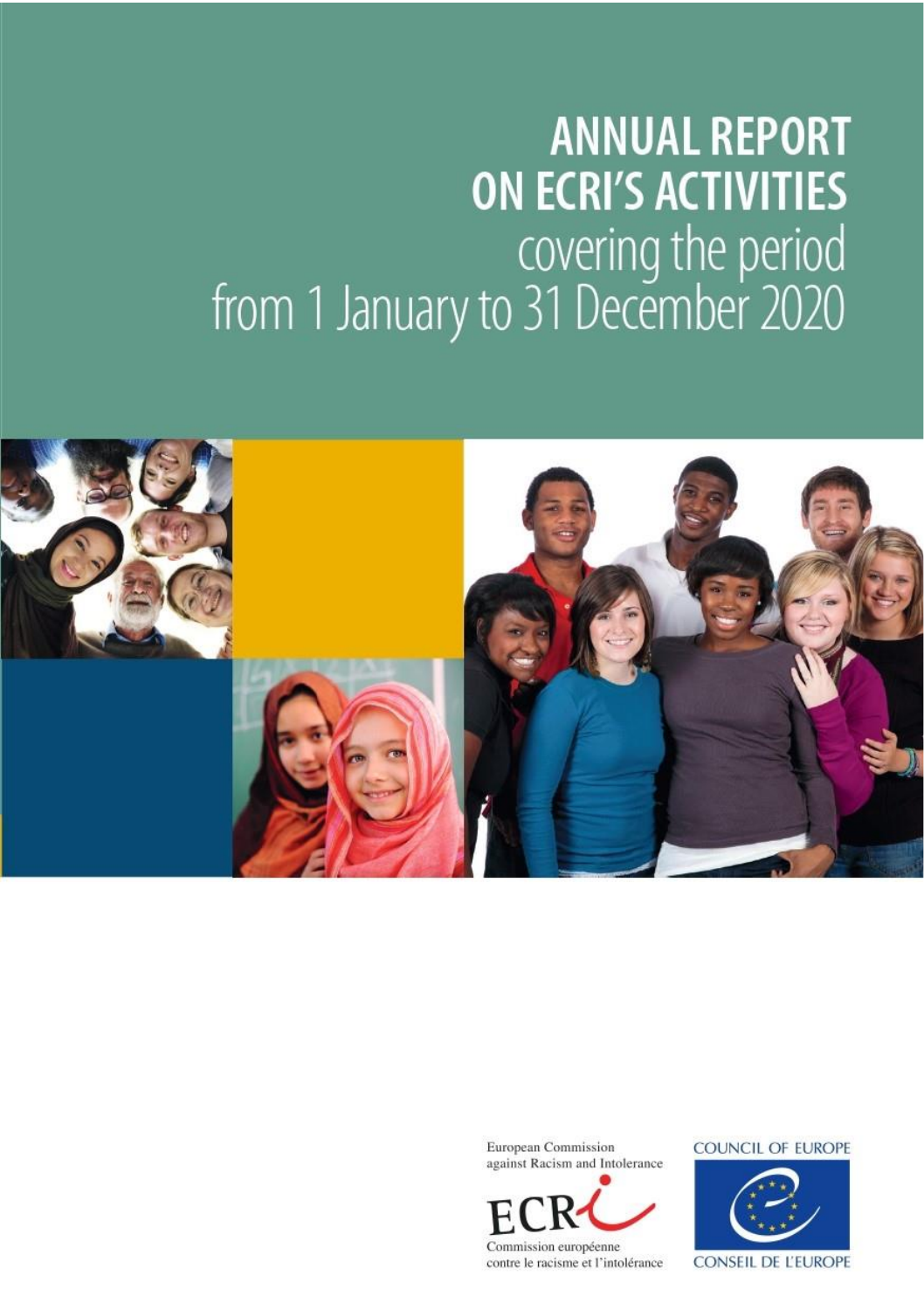Photos: Shutterstock



Strasbourg, March 2021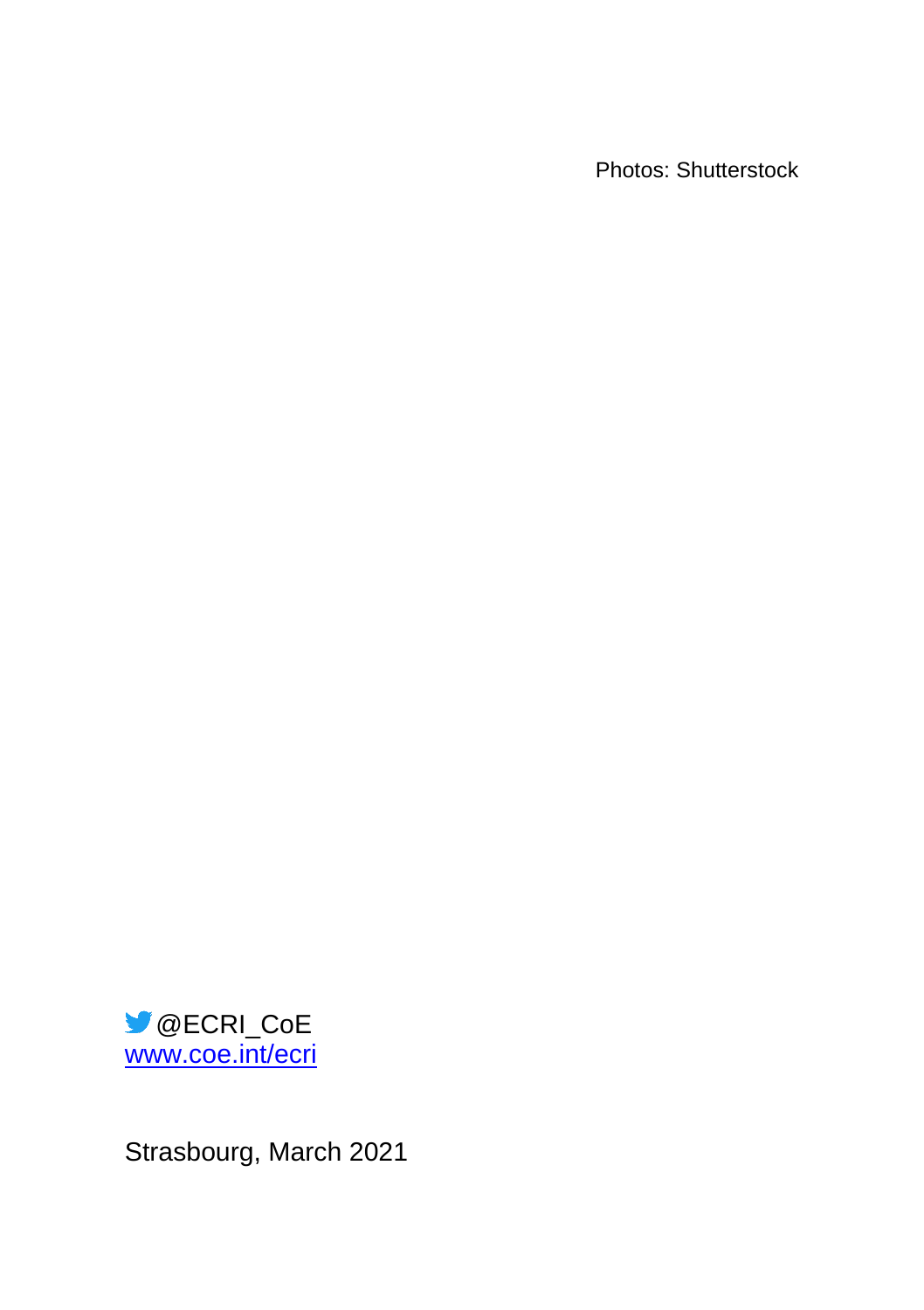|                                                 | 1. | Country-by-country approach 18                                                                         |  |  |
|-------------------------------------------------|----|--------------------------------------------------------------------------------------------------------|--|--|
|                                                 | 2. |                                                                                                        |  |  |
|                                                 | 3. |                                                                                                        |  |  |
|                                                 | 4. | Impact of the Covid-19 pandemic on groups of                                                           |  |  |
|                                                 | 5. | ECRI statement on racist police abuse, including                                                       |  |  |
|                                                 | 6. | Cooperation with Equality Bodies to combat racism                                                      |  |  |
|                                                 | 7. |                                                                                                        |  |  |
|                                                 | 8. |                                                                                                        |  |  |
|                                                 |    | Co-operation with relevant bodies of the Council of<br>Europe and other international organisations 27 |  |  |
|                                                 |    |                                                                                                        |  |  |
|                                                 |    |                                                                                                        |  |  |
| Appendix III - Meetings held by ECRI in 2020 45 |    |                                                                                                        |  |  |
|                                                 |    |                                                                                                        |  |  |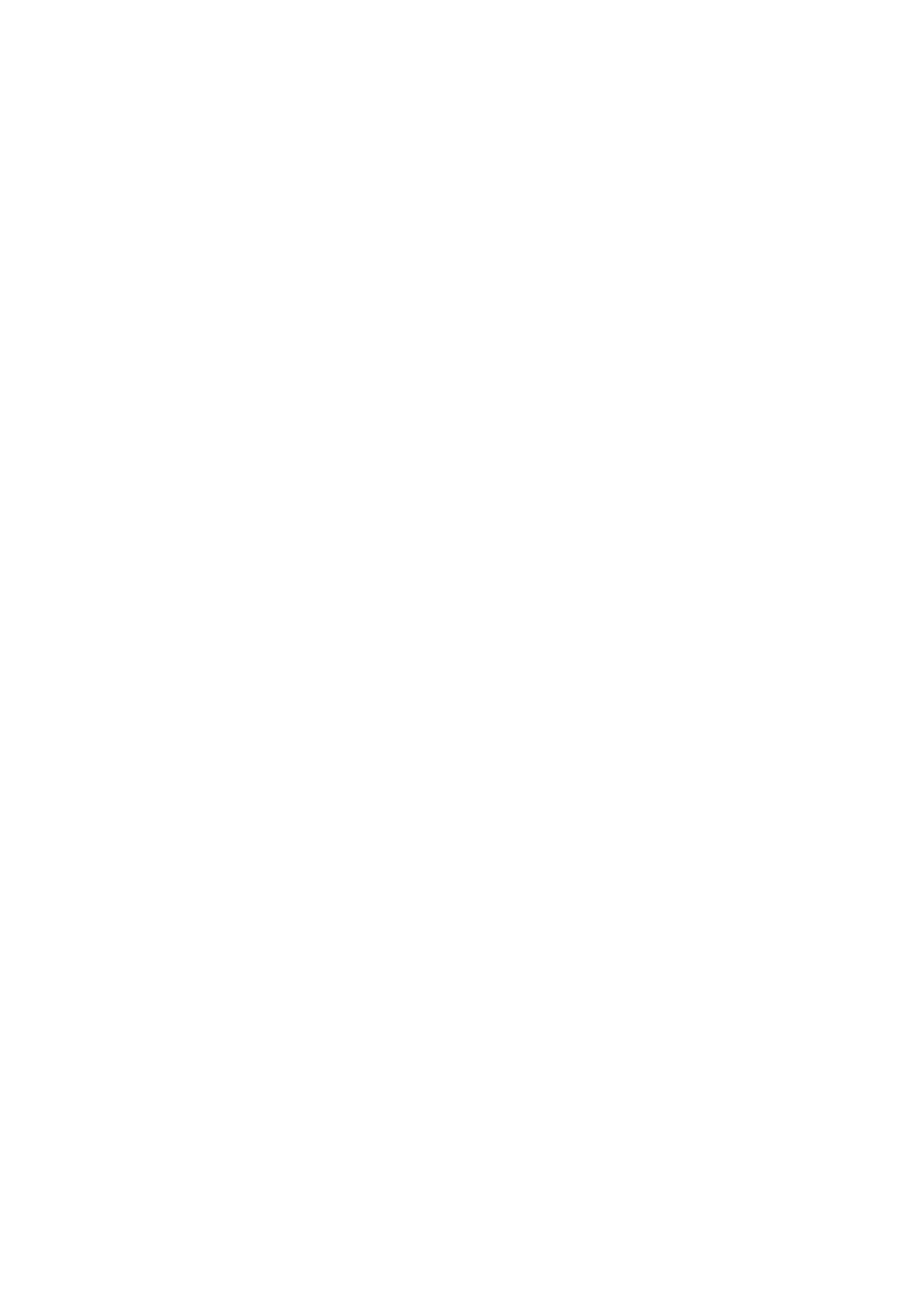# <span id="page-4-0"></span>**Preface**

*The European Commission against Racism and Intolerance (ECRI) is a mechanism which was established by the first Summit of Heads of State and Government of the Council of Europe member states. The decision to establish ECRI is contained in the Vienna Declaration adopted by the first Summit on 9 October 1993. On 13 June 2002, the Committee of Ministers adopted an autonomous Statute for ECRI and thus consolidated its role as an independent human rights monitoring mechanism specialised in questions relating to racism and intolerance.*

*ECRI's task is to combat racism, xenophobia, antisemitism and intolerance at the level of greater Europe and from the perspective of the protection of human rights. ECRI's action covers all necessary measures to combat violence, discrimination and prejudice faced by persons or groups of persons, on grounds of "race", colour, language, religion, citizenship, national or ethnic origin, sexual orientation and gender identity.*

*ECRI's members are appointed on the basis of their in-depth knowledge in the field of combating intolerance. They should have high moral authority and recognised expertise in dealing with racism, xenophobia, antisemitism and intolerance. They serve in their individual capacity, are independent and impartial in fulfilling their mandate, and do not receive any instructions from their government.*

*ECRI's statutory activities are: country monitoring; work on general themes; and relations with civil society. ECRI's strategy for constantly enhancing its activities is to take a step-by-step approach, building on the work it has already accomplished by evaluating, consolidating and extending its action.*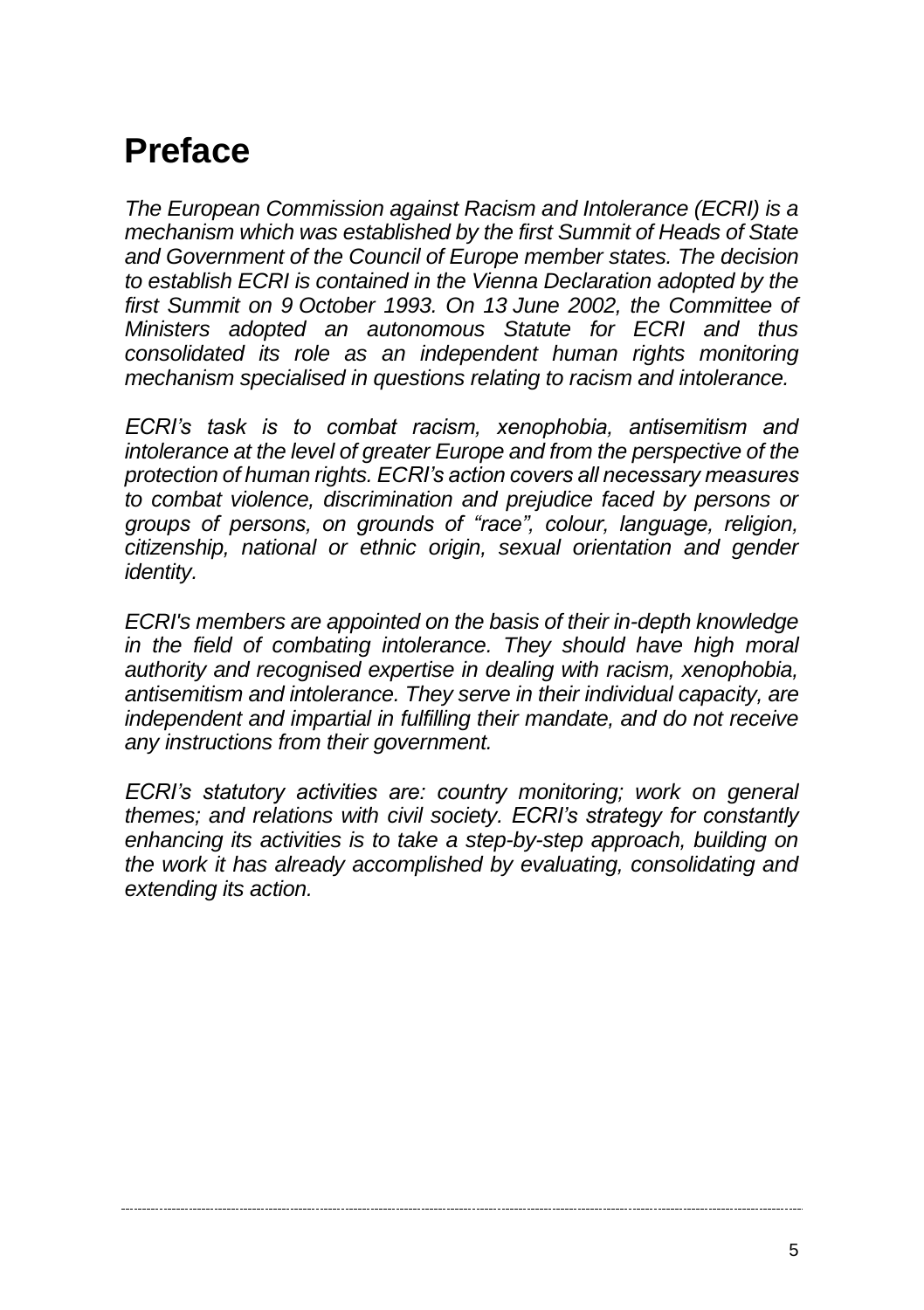# <span id="page-5-0"></span>**Main trends**

# **Introduction**

1. Each year, as an introduction to its annual report, ECRI outlines the main trends in the fields of racism and intolerance in Europe to show the context in which ECRI continues its efforts and will further step up its action in the future. The precise characteristics and extent of these trends, observed in the course of ECRI's various activities, vary from region to region and country to country. Usually, ECRI's conclusions about trends in policy areas falling under its mandate rely predominantly on findings stemming from its country monitoring visits. However, due to Covid-19 restrictions, ECRI's observations about dominant tendencies in 2020 to a larger degree than usual rely on desk research, information gathered through online meetings and events, and written communications from (potential) individual victims and witnesses of racism or intolerance in Europe, as well as on contributions by ECRI members and findings by international or national partners of ECRI, as well as other Council of Europe's sources.

2. This year's edition is focused on four main areas: mitigating the impact of the Covid-19 pandemic on groups of concern to ECRI; tackling deep-rooted racism in public life; combating anti-Muslim racism and antisemitism in the face of terrorism; and addressing the backlash against the protection of LGBTI persons' human rights. The latter was allocated a dedicated section given ECRI's unique position in monitoring LGBTI equality in Council of Europe member states since 2013.

# **I. Mitigating the impact of the Covid-19 pandemic on groups of concern to ECRI**

3. Few, if any, crises since the Second World War have had such a global impact as the Covid-19 pandemic and thus this public health emergency came to overshadow other trends in 2020, in Europe and elsewhere. Racist and xenophobic incidents linked to the outbreak have been widespread. They include verbal and physical assaults, social exclusion, denial of access to basic goods and services, discriminatory restrictions of freedom of movement and quarantine policies, as well as intolerant rhetoric from public figures, in particular politicians and media professionals. The pandemic was also abused by various groups and individuals to spread conspiracy theories about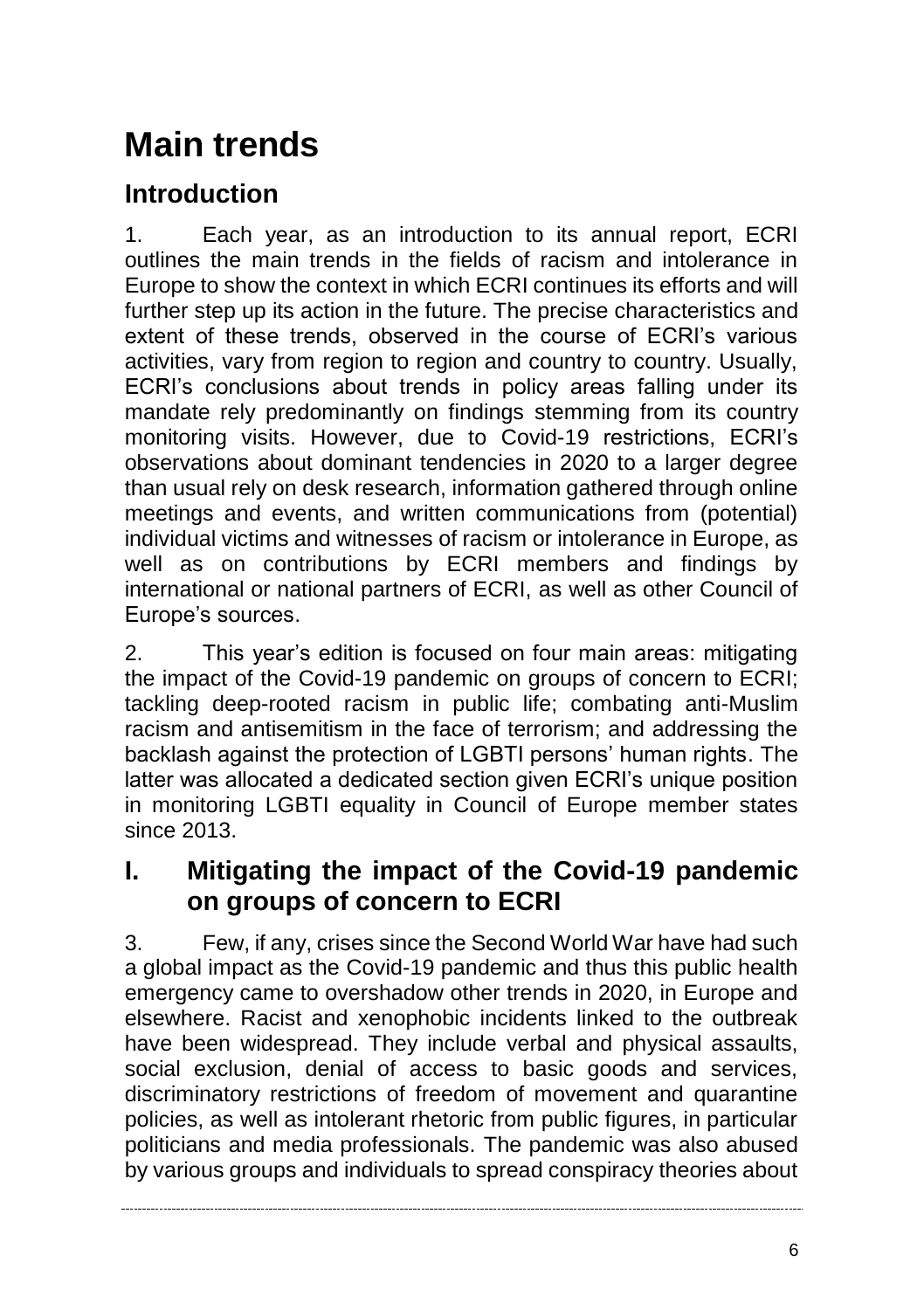the origin of the disease. This included, inter alia, antisemitic hate speech, blaming specific persons of Jewish origin or Jews in general for Covid-19 and thereby using age-old stereotypes to stir up anti-Jewish resentments and hatred. Persons of Asian origin or those perceived to be of Asian origin were also targeted at the beginning of the pandemic. Furthermore, lockdown measures were put in place to slow the transmission of the virus and save lives, but unfortunately the unintended impact of some of these measures has been grave, with schooling disrupted, borders closed, and livelihoods devastated. Several groups of concern to ECRI have often suffered disproportionately from the impact of these measures. While the pandemic caused some self-centred and even xenophobic reactions, especially during its first wave in spring, it also prompted widespread expressions of mutual solidarity and support from states, civil society and individuals. It is beyond doubt that far-reaching social, economic and political consequences of the pandemic and measures taken are still unfolding.

4. The rapid spread of the pandemic in 2020 put a heavy strain on healthcare infrastructures and personnel in Council of Europe member states, as a significant number of people infected with Covid-19 required hospital care, including intensive care. Efforts to limit the number of COVID patients in need of hospital care, in order not to overburden hospitals beyond their capacity and thus running the risk of not being able to provide life-saving care to anybody needing it, led to the imposition of many restrictions in daily life across Europe. These unprecedented measures have had implications for the enjoyment of rights and freedoms under the European Convention on Human Rights ("the Convention"). While numerous countries have introduced emergency regimes of varying intensity or have adopted legislative or other measures without formally declaring such an emergency, some have also formally sought derogations<sup>1</sup> from the Convention under Article 15, due to the threat posed by the public health crisis. The Convention articles from which some states announced derogations were most often related to the right to respect for private and family life (Article 8), freedom of assembly and association (Article 11) and freedom of movement (Article 2 of Protocol 4 to the Convention). The core human rights obligations of states have nonetheless remained the same and all restrictions, whether or not based on a derogation,

 $\overline{a}$ 

<sup>&</sup>lt;sup>1</sup> [Status](https://www.coe.int/en/web/conventions/full-list/-/conventions/webContent/62111354) of derogations as of 13 October 2020.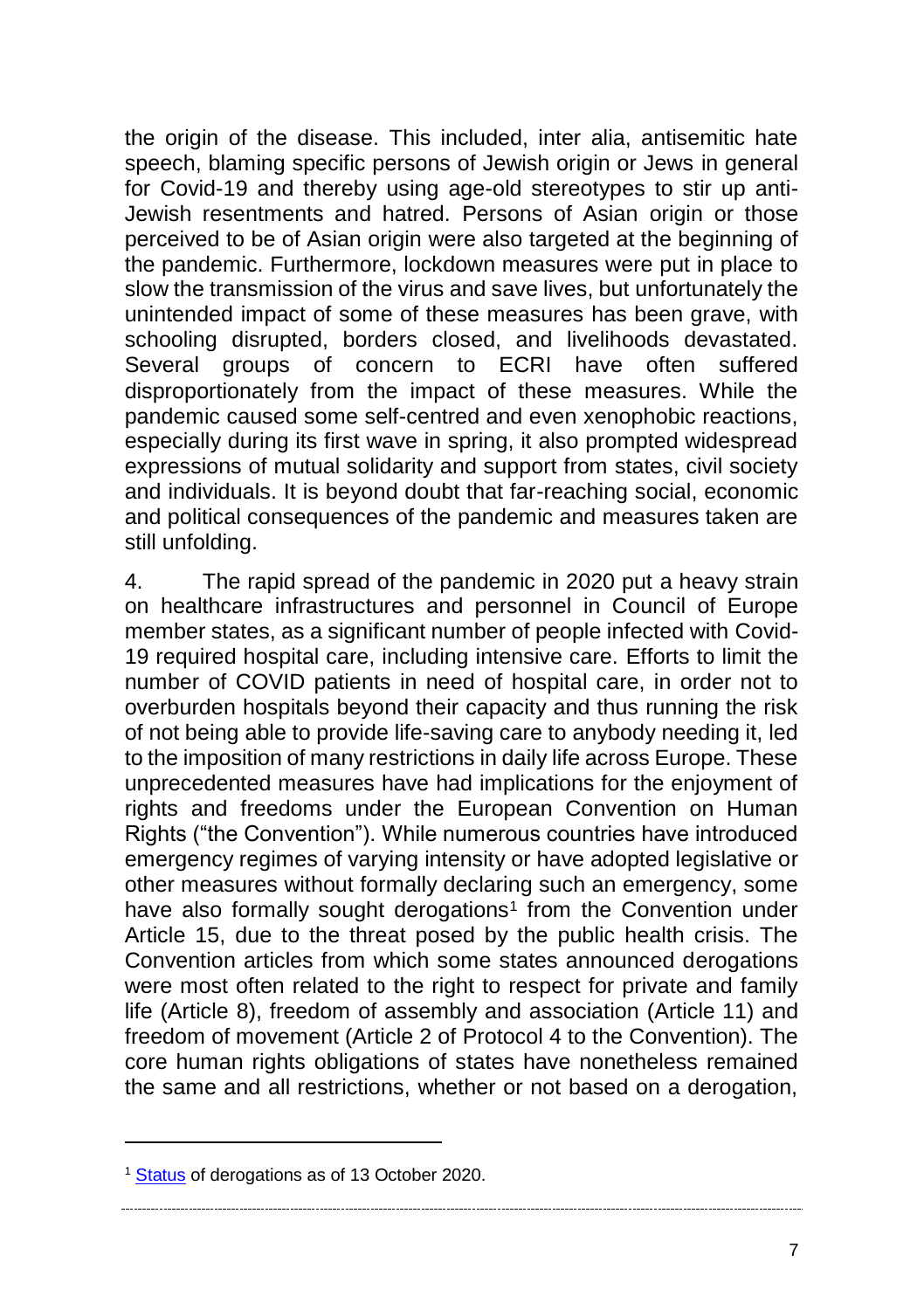should always fulfil the conditions of legality, necessity, proportionality and non-discrimination, as well as being temporary in case of derogations.

5. Regrettably, some government measures introduced with the stated intention of tackling the crisis caused by Covid-19, have resulted in further discrimination of marginalised groups, causing a regression in the respect of their human rights, which could prove long-lasting. For instance, blanket measures to preclude the admission of refugees or asylum-seekers, or of those of specific nationalities, without evidence of any public health risks caused by them, were striking examples of such acts *ultra vires* and have left many *bona fide* asylum seekers in limbo, or at risk of refoulement, for several months until countries have gradually started to ease these measures again.

6. At the same time, promising practices at various levels have also emerged in a number of countries, where for instance, all migrants, including asylum seekers, with pending residence permit applications were granted the same rights as citizens, in order to ensure that everybody who needed it had access to social security, unemployment allowances and health care.

### **A. Ensuring equal access to rights**

7. Some groups of concern to ECRI have been disproportionately affected by the pandemic. Research shows that persons belonging to ethnic or religious minorities are generally at greater risk of contracting the virus due to a wide range of factors, from their disproportionately large share among employees in high risk sectors, including health and social care, to their accommodation in overcrowded housing where social distancing rules are difficult to observe. They may also suffer from higher fatality rates among those infected, often due to poorer initial heath and more limited access to medical care. Moreover, the economic downturn caused by lockdown measures, which were taken in response to Covid-19, resulted in the immediate loss of many informal or otherwise precarious jobs. This unemployment caused various degrees of food shortages and lack of health insurances in vulnerable communities, notably among Roma, migrants and LGBTI persons. The Covid-19 crisis has exposed, and deepened, underlying structural inequalities in almost all policy areas, including as concerns access to education, employment, housing and healthcare.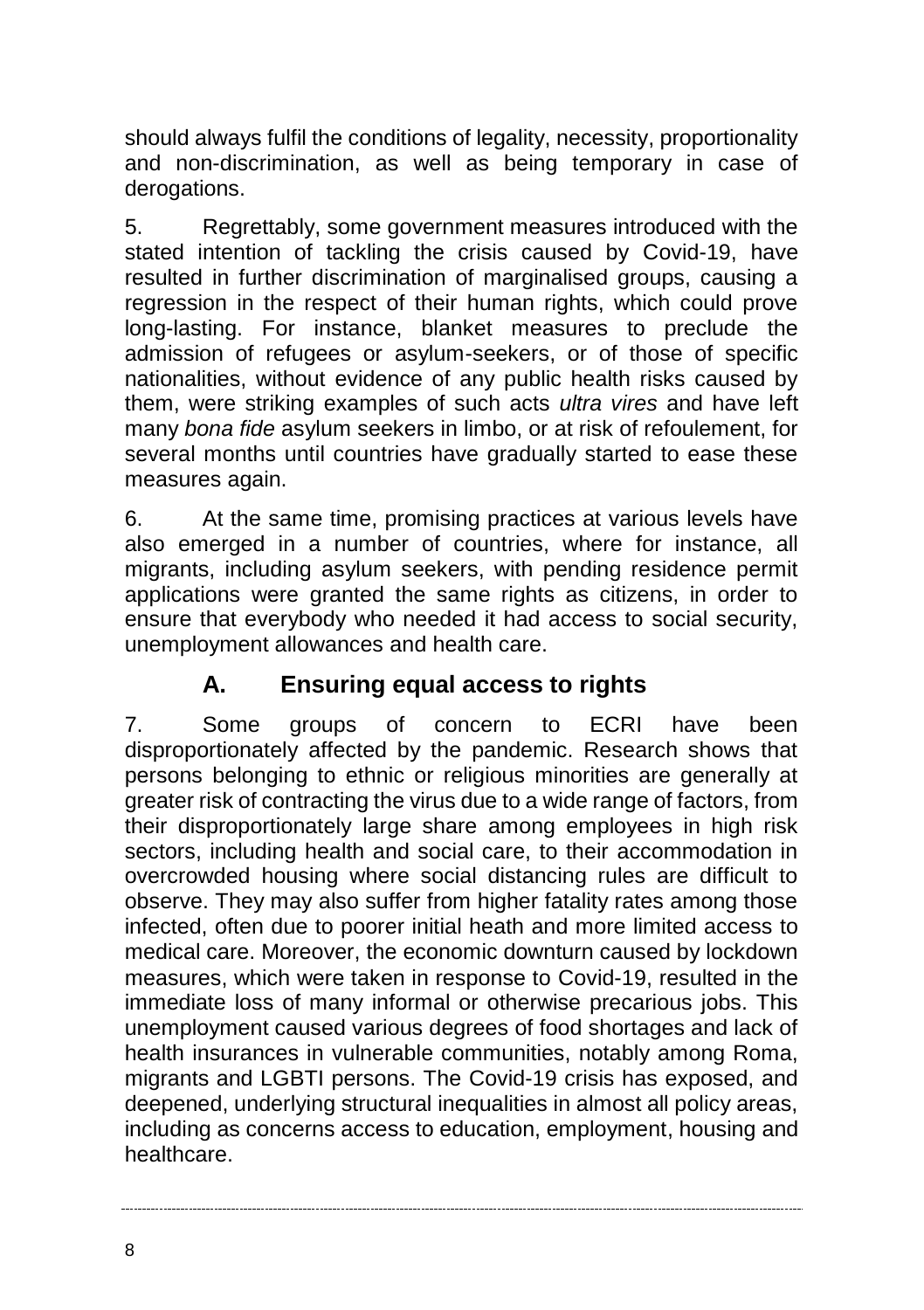8. Although many Roma were suffering from poverty, marginalisation and exclusion in many areas already before the pandemic, their situation has deteriorated more than that of most groups in society, especially in terms of their access to work and basic services.

9. Roma are often confined to overcrowded neighbourhoods with limited access to public utilities, including clean water and sewage. By way of example, in slums inhabited by Roma, physical distancing and good hygiene were nearly impossible to maintain. Distance learning measures have excluded many Roma children from school, risking an increase in the already high dropout rates among Roma pupils, due to lack of internet and/or computer access. The loss of social aid, which was conditional on the participation of children in home schooling in several countries, has made it increasingly difficult for affected Roma to secure their subsistence. In addition to social aid necessary to meet basic needs, Roma pupils must have equal access to education, including in times of pandemics. ECRI therefore calls on member states to draw inspiration from its General Policy Recommendations No. 10 on combatting racism and racial discrimination in and through school education and No. 13 on combatting antigypsyism and discrimination against Roma.

10. While the lack of appropriate support for Roma in some European countries is grimly reflected in their situation and capacity to meet the challenges of the Covid-19 pandemic, positive measures taken by actors in other Council of Europe member states must be welcomed. Some public utility providers supplied water and electricity free of charge to Roma communities during lockdown periods. In some countries, Roma families were provided with free internet packages to bridge the digital divide affecting Roma pupils, while in others, shopping vouchers for Roma were distributed or measures were taken to ensure provision of food and water.

11. Roma have further, increasingly and falsely, been blamed, including by political and other public figures for being major spreaders of the virus. Such campaigns amounting to hate speech, at times more implicitly and at other times very explicitly, reinforced negative stereotypes about Roma and made their access to health care and public support measures even more challenging. A number of Roma settlements have been put under compulsory quarantine in certain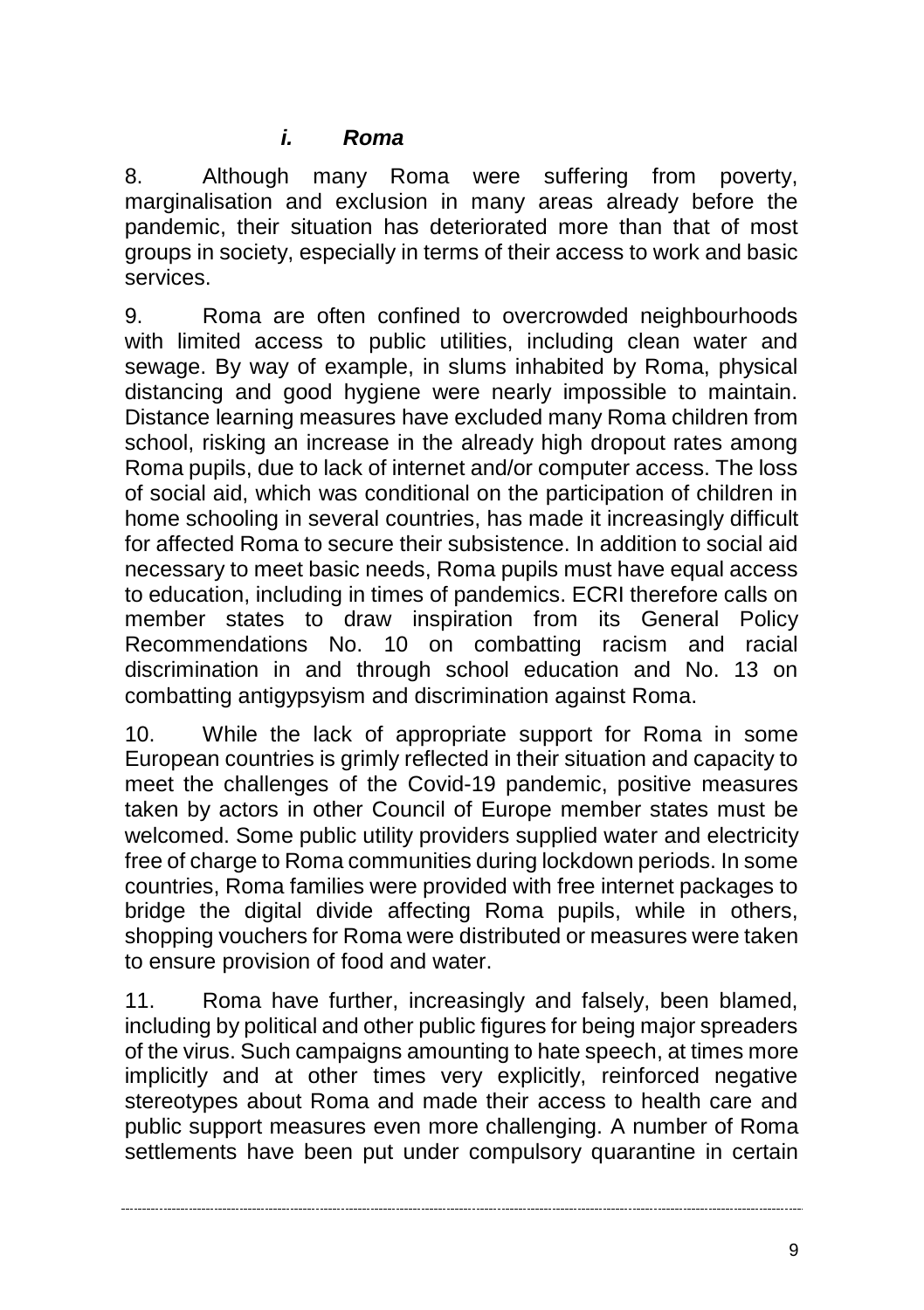countries, based on the false claim that such measures were necessary for the protection of public health and safety. ECRI recalled in its [statement](https://rm.coe.int/statement-by-the-bureau-of-the-european-commission-against-racism-and-/16809ea6b6) adopted in May 2020 on the impact of the Covid-19 pandemic and related government responses on groups of concern to ECRI, that adequate safeguards should be put in place to ensure that the restrictions imposed on vulnerable people on public health grounds must be non-discriminatory as well as ensure the principles of lawfulness, necessity and proportionality.

#### *ii. Migrants and asylum seekers*

12. Like Roma communities, migrants and asylum seekers have faced serious difficulties in accessing basic rights and services during the Covid-19 pandemic. Some recently arrived or irregularly present migrants have not been able to benefit from essential health care on the grounds of not having a social security number in their host country. Access to health care is a key element in several of ECRI's General Policy Recommendations, including General Policy Recommendation No. 16 on safeguarding irregularly present migrants from discrimination. In the latter, ECRI calls for the establishment of firewalls between, for instance, providers of health care to irregular migrants and immigration control and enforcement authorities, in order to avoid irregular migrants being unable to access essential health care services for fear of revealing their irregular status.

13. In the field of employment, migrants have proved to be particularly vulnerable. For instance, migrant seasonal workers employed by slaughterhouses or as fruit-pickers had to work in poor sanitary conditions and were kept in overcrowded accommodation. thereby making them particularly susceptible of contracting the Coronavirus.

14. Studies have also revealed that in some countries, suburban council estates, inhabited by a majority of people with a migrant background, have been disproportionately targeted by police controls for the purpose of enforcing lockdown measures, with ensuing fines adding an additional burden for their inhabitants.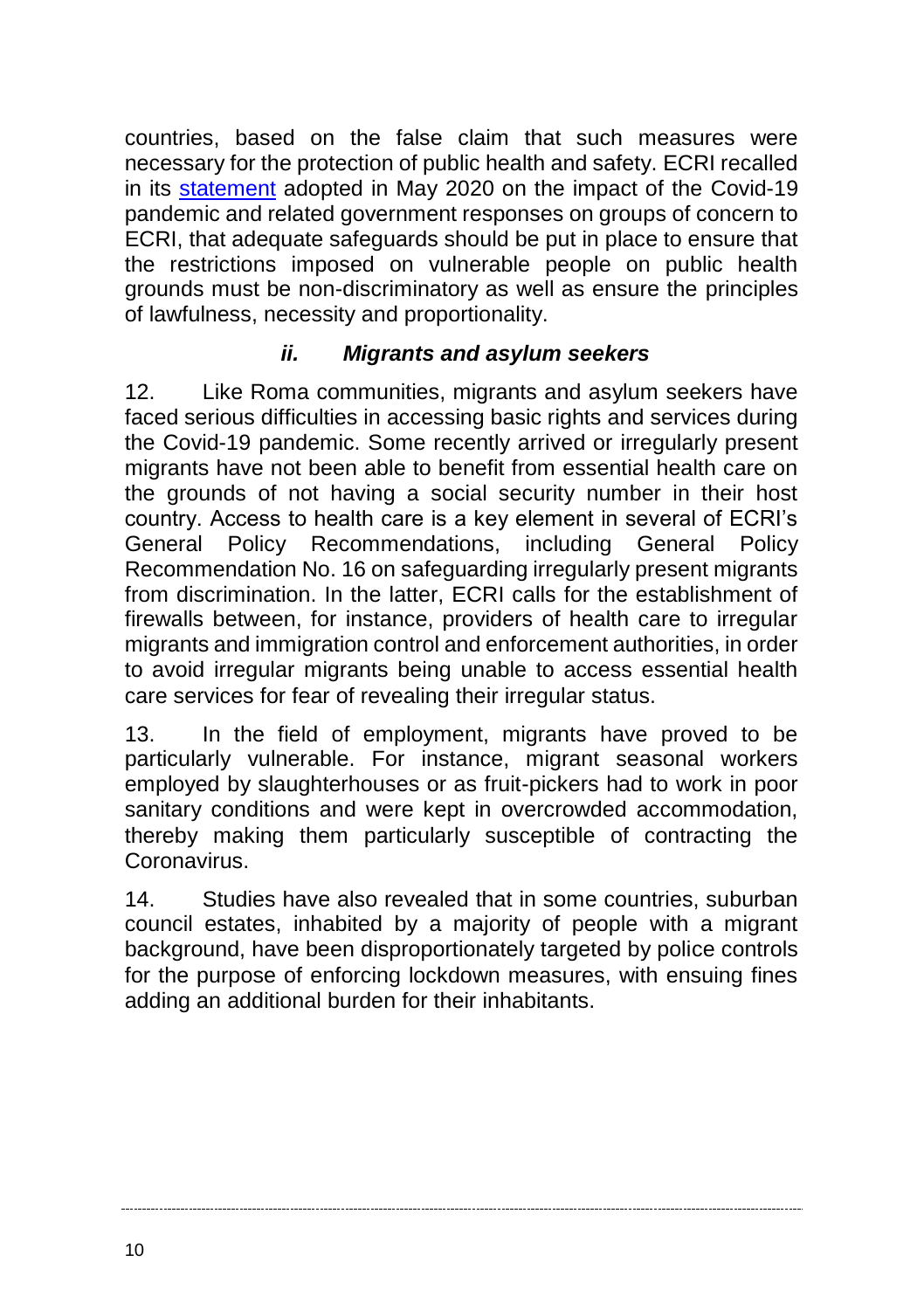#### *iii. LGBTI persons*

15. Young LGBTI persons have oftentimes been exposed to family rejection and domestic violence during the Covid-19 pandemic. Calls to LGBTI hotlines and victim support call centres increased (in some cases tripled), particularly during curfews. Some LGBTI youth had to move back to LGBTI-phobic family members while others had to reconsider coming out during the pandemic.

16. Furthermore, transgender persons were particularly affected by job insecurity as they often work in the informal economy or as a result of the closure of large parts of the hospitality sector (in which many transgender persons were employed). Most also have had their gender reassignment treatment postponed, while others have had problems in receiving their regular hormone treatment.

17. Members of the LGBTI communities further fell victims of hate speech in some countries, where religious and political leaders blamed LGBTI people for the spread of Covid-19.

18. In some Council of Europe member states, the authorities have risen to the challenge posed by the pandemic by providing targeted support for the LGBTI community. Services offered in this regard included municipal housing, assistance to LGBTI NGOs by public health services and setting up helplines for LGBTI communities and their families.

#### **B. Anticipating and reducing discrimination risks in the use of artificial intelligence**

19. The outbreak of the Covid-19 pandemic has spurred the deployment of artificial intelligence (AI) systems to monitor and curb the spread of the disease. Several countries have introduced digital surveillance technologies, in particular contact-tracing applications, for screening and detecting infected persons as well as for predicting the emergence of geographical or commercial risk areas and sectors, and for modelling public policy interventions based on these predictions. Some devices, such as drones and QR codes, have further been used to enforce quarantine orders, as have log entries into shops and public places.

20. Relying on the analysis of large masses of population data, the use of these tools has however not fairly represented communities, in particular minority groups living in poverty, due to the disparate effects of the pandemic on these groups and their different realities,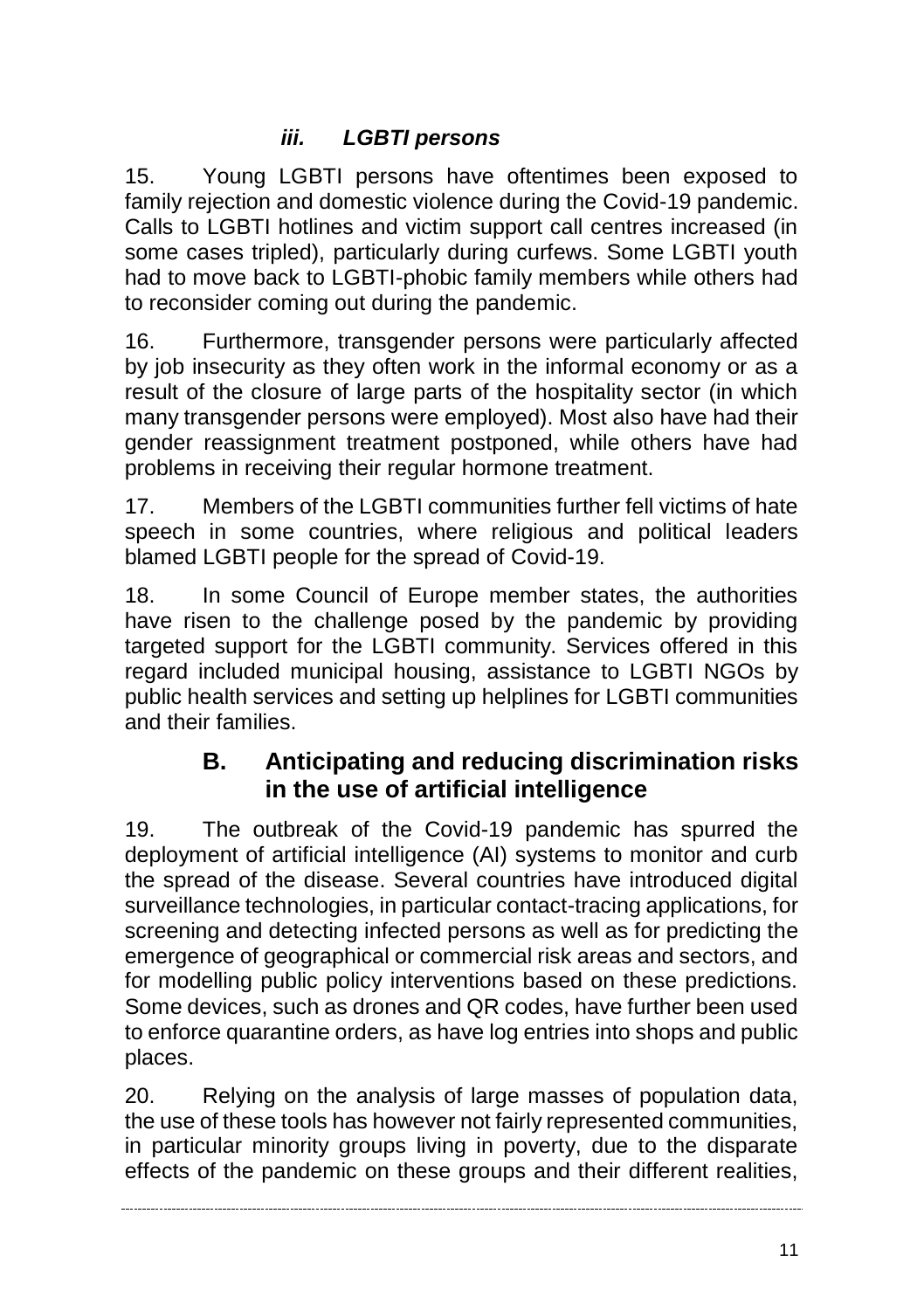and has led to misdirected public health efforts, which have discriminated against such minority groups, putting their human rights at risk. For example, stricter enforcement of social distancing measures in low-income neighbourhoods have on occasions unduly penalised frontline workers belonging to these groups or persons such as asylum seekers traveling to shelters or food banks. More specifically, their movements appeared in violation of social distancing rules or of restrictions to the freedom of movement when such persons were obliged to go to their workplaces, in the absence of teleworking possibilities, or in other ways move in order to meet their basic needs. These interventions have therefore contributed to growing concerns about AI contributing to discrimination.

21. The "datafication" that comes with the development of algorithmic systems to fight the pandemic has also raised concerns for being excessively intrusive, especially in countries which have not established robust privacy or data protection authorities, with a potential harmful impact on minority groups. Evidently, any undue disclosure of personal data holds the risk of scapegoating certain groups, such as LGBTI persons, or religious and ethnic minorities, and may trigger physical attacks or online hatred against them. Reports suggest that contact-tracing applications mostly take a decentralised approach, with users' data produced and stored locally on users' devices. However, when collected through a centralised server as done by some governments, they risk identification of data subjects and increase vulnerability to online hate speech. Hence, even if the data is anonymous in principle, the fact that it can be engineered to relink historical data to users could open a dangerous precedent affecting marginalised groups negatively. Many stakeholders, including the Council of Europe through its Convention  $108(+)$ , as well as the Commission of the European Union,<sup>2</sup> have therefore called for ensuring appropriate safeguards for processing and storage of personal data in such applications and refraining from their use beyond what is necessary for legitimate and targeted disease surveillance measures. In this respect, ECRI recalls that any collection of personal data should fully comply with the principles of confidentiality, informed consent and voluntary self-identification of persons, as reaffirmed by its General Policy Recommendations Nos. 1 and 4.

 $\overline{a}$ 

<sup>2</sup> [Commission Recommendation \(EU\) 2020/518,](https://eur-lex.europa.eu/eli/reco/2020/518/oj) 8 April 2020; [Communication from the](https://ec.europa.eu/info/sites/info/files/5_en_act_part1_v3.pdf)  [Commission \(EU\) 2020/2523](https://ec.europa.eu/info/sites/info/files/5_en_act_part1_v3.pdf) final,16 April 2020.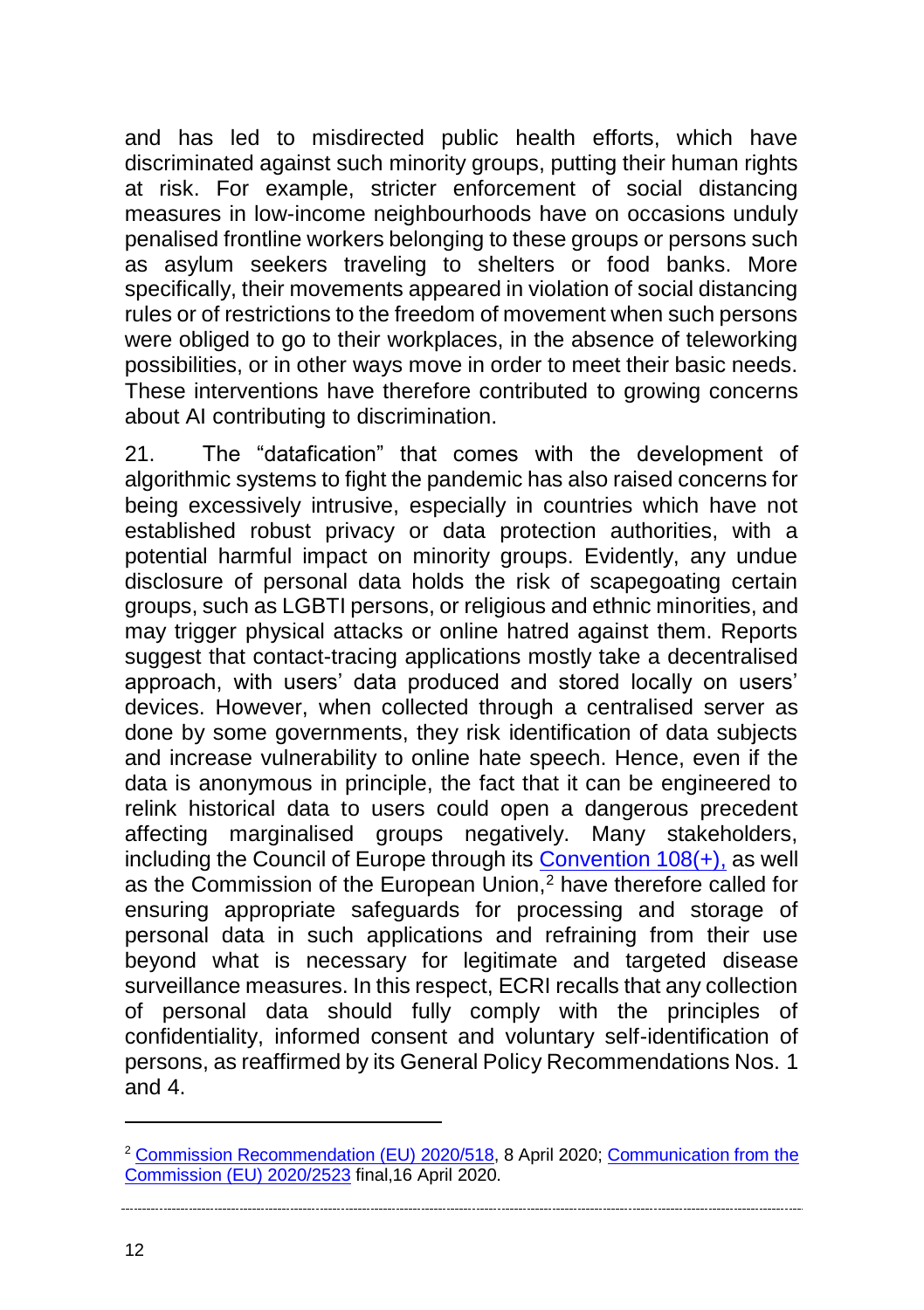# **II. Tackling deep-rooted racism in public life**

22. The year 2020 was marked by a wave of world-wide protests against racism. The tragic death of George Floyd while arrested by police in Minneapolis (Minnesota, United States) amplified what is referred to as the racial justice movement – *Black Lives Matter* – which has unfolded in the United States since 2013, and resonated in Europe as well. The incident sparked a new reckoning on racism not only in law enforcement but in society at large, thereby making the death of George Floyd the symbol, not only in the United States but also in a number of Council of Europe member states, of a pervasive and embedded racism in social structures.

23. Recent events and data have also revealed the extent to which racial profiling and racist police abuse continue to affect groups of concern to ECRI and how this has been exacerbated during the Covid-19 pandemic, reinforcing concerns in Europe about what is growingly referred to as institutional racism. Such racism is covert or overt, and resides in the policies, procedures, operations and cultures of public and private institutions. People singled out based on their skin colour or perceived or real ethnic or national origin, a frequently documented occurrence, in the case of Black and Roma persons in particular, amounts to racial discrimination and generates a feeling of humiliation and injustice among its victims, at times experiencing multiple discriminations due to their gender (e.g. Muslim women wearing headscarves) and/or their status (e.g. migrants), thus eroding their trust in society and in law enforcement bodies. ECRI's General Policy Recommendation No. 11 on combating racism and racial discrimination in policing calls for explicit legal bans on such discriminatory practices. In particular, ECRI considers it imperative that effective investigations by fully independent bodies be carried out into cases of such police abusive actions. Apart from providing remedies to the immediate victims, such investigations should also identify practices amounting to institutionalised racism within the police, with a view to their termination. Some Council of Europe member states have already taken some promising steps in this regard.

24. At the same time, there is a body of evidence suggesting that it is often "unwitting prejudice" that leads to these discriminatory practices. Consequently, having a good grasp of the mechanisms of implicit racial bias in policing, and in the criminal justice system more broadly, is important for setting up better policies to create an inclusive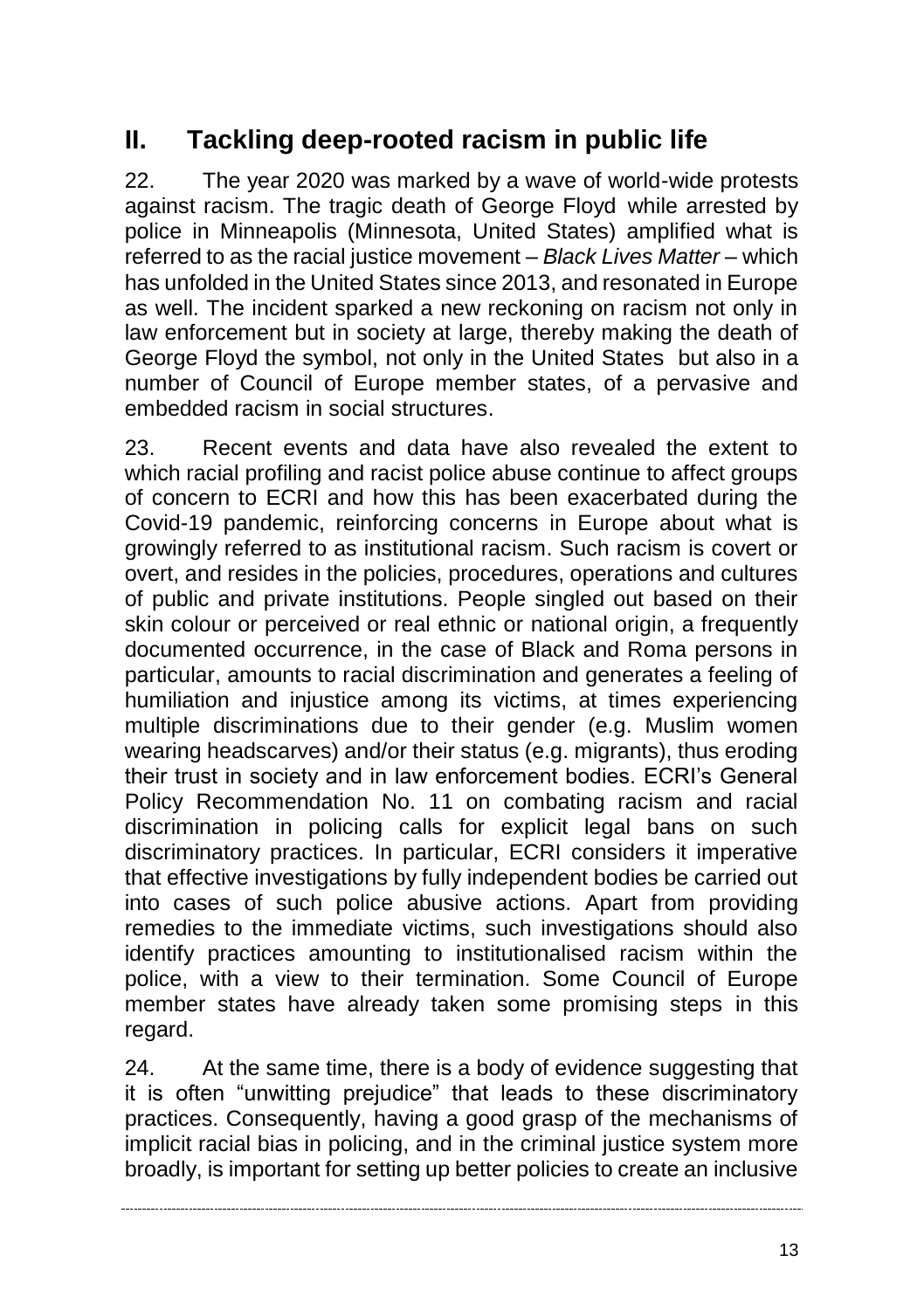institutional culture. To achieve this, increasing diversity within the police and adequate police training should be at the core of any government action aimed at tacking racism in policing.

25. While training of law enforcement officials and other professional groups is a key measure, the groundwork for creating diverse and tolerant societies needs to be conducted already during their school years, with the broader objective of ensuring social inclusion. Council of Europe member states should therefore continue to take inspiration from ECRI's General Policy Recommendation No.10 on combating racism and racial discrimination in and through school education.

26. Full acknowledgement of past and present racism, through history teaching and through the media for instance, may be a painful but necessary exercise. The year 2020 marked a major step towards increased awareness about the historical dimensions of racism and inequalities, especially colonialism and slavery, whose legacies have affected the whole of Europe. While this momentum is opportune for responding to the scourge of racism and intolerance, it should not be short-lived but be further supported by relentless and continued action at all levels. In this respect, the governments of Council of Europe member states should not only heed the systemic nature of racism but also take a holistic and intersectional approach to dismantle the powerful social hierarchies behind it. Those deeply rooted social constructs reinforce individual prejudices in society, which in turn deepen divides among people, generate inflammatory rhetoric and undermine any existing climate of cohesion. In this regard, ECRI welcomes the decision of the Committee of Ministers of the Council of Europe in which it encouraged member states to deliver clear messages of zero tolerance of racism and discrimination and to take effective action in the light of [ECRI's statement](https://rm.coe.int/statement-of-ecri-on-racist-police-abuse-including-racial-profiling-an/16809eee6a) of July 2020 on racist police abuse, including racial profiling, and systemic racism.<sup>3</sup>

 $\overline{a}$ 

<sup>&</sup>lt;sup>3</sup> Decision taken by the Committee of Ministers at the 1382<sup>nd</sup> meeting of the Ministers' Deputies of 16 September 2020.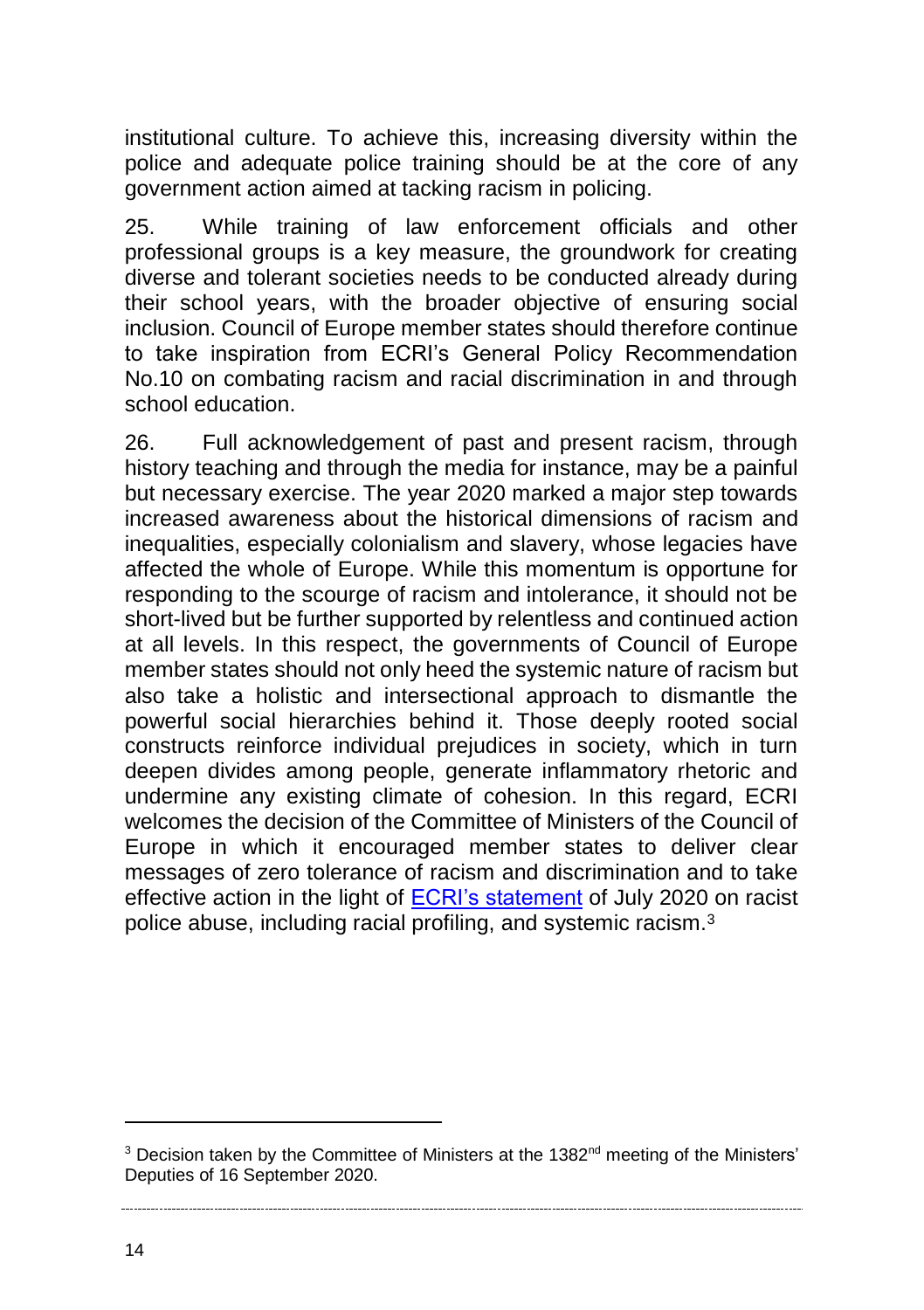# **III. Combating anti-Muslim racism and antisemitism in the face of terrorism**

27. The year 2020 was also characterised by the resurgence of terror attacks by extremist individuals or groups, against persons of different religions. A series of tragic events started when ten persons, several of them with a Muslim background, were killed by a far-right extremist in Hanau, Germany, in February 2020.

28. The brutal murder of a school teacher by an Islamist militant in October in the Paris region in France and the attack in a Roman Catholic Basilica in Nice, as well as the terrorist attack in Austria, in the very centre of Vienna, that together led to the loss of a number of lives have caused public outcry and added further momentum to growing anxiety across Europe. ECRI is concerned that these horrific murders will spark further intolerance and discrimination against Muslims.

29. There is indeed a dangerous spiral of inter-related forms of racism developing. Real or perceived intolerance and discrimination against Muslims constitute the breeding ground for radicalisation among a few young Muslims, which is the breeding ground for further intolerance and discrimination against Muslims. Anti-Muslim racism entails the risk of counteracting integration and inclusion efforts and may further radicalise a growing number of young Muslims in Europe. Although many European governments called on the public not to engage in general stigmatisation of Muslims, anti-Muslim sentiments that were already present in many countries were exacerbated further by the attacks by Islamist militants. In its previous annual reports, ECRI has warned against reactions that may only lead to greater polarisation of society.

30. At the same time, like in previous years, Jewish people in Europe have also continued to experience antisemitic hatred, including violence. Extremist groups, especially Neo-Nazis and Islamists, pose particular threats to the safety of Jewish communities and their members. Jewish religious places, such as synagogues and cemeteries, remain the main targets of vandalism. Certainly, the tragic antisemitic attacks in Halle, Germany, in October 2019 revealed in the eye of the general public that antisemitic violence needs to be tackled urgently. However, a series of serious antisemitic incidents in member states during 2020 suggest that the Jewish communities continue to face persistent problems, including insufficient police responses to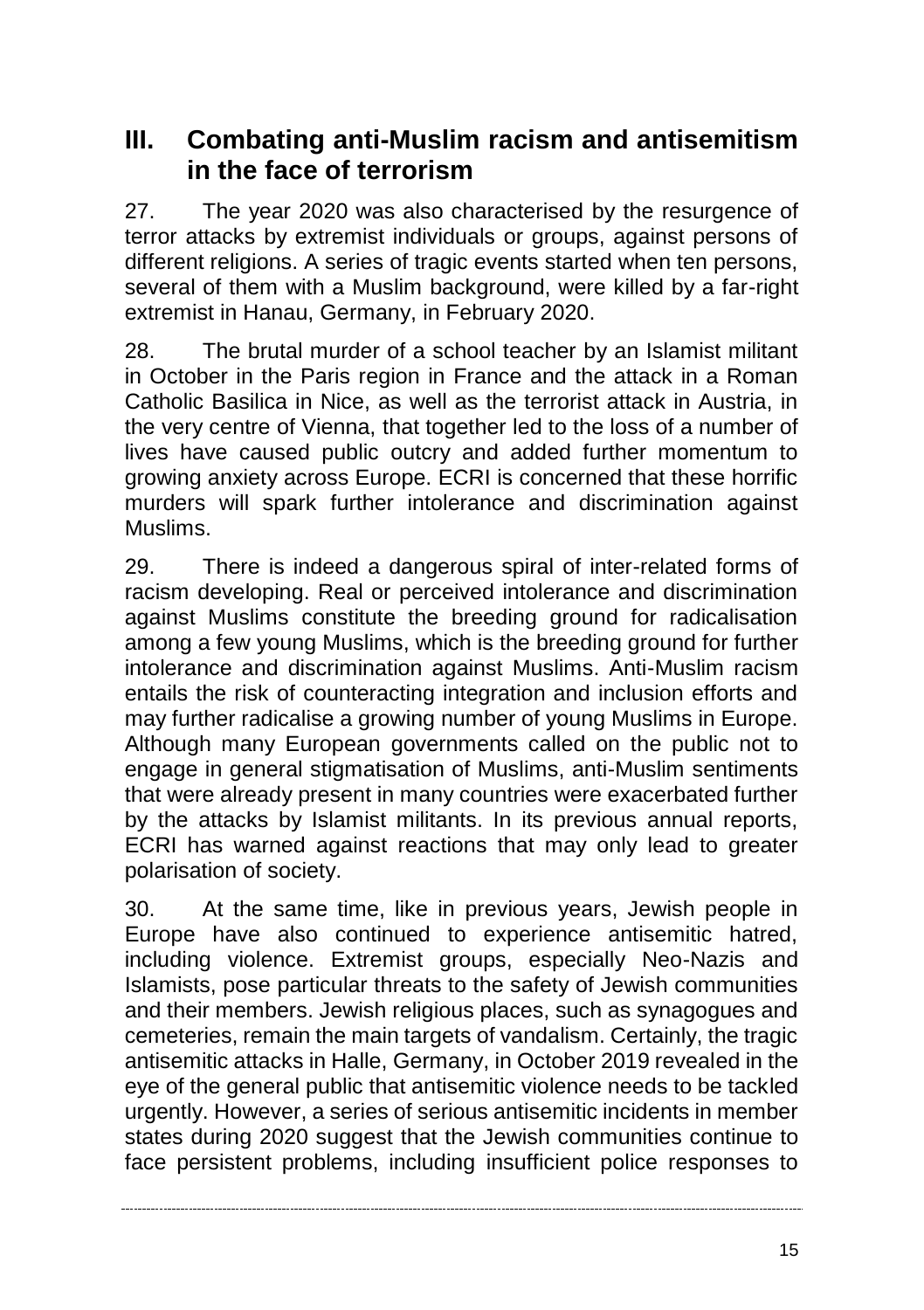meet their security needs in some countries. Moreover, ECRI observed that criticism of Israeli government policies is still being used by some antisemitic elements to stir up hatred against all Jewish people in Israel and elsewhere, including by allegations of a "Jewish conspiracy" at a global level. ECRI believes that the Jewish communities and their institutions must not be made targets for opposition to Israeli government actions.

31. ECRI is concerned that many parts of Europe remain confronted with alarming levels of antisemitic and anti-Muslim violence, often incited and aggravated by hate speech online. This confirms how important it is to combat online illegal hateful content. terrorism propaganda and disinformation. It is imperative that social media and other internet service providers also hold responsibility in making sure that their services are not used for activities inciting to hatred. ECRI calls on member states to take further action in this area. in the light of its General Policy Recommendations No. 8 on combating racism while fighting terrorism and No. 15 on combating hate speech.

# **IV. Addressing the backlash against the protection of LGBTI persons' human rights**

32. While many Council of Europe member states made significant progress in securing the human rights of LGBTI persons since the adoption of Recommendation CM/Rec(2010)5 of the Committee of Ministers of the Council of Europe to member states on measures to combat discrimination on grounds of sexual orientation or gender identity, it has been possible to note a clear backlash against this positive trend in some member states, a regression which has grown stronger in 2020.

33. In its second report (adopted in November 2019) on the implementation of the abovementioned Committee of Ministers' Recommendation, the Council of Europe's Steering Committee for Human Rights (CDDH) noted some trends, progress and remaining challenges, including the emergence of a climate of opposition to LGBTI persons' human rights. This climate has gained ground in certain European countries in 2020, linked to populist homophobic and transphobic rhetoric and the so-called anti-gender movement. The Committee of Ministers took note of this CDDH report in September 2020.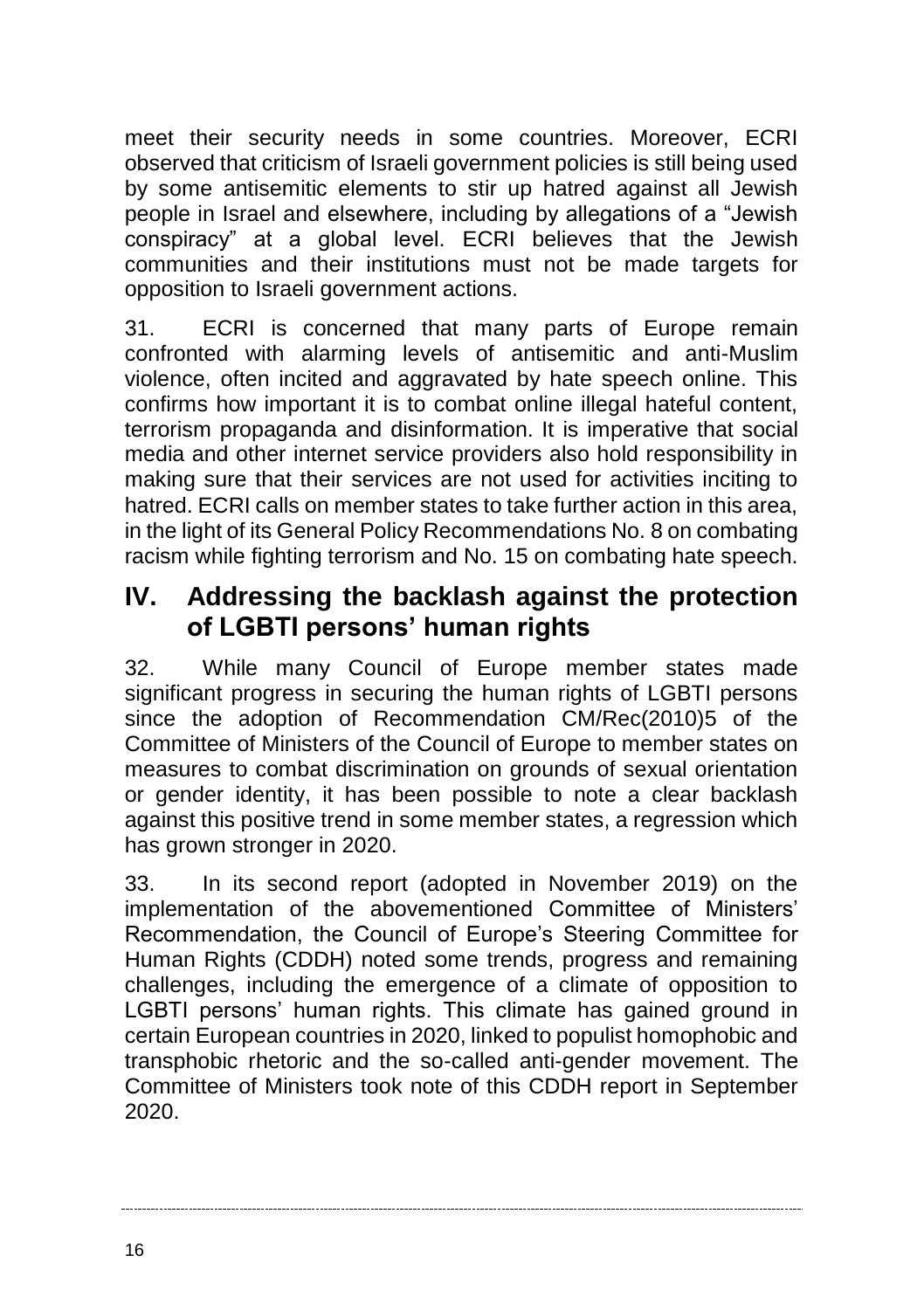34. The backlash against the human rights protection of LGBTI persons has amongst others been manifested at political level in the form of anti-LGBTI rhetoric in electoral campaigns and the adoption by local authorities of resolutions by which they explicitly or implicitly declared themselves to be against what they refer to as a LGBTIideology, as well as by attacks against LGBTI activists or young people perceived as belonging to the LGBTI communities.

35. New restrictive legislation was also adopted, including pieces of legislation that made it impossible for transgender and intersex persons to legally change their gender.

36. Nonetheless, progress was also observed during 2020 in the promotion of the human rights of LGBTI persons. For example, several countries outlawed non-consensual cosmetic surgeries performed on intersex children. The appointment of LGBTI persons to high political offices in several countries in Europe has enjoyed popular support. Furthermore, more member states introduced legislation recognising civil partnerships or same-sex marriage for LGBTI persons.

37. Finally, it should be noted that, in 2020, the European Court of Human Rights delivered ground-breaking judgments on LGBTI issues, including in the case of Beizaras and Levickas v Lithuania<sup>4</sup>, where it clearly set out the responsibility of states to protect individuals from homophobic online hate speech. ECRI is pleased to note that the Court heavily relied on ECRI's findings and recommendations in its assessment and calls on member states to take action to implement those recommendations. It is by far the best way to avoid being found in violation of the European Convention on Human Rights in this area. ECRI also reiterates its commitment to develop a new General Policy Recommendation on combating intolerance and discrimination against LGBTI persons in the coming period and refers to its Roadmap to Effective Equality in this regard.

 $\overline{a}$ 

<sup>4</sup> Application no. 41288/15; 14 January 2020.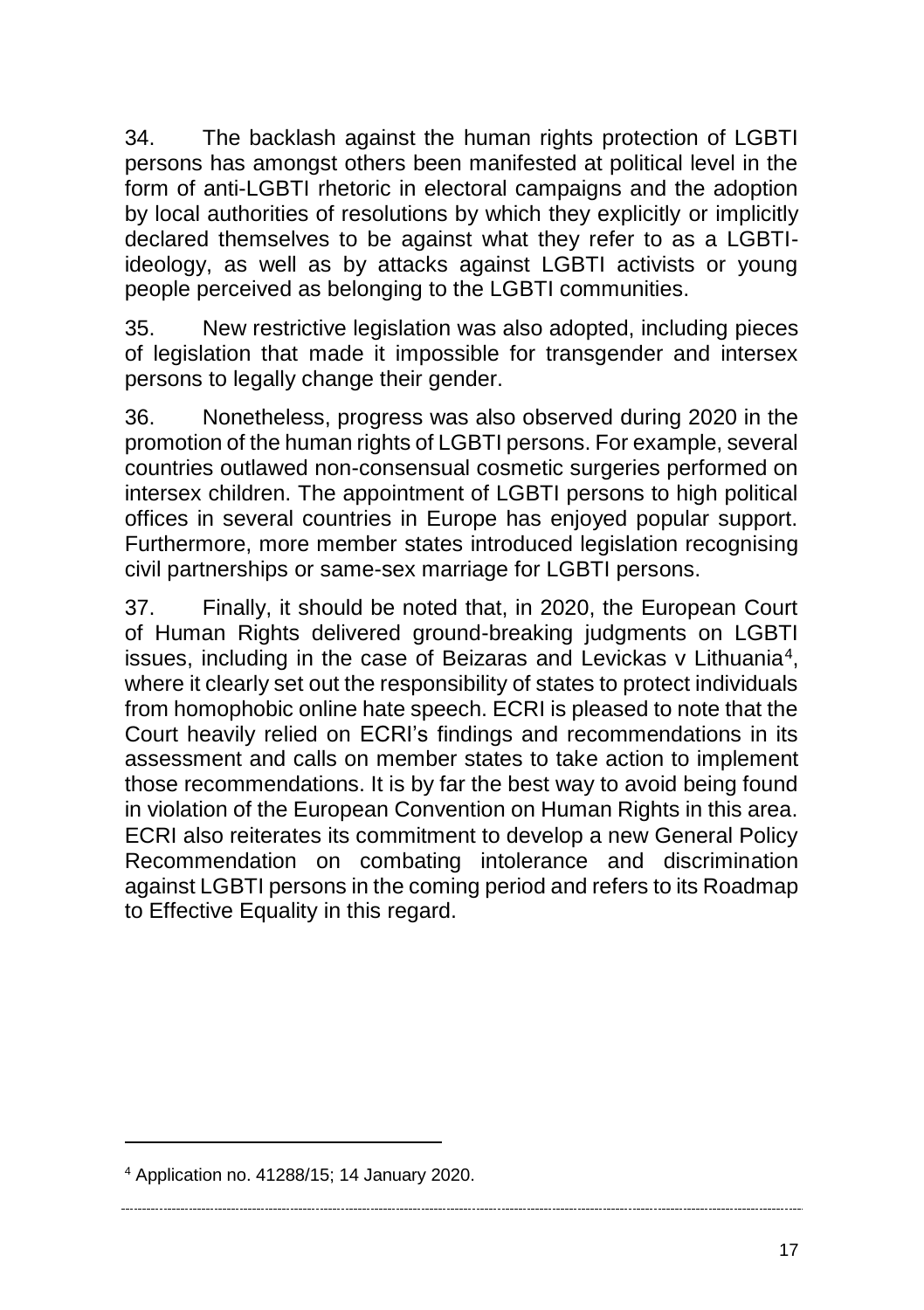# <span id="page-17-0"></span>**ECRI's activities in 2020**

# <span id="page-17-1"></span>**1. Country-by-country approach**

38. ECRI's statutory activities comprise firstly country monitoring work. ECRI closely examines the situation in each of the member states of the Council of Europe and draws up suggestions and proposals as to how the problems it has identified might be overcome. The aim is to formulate helpful and well-founded recommendations, which may assist governments in taking concrete and practical steps to counter racism, racial discrimination, xenophobia, antisemitism and intolerance.

39. ECRI's reports are first sent in draft form to the member states concerned for confidential dialogue. Their contents are reviewed in the light of the national authorities' comments. They are then finally adopted and transmitted to the governments of the member states concerned, through the intermediary of the Council of Europe's Committee of Ministers.

40. ECRI's country-by-country approach concerns all Council of Europe member states on an equal footing. The reports for the first round were completed in late 1998. From January 1999 to the end of December 2002, ECRI worked on the second cycle of its country-bycountry approach. From January 2003 to the end of December 2007, ECRI worked on the third cycle of its country-by-country approach. From January 2008 until September 2014, ECRI worked on its fourth cycle of country monitoring. As from this cycle, it introduced an interim follow-up mechanism: ECRI requested priority implementation for certain specific recommendations and asked the member state concerned to provide information in this connection within two years from the publication of the report.

41. In 2013, ECRI began its fifth cycle of country monitoring. ECRI's last fifth-round reports were published in 2019. With regard to fifth-cycle interim follow-up conclusions, in 2020 ECRI published conclusions on the implementation of the priority recommendations it had made in its fifth-cycle reports published in 2017, on Andorra, Bosnia and Herzegovina, Denmark, Iceland, Luxembourg, Montenegro, Serbia, Sweden and Ukraine.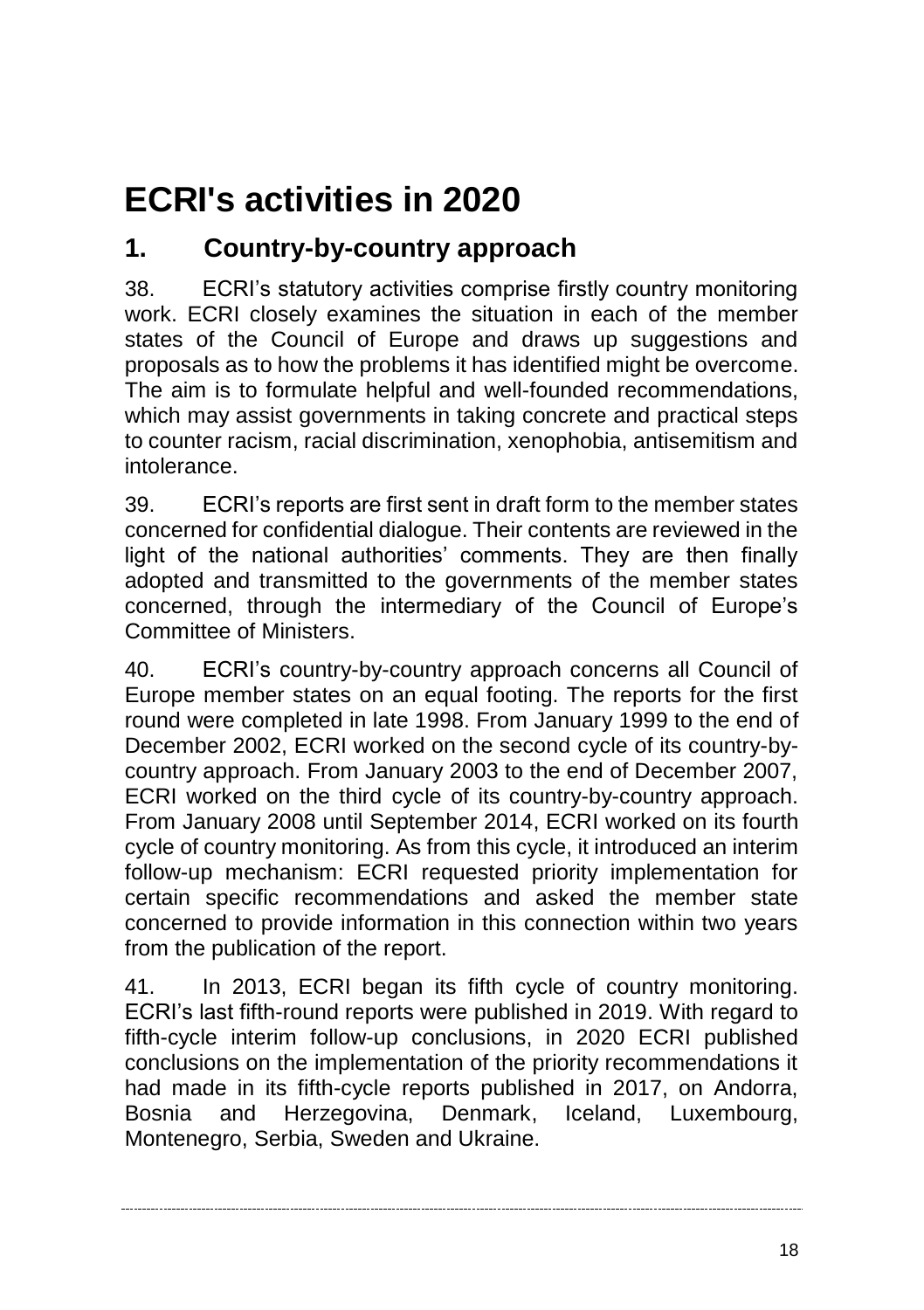42. In 2019, ECRI started work on its sixth cycle of country monitoring. This cycle focuses on strengthening equality and access to rights, in particular through promoting the independence and effectiveness of equality bodies, inclusive education, access to rights of irregularly present migrants and LGBTI equality; combating hate speech and hate-motivated violence and promoting integration and inclusion, particularly for migrants and Roma, and more specifically for children; highlighting and promoting good practices in the fight against racism and intolerance; taking account of crosscutting issues where the intersection of national or ethnic origin, religion, gender, sexual orientation, gender identity and other grounds can lead to further discrimination and including a gender perspective. The reports also deal with topics specific to each country, including follow-up of the priority recommendations adopted in the fifth monitoring cycle.

43. In order to obtain as full a picture as possible, a contact visit is organised before the drafting of each new report. The visits provide an opportunity for ECRI Rapporteurs to meet officials from the various ministries and public authorities dealing with issues within ECRI's remit. They also allow Rapporteurs to meet NGO representatives, as well as independent experts and other persons concerned by the fight against racism and intolerance. Finally, they provide Rapporteurs with a unique opportunity to make direct observations in places where groups of concern to ECRI live.

44. In 2020, ECRI published the first seven reports of its sixthround of country monitoring, on Albania, Austria, Belgium, the Czech Republic, Germany, Slovakia and Switzerland.

45. All reports published in 2020 have been translated into the national language(s) of the country concerned and steps have been taken to ensure that they are circulated as widely as possible among stakeholders at domestic level.

46. ECRI's reports received considerable media coverage. Reactions to these reports show how topical the issues discussed therein are and how urgent it is to ensure follow-up to their recommendations.

47. In 2020, ECRI carried out one contact visit for the preparation of a sixth-cycle country monitoring report, namely to Norway. The Covid-19 related health crisis and corresponding measures and regulations to contain it prevented ECRI from carrying out the number of contact visits originally planned. Following discussions with the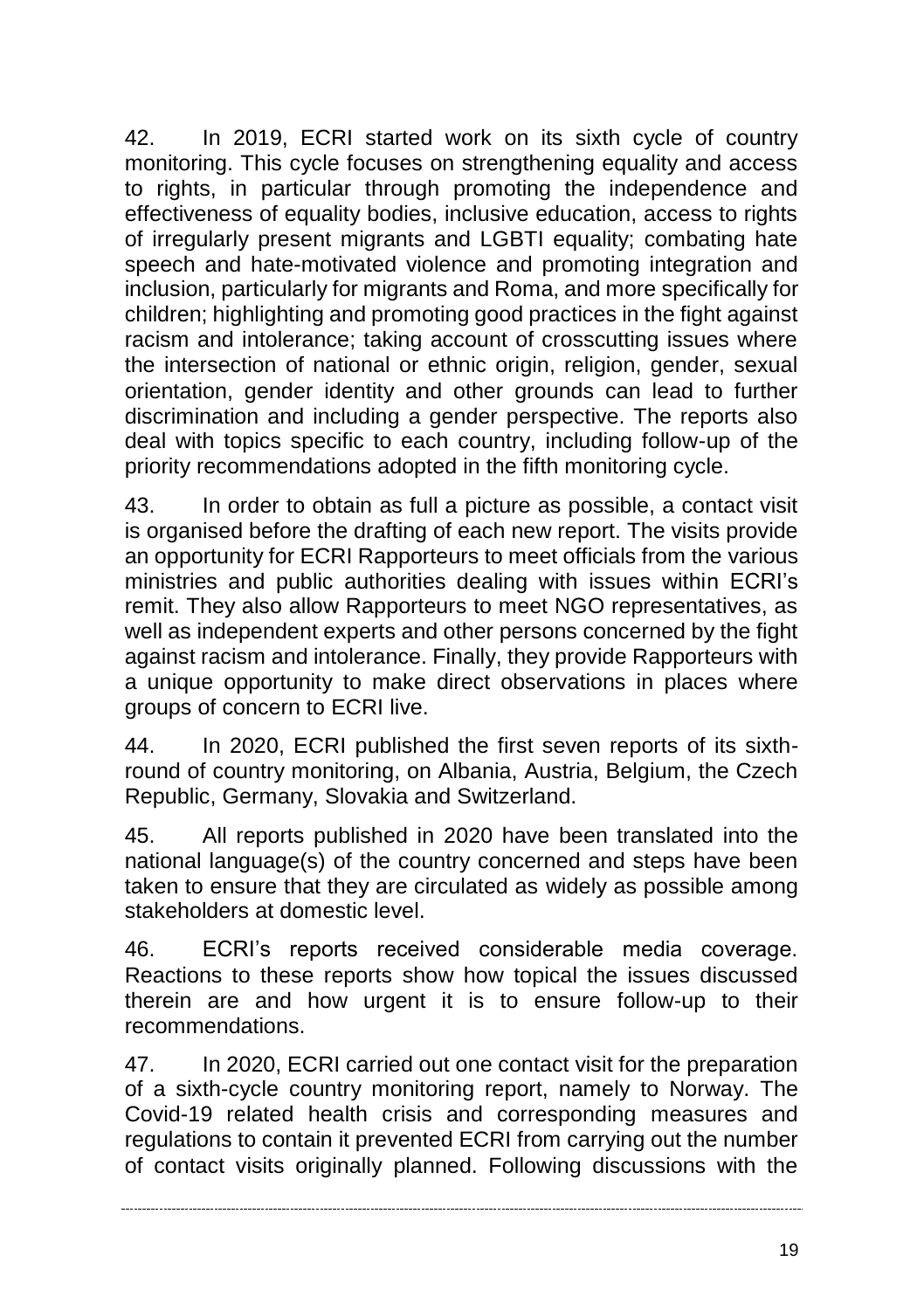respective national authorities and also taking into account regulations in force in the countries of origin of delegation members, visits to Bulgaria, Estonia, France and Georgia were postponed. With regard to a planned visit to Hungary, some of the meetings normally held during a visit took place online. In respect of the wishes of the Hungarian authorities, the remaining meetings have been postponed until it is feasible for ECRI's delegation to travel to Hungary.

48. Due to the ongoing coronavirus pandemic, ECRI was unfortunately unable to meet in plenary in Strasbourg and quickly adjusted its work through the organisation of online plenary meetings. Where appropriate, it adopted documents through a written procedure. It was also able to focus intensely on thematic work currently in progress, as described below.

# <span id="page-19-0"></span>**2. Work on general themes**

### *General Policy Recommendations*

49. ECRI's General Policy Recommendations, the second part of its statutory activities, are addressed to the governments of all member states; they cover important areas of current concern in the fight against racism and intolerance. They are intended to serve as guidelines for policymakers when drawing up national strategies, programmes and projects.

50. ECRI has adopted 16 General Policy Recommendations. It has also produced abridged versions of most of them (containing the key points and presented in an attractive format for use by the general public in particular). In 2020, ECRI continued to translate abridged versions into other Council of Europe languages (Italian, Serbian and Spanish) and the languages of some non-member states (Arabic and Amazigh). At its 25<sup>th</sup> Anniversary Conference held in September 2019, ECRI had announced that it was necessary in the coming years to update its general policy recommendations on combating intolerance and discrimination against Muslims and on the fight against antisemitism and to prepare a new general policy recommendation to combat intolerance and discrimination against LGBTI persons.

51. In December 2019, ECRI set up two working groups, one tasked with revising its General Policy Recommendation No. 5 on combating intolerance and discrimination against Muslims and one on revising its General Recommendation No. 9 on the fight against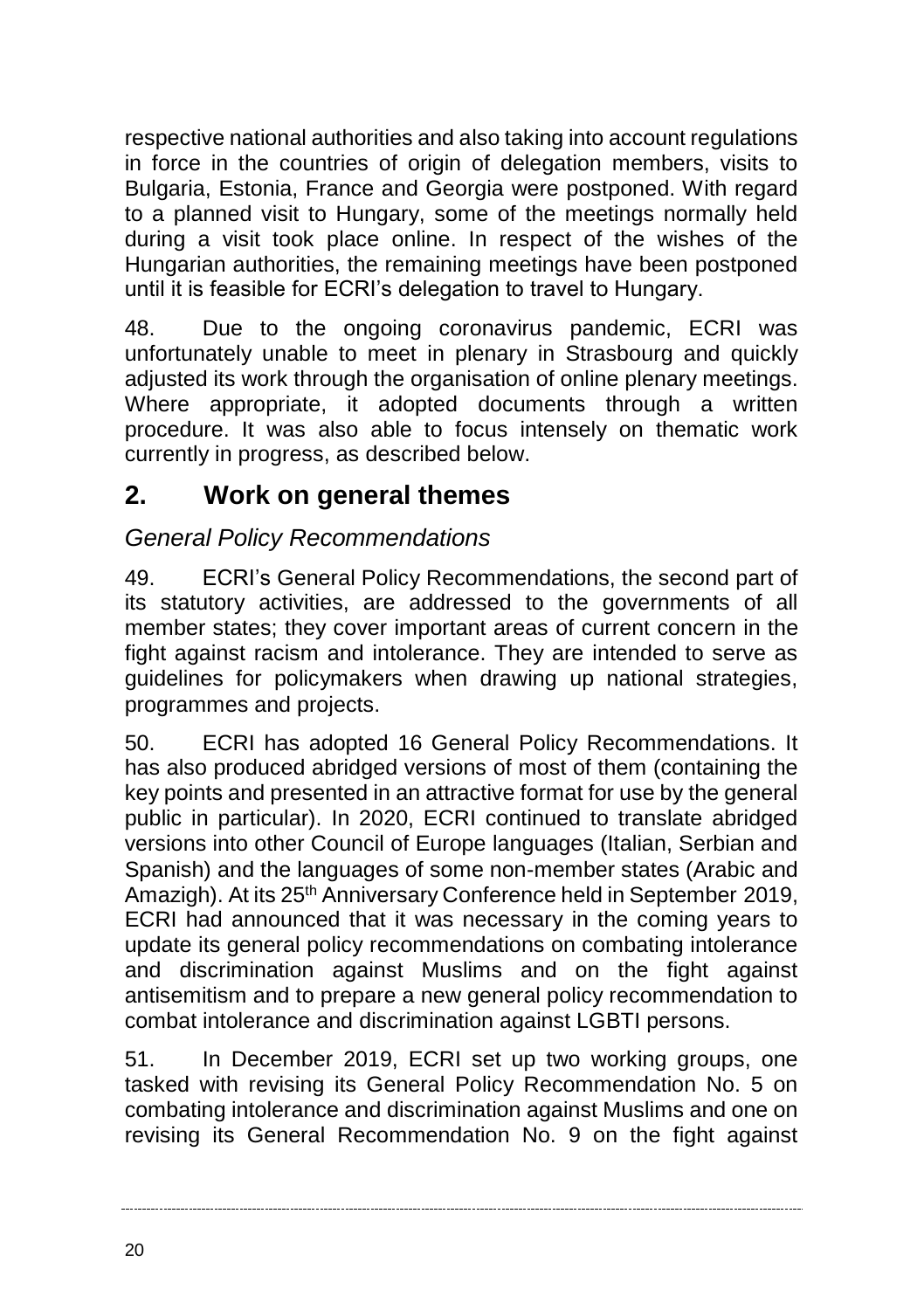antisemitism. Both working groups met several times through videoconference in 2020.

52. For the working group on combating intolerance and discrimination against Muslims, these meetings included holding an online informal exchange with civil society representatives on 9 September. The working group had an opportunity to get insightful feedback from some grass-root organisations and had a fruitful discussion on issues related to anti-Muslim racism. At its 84th plenary (1-4 December), ECRI held an exchange of views with British academic Professor Tariq Modood, a renowned expert on these issues.

53. The working group tasked with the revision of ECRI's General Policy Recommendation on the fight against antisemitism (GPR No. 9) held a number of meetings remotely, including one in preparation of an exchange of views held by ECRI at its 83<sup>rd</sup> plenary (30 September – 2 October) on the working definition of antisemitism of the International Holocaust Remembrance Alliance (IHRA) with Kathrin Meyer, Executive Secretary of IHRA, Robert Williams, Chair of the IHRA Committee on Antisemitism and Holocaust Denial, Katharina von Schnurbein, the European Union Commission Coordinator on combating antisemitism and fostering Jewish life, and Brian Klug, Senior Research Fellow in Philosophy at St. Benet's Hall, University of Oxford (United Kingdom)<sup>5</sup>.

54. With regard to ECRI's future work on LGBTI issues, ECRI set up a task force entrusted to prepare the ground for the future working group that will be tasked with drawing up a General Policy Recommendation on LGBTI issues. On 1 October, ECRI held an exchange of views on LGBTI issues with Victor Madrigal-Borloz, United Nations Independent Expert on Protection against violence and discrimination based on sexual orientation and gender identity, Gabriella Calleja, from the European Network of Governmental LGBTI Focal Points and Head of the SOGIGESC Unit of the Maltese Ministry of Justice, Equality and Governance, and Evelyne Paradis, Executive Director of the international NGO ILGA-Europe. The task force further held online meetings with representatives of other Council of Europe bodies that in the pursuit of their mandates have addressed LGBTI equality.

 $\overline{a}$ 

21

<sup>&</sup>lt;sup>5</sup> See, in this regard, ECRI's [Opinion](https://rm.coe.int/opinion-ecri-on-ihra-wd-on-antisemitism-2755-7610-7522-1/1680a091dd) on the IHRA working definition of antisemitism, adopted at the  $84^{\text{th}}$  plenary meeting (1 – 4 December) and published on 2 December.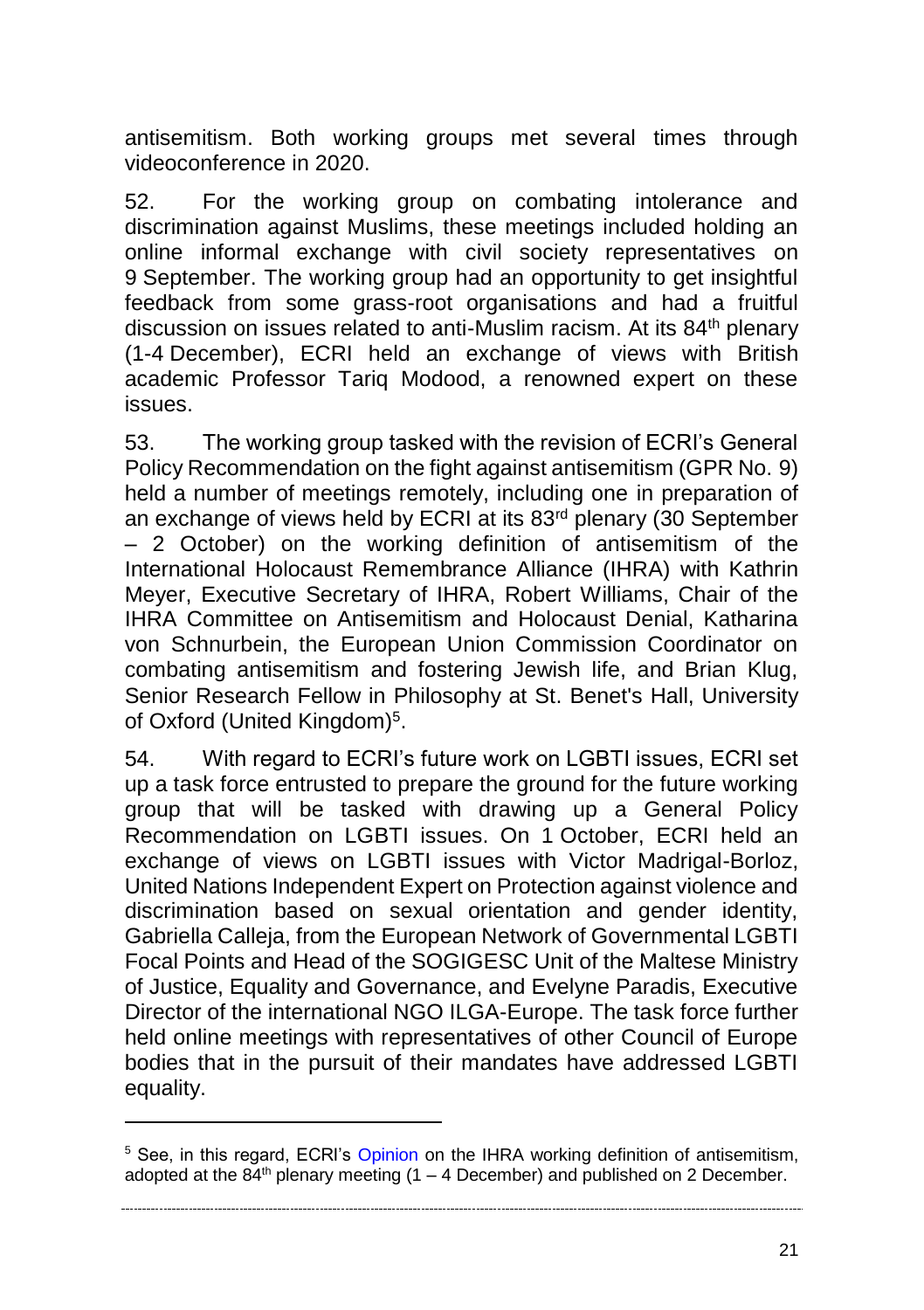# <span id="page-21-0"></span>**3. Relations with civil society**

55. Combating racism and intolerance can only be effective if the message filters down to society in general. Awareness-raising and a communication strategy are, therefore, essential. ECRI attaches great importance to this third part of its statutory activities.

56. By way of illustration, on 18 March, ECRI took part in the "European conference on rule of law and human rights – Just Europe", organised by the Croatian Platform for International Citizen Solidarity (CROSOL) in Zagreb.

57. On 16 July, ECRI's Second Vice-Chair participated in an Online Policy Dialogue, entitled "Black Lives Matter: Europe's Anti-Racism Moment?", which was organised by the European Policy Centre (EPC).

58. On 11 December, ECRI took part in an online event organised by the Migration, Diversity and Justice Centre of the Institute for European Studies on the negative impact of COVID on migrants and minorities.

59. In 2020, ECRI participated in several events involving civil society organisations, which were generally organised by other international organisations (see below under the section "Cooperation with relevant bodies of the Council of Europe and other international organisations"). Civil society organisations also participated in ECRI's annual seminar with equality bodies to combat racism and discrimination and working group consultations and exchanges of views to prepare the revision of its General Policy Recommendation No. 5 and future work on LGBTI issues.

### *Organisation of national round tables in member states*

60. At national level, round tables may be held following the publication of ECRI's country monitoring reports. They are organised with the equality bodies and aimed at representatives of civil society and the national authorities, the main objective being to encourage all parties concerned to think about ways of jointly solving the problems of racism and intolerance and ensuring that ECRI's recommendations are implemented.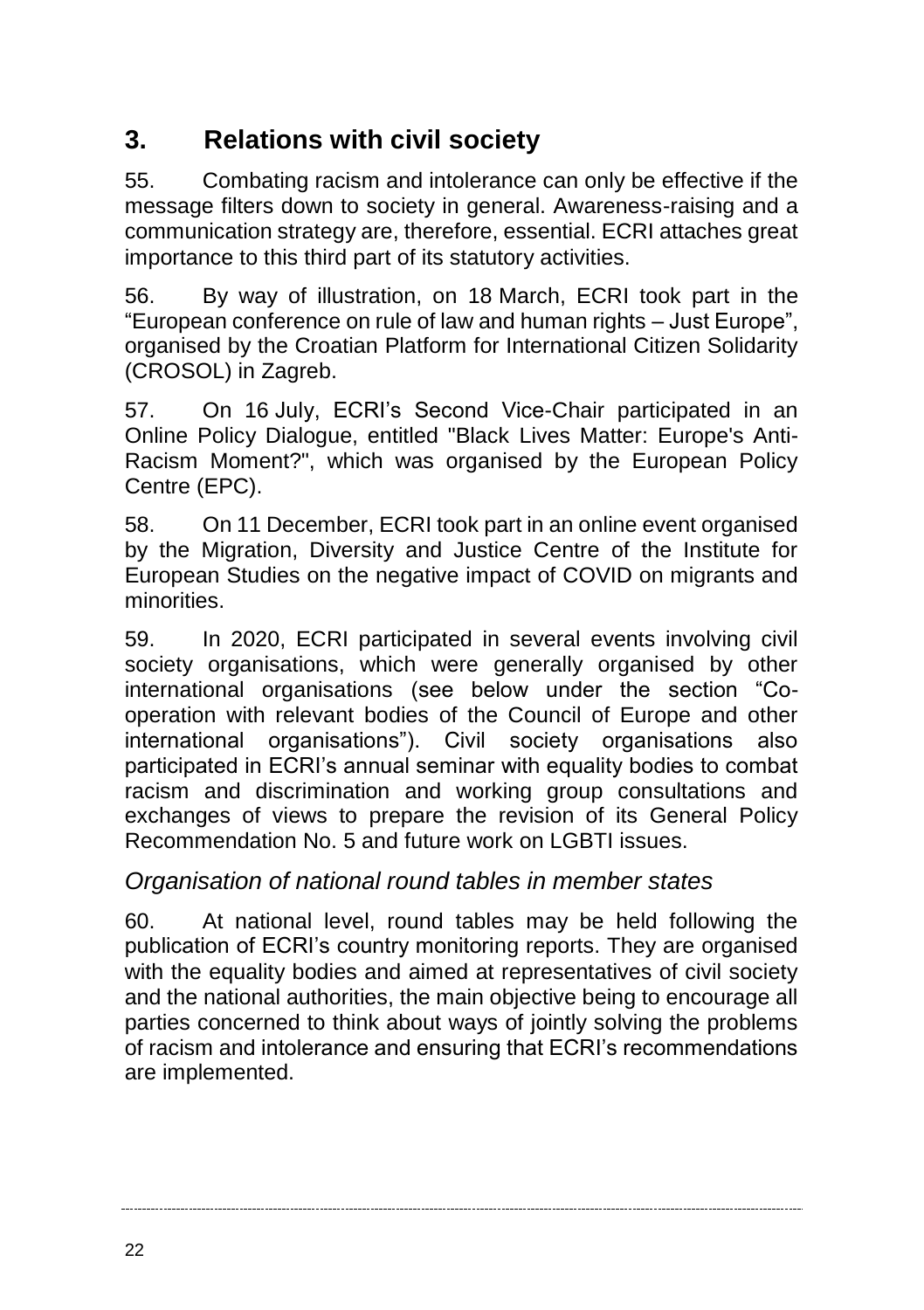61. ECRI and the Council of Europe's No Hate Speech and Cooperation Unit organised, in co-operation with the People's Advocate and the Commissioner for the Protection from Discrimination of Albania, a Round Table, which was in Tirana and online, on "Combating racial discrimination and intolerance in Albania" on 28 October.

62. The participants discussed the progress and key matters surrounding the follow-up envisaged or given to the recommendations contained in ECRI's last monitoring report on Albania, published in June 2020. These included additional measures to fight hate speech and discrimination, especially against LGBTI persons and Roma; proper implementation of the LGBTI Action Plan 2016-2020 and the National Action Plan for the integration of Roma and Egyptians 2016-2020 and further actions in the fight against bullying and extremism in schools, especially for the most vulnerable groups.

63. This round table brought more visibility to ECRI's work and is meant to ensure greater impact for its recommendations in Albania.

### <span id="page-22-0"></span>**4. Impact of the Covid-19 pandemic on groups of concern to ECRI**

64. Throughout 2020, ECRI has been involved in work on the impact of the Covid-19 pandemic and related government action on groups of concern to ECRI.

65. On 20 March, ECRI issued a joint [statement](https://www.coe.int/en/web/european-commission-against-racism-and-intolerance/-/societies-that-stand-together-are-more-resilient-in-times-of-crisis-say-human-rights-heads-on-international-anti-racism-day) with the Directors of the OSCE Office for Democratic Institutions and Human Rights (ODIHR) and the Director of the European Union Fundamental Rights Agency (FRA) ahead of International Anti-Racism Day. In this statement, ECRI's Chair underlined the need to join forces to build robust defences against racism and to curb its spread, through strong legislation, effective equality bodies, ambitious action plans and inclusive education.

66. A few months later, at its meeting of 19 May, ECRI's Bureau felt duty-bound to issue a [statement](https://www.coe.int/en/web/european-commission-against-racism-and-intolerance/-/ecri-s-bureau-holds-exceptional-meeting-and-exchanges-views-with-director-of-fra-and-eu-special-representative-for-human-rights) expressing alarm about reports of the growing hardships suffered by groups of concern to ECRI, in particular Roma and migrants, as well as the increased exposure of these groups to hate speech and violence, during the Covid-19 pandemic. The statement recalled that quarantine measures and other restrictions should not result in discrimination and thereby breaches of the European Convention on Human Rights. The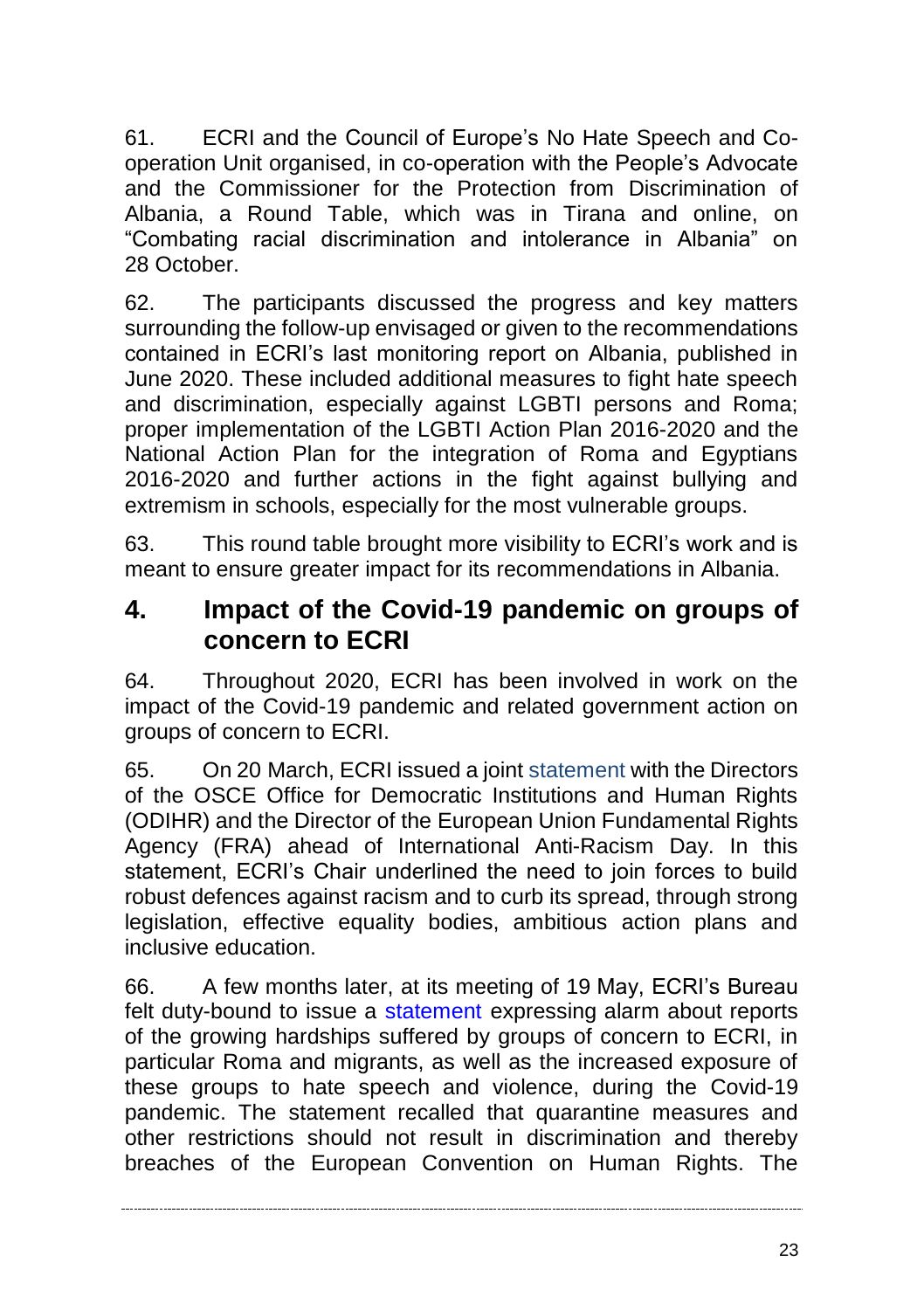statement also draws attention to the need for member states to ensure the protection during the crisis of the human rights of LGBTI persons, in public and at home, offline and online. ECRI stressed that public policies to address challenges posed by the Covid-19 pandemic should be based on human rights as well as health and economic considerations and recommended that (post-)Covid-19 task forces or advisory boards set up by governments include specialists in human rights, particularly the fields of equality and non-discrimination.

67. On 30 June, ECRI and the Greek Chairmanship of the Council of Europe's Committee of Ministers co-organised a webinar on Inclusive Education in times of Covid-19, with a special focus on migrant and Roma children, noting both the challenges faced by disadvantaged students in adapting to distance learning and how some authorities, schools, teachers and other actors in the education sector were better prepared or reacted quicker to mitigate the negative effects of the school closures and support educational continuity.

68. At ECRI's 82nd plenary meeting, which took place from 30 June to 2 July, members held an in-depth exchange of views on the impact of the Covid-19 pandemic and related government action on groups of concern to ECRI, on the basis of, inter alia, a Secretariat briefing document and on the information provided by ECRI to the Council of Europe's Steering Committee on Anti-discrimination, Diversity and Inclusion (CDADI). At its 83<sup>rd</sup> plenary meeting, which took place from 30 September to 2 October, ECRI held a second exchange of views on the impact of the Covid-19 pandemic and related government action on groups of concern to ECRI, bearing in mind the online exchange pertaining to the longer term effects of the Covid-19 pandemic on equality and the fight against racism and intolerance organised under the Greek Chairmanship of the Committee of Ministers on 29 September.

### <span id="page-23-0"></span>**5. ECRI statement on racist police abuse, including racial profiling, and systemic racism**

69. On 6 July 2020, ECRI issued a [statement](https://rm.coe.int/statement-of-ecri-on-racist-police-abuse-including-racial-profiling-an/16809eee6a) calling upon Council of Europe member states to take decisive action to combat racist police abuse, including racial profiling, and systemic racism, in the context of the worldwide mobilisation against racism following the tragic death of George Floyd upon apprehension by the police in late May in Minneapolis (Minnesota, United States), which resonated in Europe.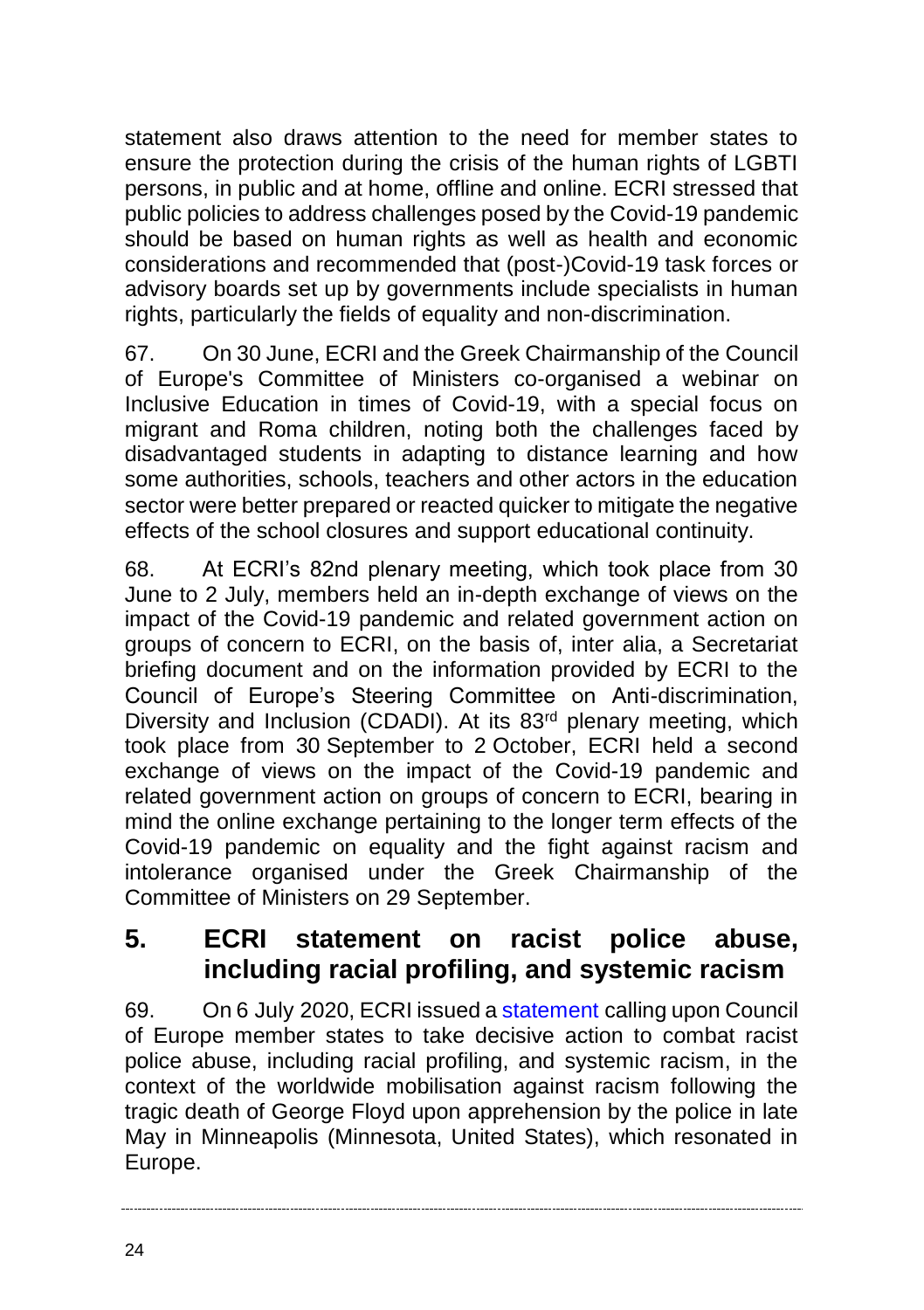70. ECRI, stating how during its country monitoring visits to Council of Europe member states it had heard many accounts of racist police abuse, including racial profiling and acts of violence towards minority groups or migrants, recalled its General Policy<br>Recommendation No. 11 on combating racism and racial No. 11 on combating racism and racial discrimination in policing. The recommendations contained in this text, such as developing recruitment procedures which ensure that the composition of the police reflects the diversity of the population and establishing fully independent bodies to investigate incidents of alleged police abuse, remain as crucial as ever today. ECRI reiterated that trust in the police by everyone in society enhances safety for all.

71. ECRI also stressed that the recent period opened people's eyes to the "systemic racism and inequalities that have permeated the daily life of minority groups, affecting their access to education, employment, health and housing" and called on decision-makers in Council of Europe member states to increase awareness about the historical dimensions of racism and inequalities, especially colonialism and slavery.

# <span id="page-24-0"></span>**6. Cooperation with Equality Bodies to combat racism and racial discrimination**

72. Equality Bodies are strategic partners for ECRI. ECRI held its 2020 Annual Seminar with Equality Bodies on 28 and 29 September on Joining Forces to Communicate the Equality and Diversity Message, through videoconferencing. It brought together high-level representatives of equality bodies across Europe, the European Network of Equality Bodies (EQUINET), various other agencies and international governmental and non-governmental organisations such as the European Union Agency for Fundamental Rights and Amnesty international, as well as communication specialists.

73. The seminar explored the ways everyone involved in the fight against racism and intolerance can communicate more effectively and how ECRI, equality bodies and other stakeholders can join forces to increase the impact of their communication on promoting equality and fighting racism and intolerance. The seminar enjoyed a high level of participation. One of its main messages was the need to remember the importance of story-telling and to humanise the broader story, especially to young people. Speakers referred to successful campaigns carried out both at the national and international level.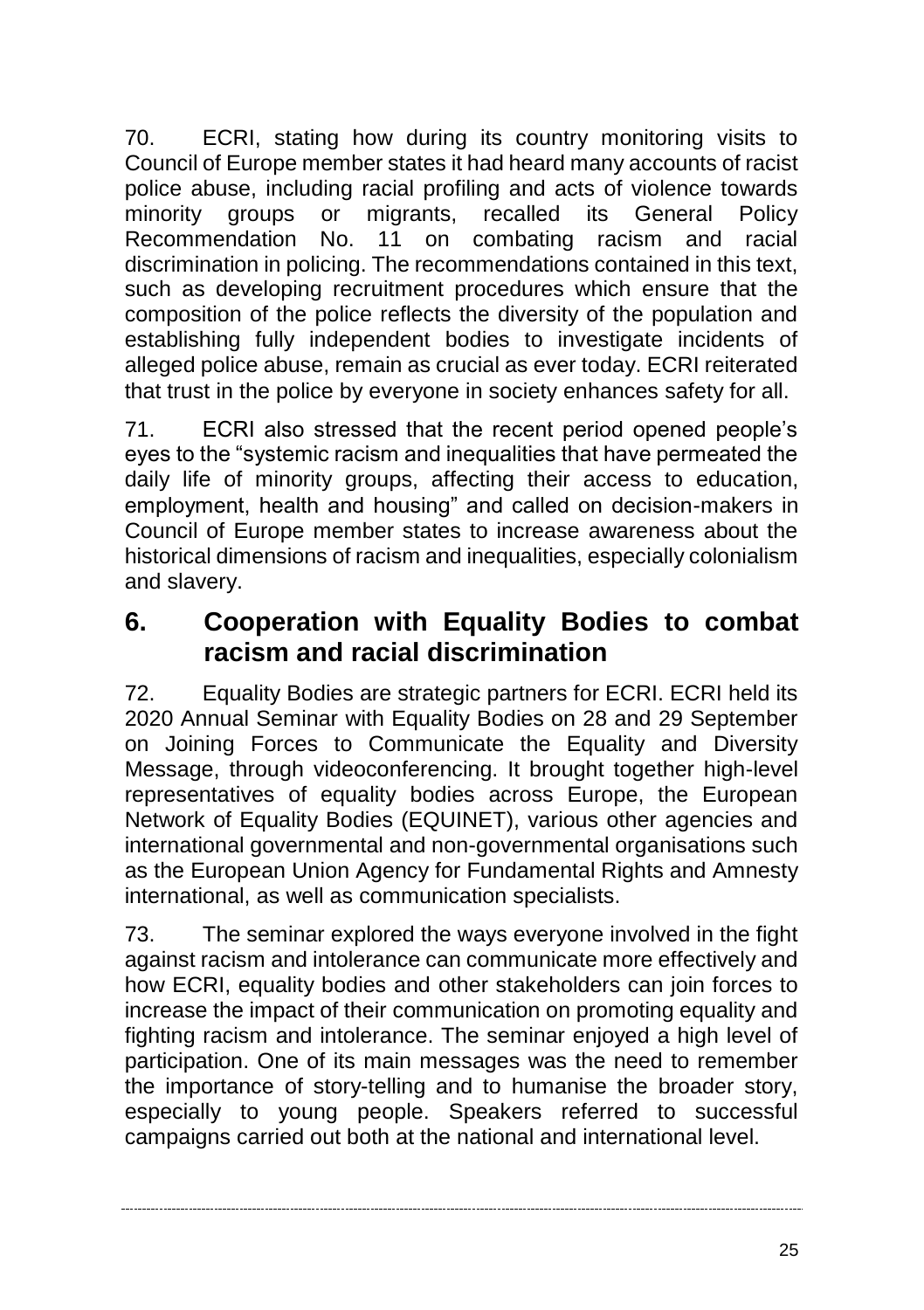74. ECRI also participated in a videoconference on algorithms, bias and the fight against discrimination organised by the French Defender of Rights in partnership with the National Data Protection Commission (*Commission nationale de l'informatique et des libertés* - CNIL) on 28-29 May.

# <span id="page-25-0"></span>**7. Other activities**

75. Ahead of its 82<sup>nd</sup> plenary meeting (30 June-2 July), ECRI held an election to a position of member of the Working Group on Relations with Civil Society and Equality Bodies. Saša Gajin (member in respect of Serbia) was elected for three years. His terms of office began on 19 June 2020.

76. At its 84th plenary meeting (1-4 December), ECRI held elections to the positions of the Vice-Chairs and one Bureau member. Domenica Ghidei Biidu (member in respect of the Netherlands) was elected 1st Vice-Chair for one year. Michael Farrell (member in respect of Ireland) was elected 2nd Vice-Chair for one year. Reetta Toivanen (member in respect of Finland) was elected Bureau member for two years. ECRI held also elections for two positions of members of the working group on relations with civil society and equality bodies. The following persons were elected: Barbara John (member in respect of Germany); Christian Jura (member in respect of Romania). Their terms of office begin on 1 January 2021.

# <span id="page-25-1"></span>**8. Communication strategy**

77. Activities such as the publication of ECRI's country reports and interim follow-up conclusions, round tables and webinars attracted considerable media attention. ECRI has also been referred to in national policy discussions. Approximately 612 press articles covering ECRI's work were identified over the year and approximately 3 024 Twitter followers.

78. Based on the findings of the above-mentioned annual seminar with equality bodies, ECRI's Working Group on Civil Society and Equality Bodies presented a draft communication strategy to ECRI, which was examined at its 84<sup>th</sup> plenary meeting. ECRI will continue to take further steps to strengthen its communication strategy, including through the contribution of individual members.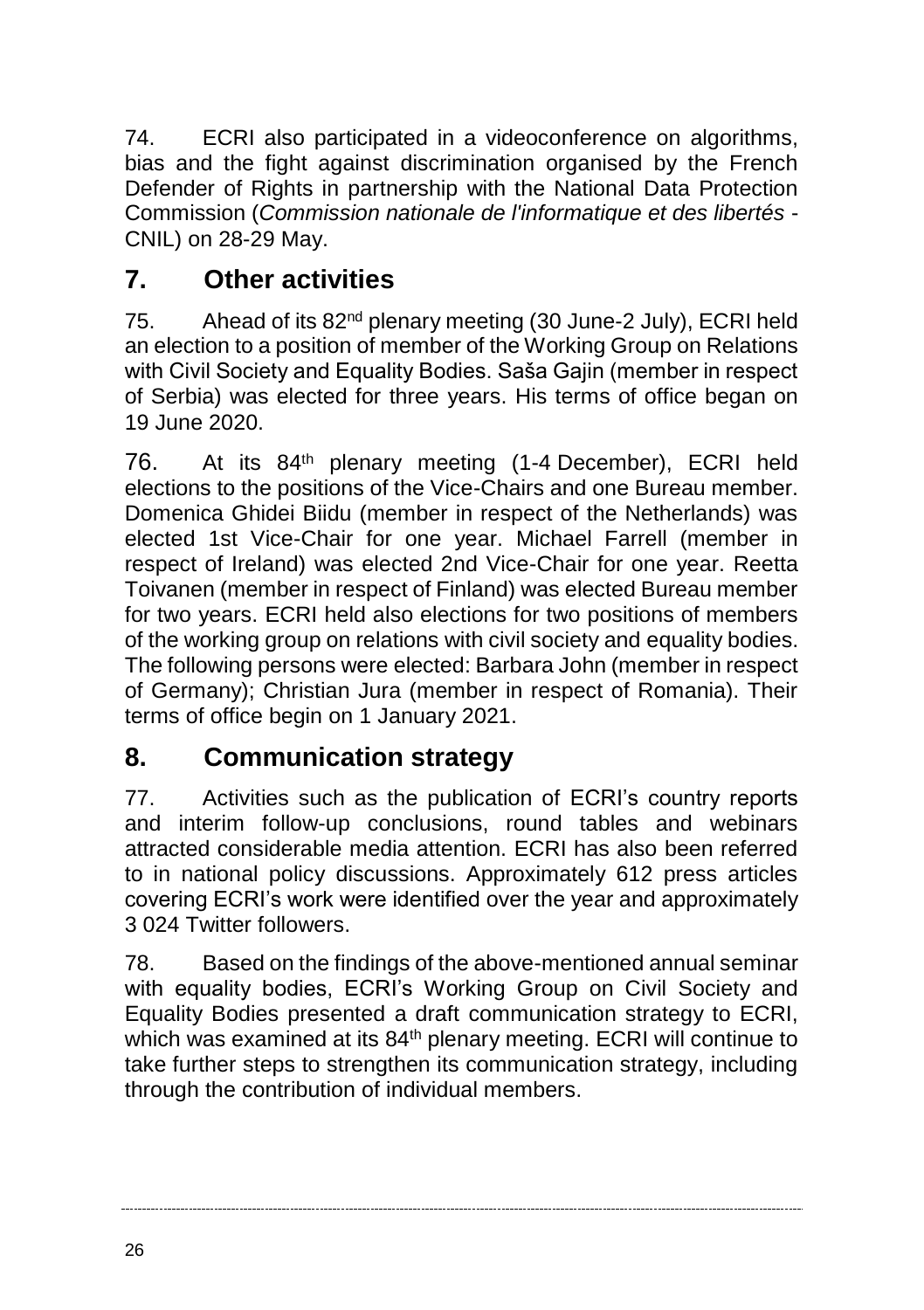# <span id="page-26-0"></span>**Co-operation with relevant bodies of the Council of Europe and other international organisations**

79. ECRI participated in and contributed to many events as part of its co-operation with relevant bodies of the Council of Europe, including the new intergovernmental committees to combat discrimination, and with other international organisations.

# **Council of Europe**

80. ECRI's Chair met with Marija Pejčinović Burić, the Council of Europe's Secretary General, on 26 February to discuss the main trends identified in ECRI's Annual Report covering 2019, prior to an exchange of views on the Annual Report with the Committee of Ministers' Deputies ahead of its publication. Topics discussed included the revision of ECRI's General Policy Recommendations No. 5 on combating intolerance and discrimination against Muslims and No. 9 on the fight against antisemitism as well as the protection of LGBTI persons from discrimination, hate speech and hate-motivated violence.

81. ECRI participated in the 1<sup>st</sup> meeting of the Steering Committee on Anti-Discrimination, Diversity and Inclusion (CDADI), which was held in Strasbourg on 8-10 September and online. It also contributed to its work on the impact of the Covid-19 pandemic in areas of relevance to ECRI and the CDADI. Furthermore, it attended meetings organised by the CDADI's substructures in the course of the year. In particular, ECRI took part in the 1<sup>st</sup> meeting of the new Intergovernmental Committee of Experts on Roma and Traveller Issues (ADI-ROM), which was held in Strasbourg on 20-21 February, and in the 2nd meeting of the ADI-ROM, which was held online on 8-9 October. On 29-30 September, ECRI took part in the 1<sup>st</sup> and 2<sup>nd</sup> meetings of the Expert Committee on Combating Hate Speech (ADI/MSI-DIS), which were held through videoconferencing on 29-30 September and on 15-16 December respectively. ECRI participated in the 2nd and 3rd plenary meetings of the Ad hoc Committee on Artificial Intelligence (CAHAI), which were held online on 6-8 July and on 15-17 December respectively.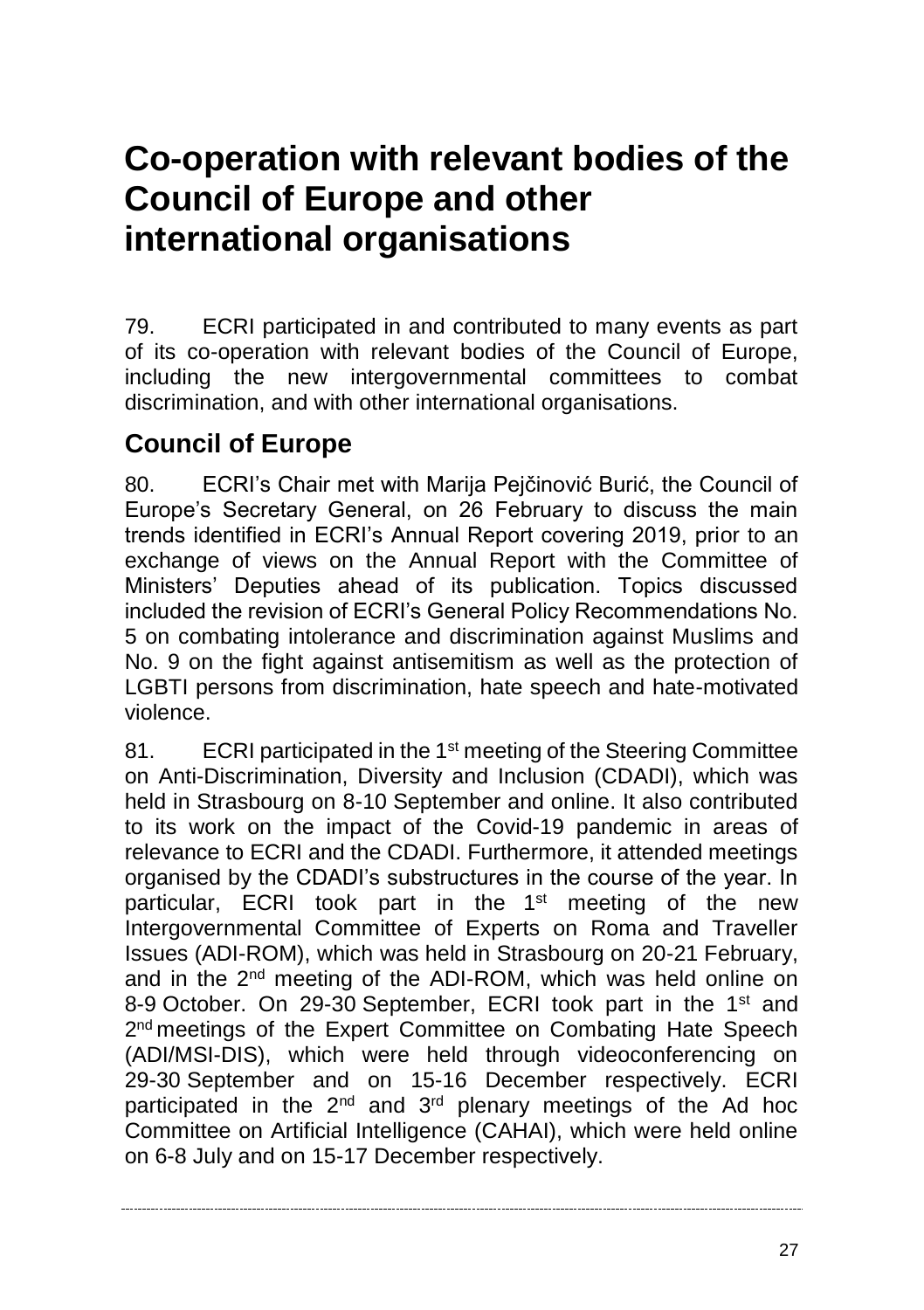82. ECRI's Chair and its member in respect of Albania took part in the online Joint Hearing of 27 November organised by the Parliamentary Assembly of the Council of Europe, with the Committee on Equality and Non-Discrimination and the Committee on Political Affairs and Democracy on the update of the Charter of Political Parties for a non-racist society.<sup>6</sup>

83. ECRI's Chair took part in an exchange of views organised online on 3 June by the Greek Chairmanship of the Committee of Ministers on "Protection of human life and public health in the context of a pandemic – Effectively responding to a sanitary crisis in full respect for human rights and the principles of democracy and the rule of law".

84. In 2020, ECRI continued its co-operation with other Council of Europe monitoring bodies. On 29 June, ECRI's Chair attended the 8 th annual meeting between the Secretary General of the Council of Europe and the Chairs of the Council of Europe's Monitoring and Advisory Bodies.

85. Drahoslav Štefánek, Special Representative of the Secretary General of the Council of Europe on Migration and Refugees, participated in the webinar on Inclusive Education in times of Covid-19 co-organised on 30 June by ECRI and the Greek Chairmanship of the Committee of Ministers.

86. ECRI's Chair and Second Vice-Chair took part in a Webinar organised by the Anti-discrimination Department on 7 July, entitled "From challenges to solutions: instruments and tools to fight systemic racism".

87. ECRI's Chair took part in an online panel debate on the Black Lives Matter movement and its importance for young people in Europe, organised by the Council of Europe Advisory Council on Youth's (CCJ) on 11 August.

88. ECRI's First Vice-Chair participated in a conference entitled "A 'Living Instrument' for Everyone: The Role of the European Convention on Human Rights in Advancing Equality for LGBTI persons". The conference was organised by the Sexual Orientation and Gender Identity (SOGI) Unit of the Council of Europe, in cooperation with the European Court of Human Rights and its

 $\overline{a}$ 

<sup>&</sup>lt;sup>6</sup> In this connection, see also **ECRI's Roadmap to Effective Equality**.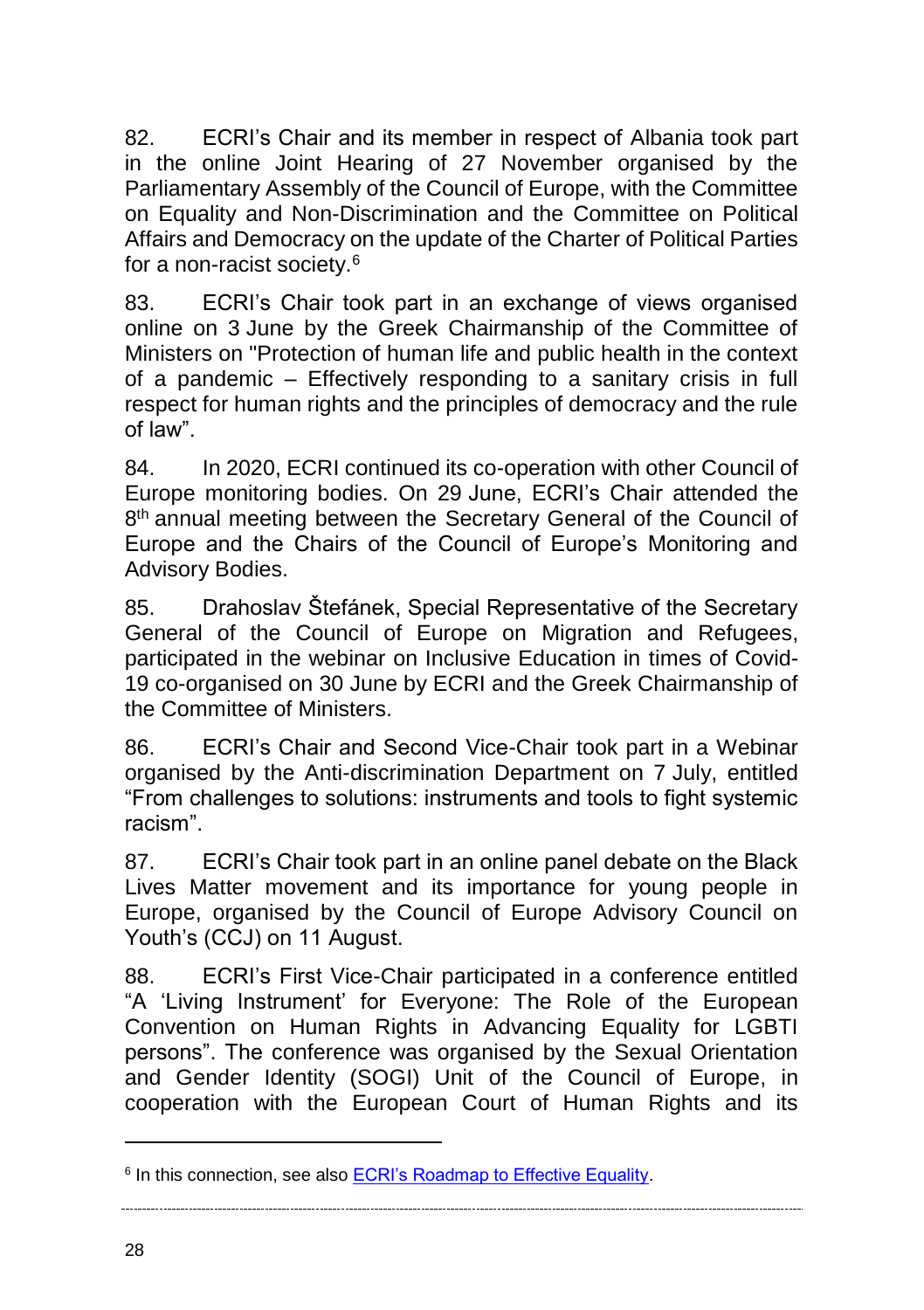Registry, to mark the 70th anniversary of the European Convention on<br>Human Rights, and took place on 8 October, through Human Rights, and took place on 8 October, through videoconferencing. The event took stock of the impact that the European Convention on Human Rights as interpreted by the Court has had on the lives of LGBTI persons in member states of the Council of Europe.

89. ECRI's Second Vice-Chair participated in the launch event on the training course organised by the Council of Europe's Human Rights Education for Legal Professionals (HELP) Programme on fighting against racism, xenophobia, homophobia and transphobia. The event took place on 19 October, through videoconferencing.

90. ECRI took part in an online workshop about the role of equality bodies in collecting and publishing data on discrimination, hate speech and hate crimes organised by the No Hate Speech and Co-operation Unit and held on 24 November.

91. ECRI's Chair participated in the 10<sup>th</sup> meeting of the Council of Europe Dialogue with Roma and Traveller civil society on "Combating hate speech directed against Roma and Travellers", which was held on 26 November.

92. In general, ECRI is regularly updated on the work of other Council of Europe bodies dealing with issues related to racism and intolerance. ECRI's Secretariat provides these bodies with information on ECRI's activities.

# **United Nations**

93. On 5 November, ECRI participated in the online pre-event entitled "How to tackle discrimination by AI-enabled technologies?" at the Fifteenth Annual Meeting of the Internet Governance Forum (IGF) that was organised by the United Nations.

#### *Universal Periodic Review (UPR)*

94. In 2020, ECRI contributed to the  $37<sup>th</sup>$  sessions of the Universal Periodical Review with its country reports and interim follow up conclusions.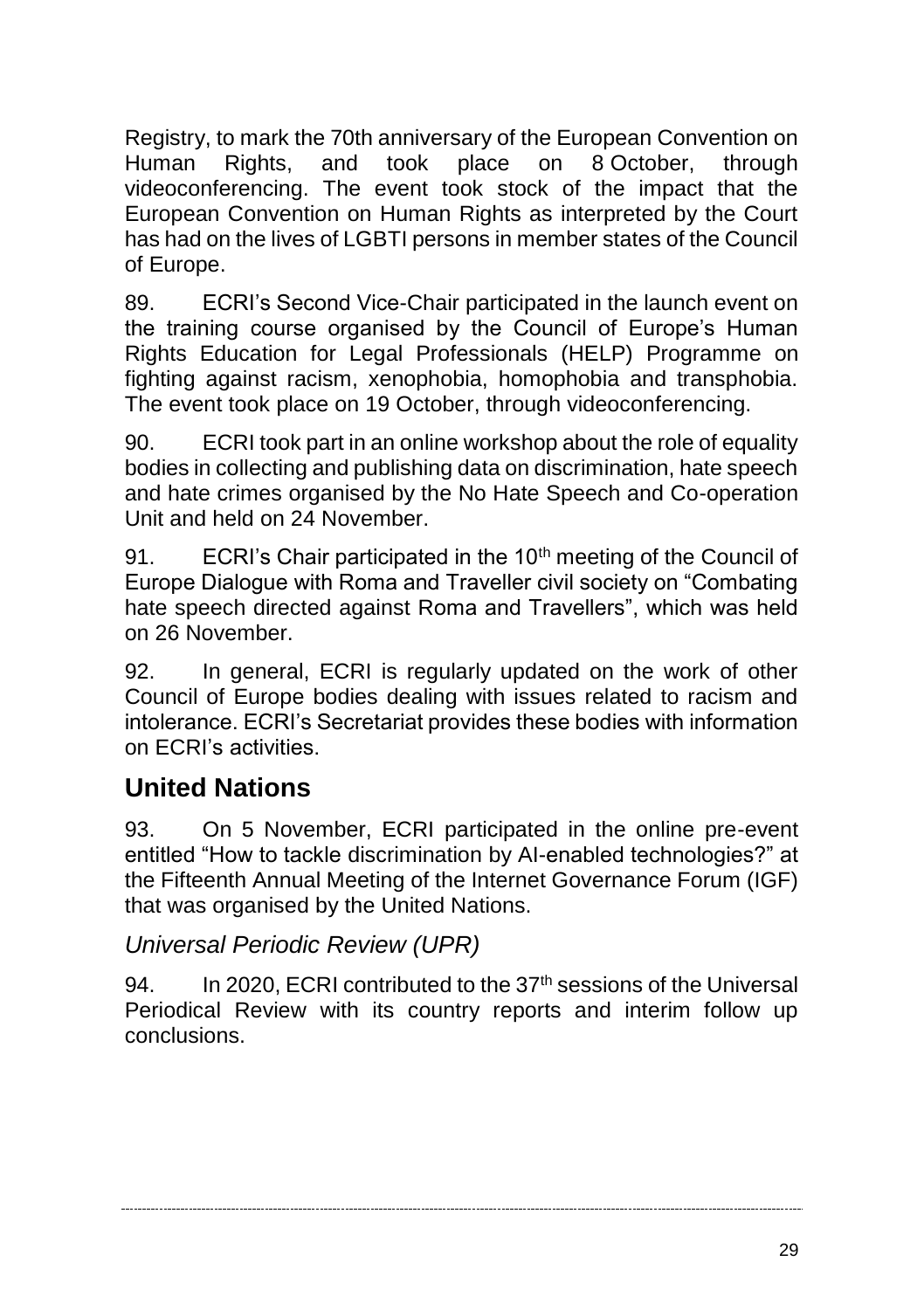### *UN Conventions*

95. ECRI reports make regular reference to the International Convention on the Elimination of All Forms of Racial Discrimination (ICERD). ECRI also calls upon Council of Europe member states that have not yet made a declaration under Article 14 of ICERD, enabling individuals and groups of individuals to file petitions before the UN Committee for the Elimination of Racial Discrimination (CERD), to do so.

#### *Office of the High Commissioner for Human Rights (OHCHR)*

96. ECRI is regularly invited to participate in various meetings organised by the OHCHR and to submit contributions based on its monitoring and thematic work. Similarly, OHCHR staff members are regularly invited to ECRI's events. In 2020, ECRI made submissions to the upcoming reports of the UN High Commissioner for Human Rights on systemic racism, violations of international human rights law against Africans and people of African descent by law enforcement agencies and of the UN Special Rapporteur on Freedom of Religion and Belief on Anti-Muslim hatred/Islamophobia.

97. On 21-22 September, ECRI's Chair took part as keynote speaker in the European Regional Forum on Hate Speech, Social Media and Minority Issues, organised by the UN Special Rapporteur on minority issues.

#### *United Nations Educational, Scientific and Cultural Organisation (UNESCO)*

98. Fengchun Miao, Chief of the UNESCO Unit for ICT in Education, took part in the webinar on Inclusive Education in times of Covid-19, co-organised on 30 June by ECRI and the Greek Chairmanship of the Committee of Ministers.

#### *United Nations High Commissioner for Refugees (UNHCR)*

99. ECRI has a close working relationship with UNHCR, facilitated by the UNHCR Representation to the European Institutions in Strasbourg. ECRI regularly receives input from UNHCR concerning its country visits, round tables and various legal issues.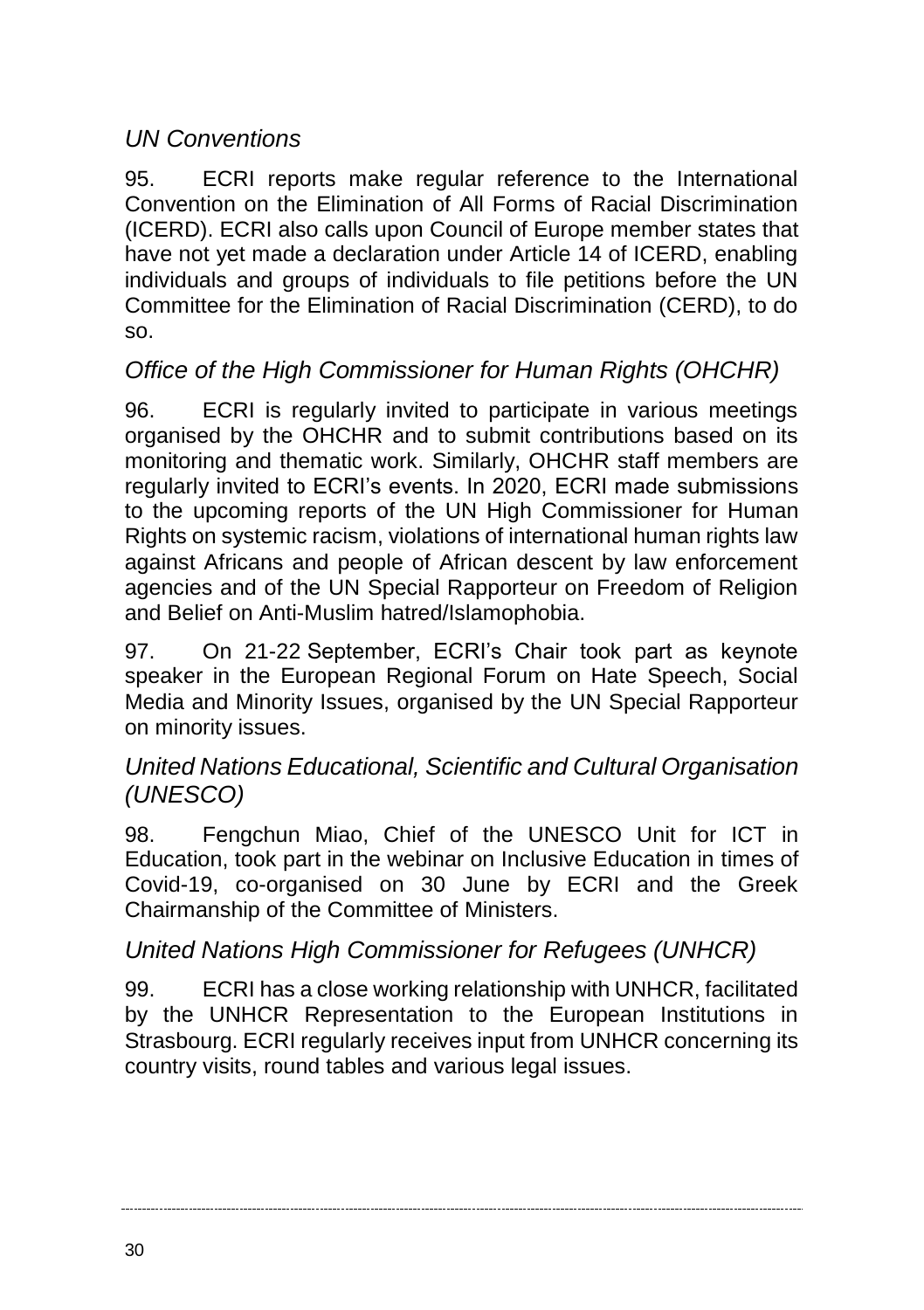# **Organisation for Security and Co-operation in Europe (OSCE)**

100. ECRI and the OSCE continue to involve each other in their conferences and meetings. The OSCE's Office for Democratic Institutions and Human Rights (ODIHR) is systematically invited to and attends ECRI's national round tables and ECRI contributes regularly to OSCE/ODIHR meetings.

101. ECRI and ODIHR continue to work closely on improving state and civil society responses to hate crime, an area of common interest also in the context of ECRI's sixth monitoring cycle, which focuses inter alia on hate speech and hate-motivated violence. The two bodies co-operate and benefit from each other's expertise and initiatives in this area. ODIHR systematically refers to ECRI's country-by-country reports and General Policy Recommendations. ECRI uses ODIHR's hate crime data in all its country monitoring reports.

102. A member of ECRI participated in a high-level OSCE Chairmanship Conference on Combating Anti-Semitism in the OSCE region, organised by Albania's 2020 OSCE Chair in Tirana on 3-4 February.

103. ECRI's Chair participated as a keynote speaker in the OSCE Supplementary Human Dimension Meeting (SHDM) I on Addressing All Forms of Intolerance and Discrimination, which took place online on 25 and 26 May.

104. On 2-3 December, ECRI's Second Vice-Chair took part as a keynote speaker in an International Network for Hate Studies' Conference on Hate, Democracy and Human Rights, co-hosted by the OSCE/ODIHR and the University of Plymouth (United Kingdom).

# **European Union**

# *European Commission*

105. The Directorate for Fundamental Rights and Rule of Law of the Directorate-General for Justice and Consumers of the European Commission and ECRI's Secretariat keep each other informed of important developments in their work and exchange information on subjects of common interest.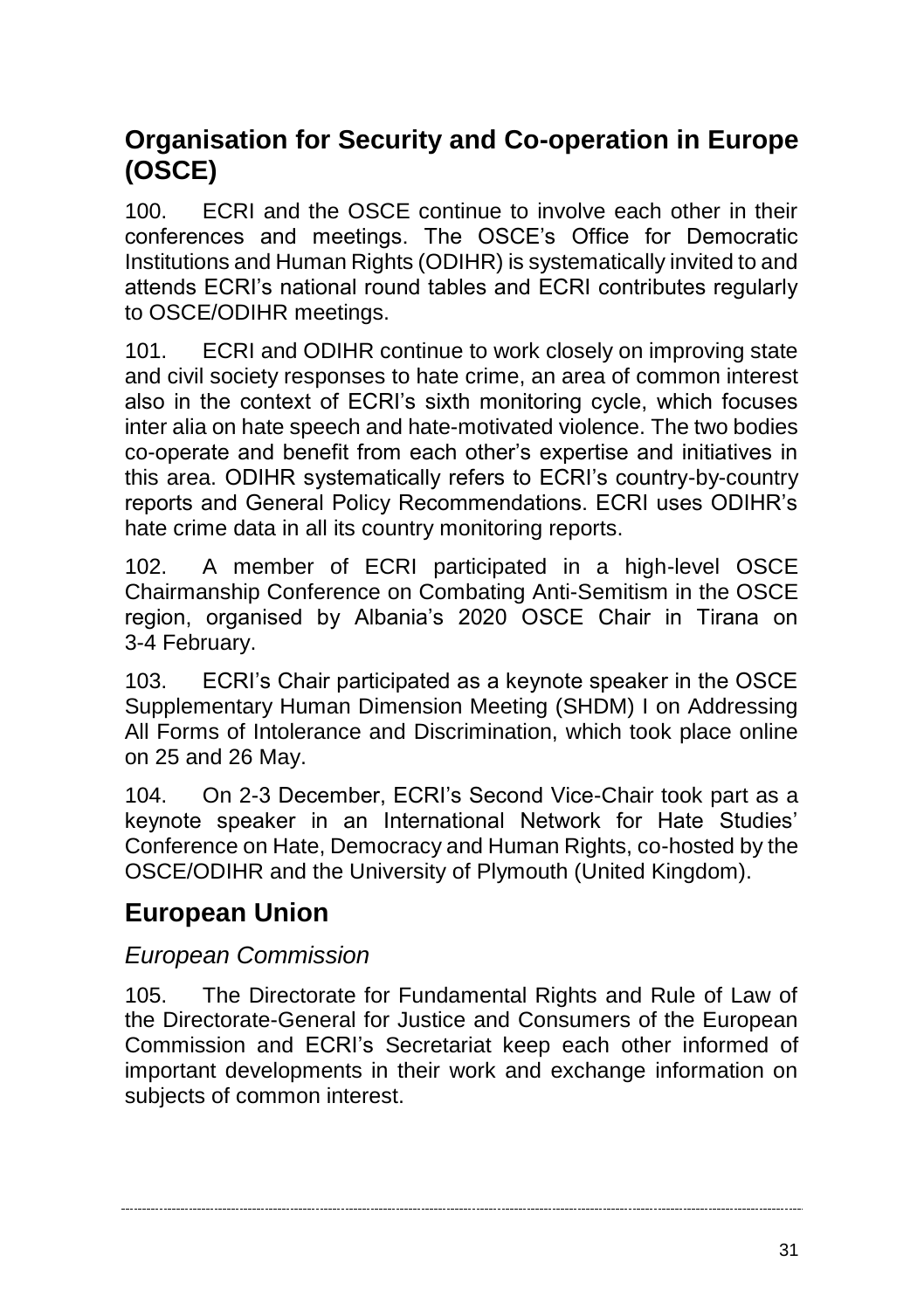106. Helena Dalli, European Union Commissioner for Equality, participated in ECRI's 2020 Seminar with Equality Bodies on 28 and 29 September.

107. On 30 September, Katharina von Schnurbein, the European Union Commission Coordinator on combating antisemitism and fostering Jewish life participated in ECRI's exchange of views on the IHRA working definition of antisemitism.

#### *Fundamental Rights Agency (FRA)*

108. Cooperation between ECRI and FRA continued in 2020. ECRI's reports make regular reference to FRA's work. ECRI continued to provide inputs to the preparation of FRA's annual report and FRA provided inputs to the preparation of ECRI's country reports.

109. On 19 May, ECRI's Bureau held an exceptional meeting through videoconferencing, where on that occasion, it held exchanges of views on the impact of the Covid-19 pandemic and related government action on various groups of concern to ECRI on this matter with Michael O'Flaherty, Director of FRA. LGBTI issues, antisemitism, anti-Muslim hatred and ways of better communicating the human rights/equality message were amongst the issues discussed. Mr O'Flaherty spoke highly of ECRI's monitoring work and agreed on working to develop new synergies with ECRI, in a spirit of complementarity.

#### *EU Special Representative for Human Rights*

110. On the same day, ECRI's Bureau held an online meeting with Eamon Gilmore, EU Special Representative for Human Rights. The discussions focused on issues of common interest in Council of Europe member states that are not part of the EU. Mr Gilmore emphasised how relevant ECRI and its work were in the circumstances.

# **European Economic Area (EEA) and Norway Grants**

111. On 31 July, ECRI's Second Vice-Chair participated in a Virtual Coffee Meeting on #BlackLivesMatter and Racism and Intolerance organised by the EEA and Norway Grants.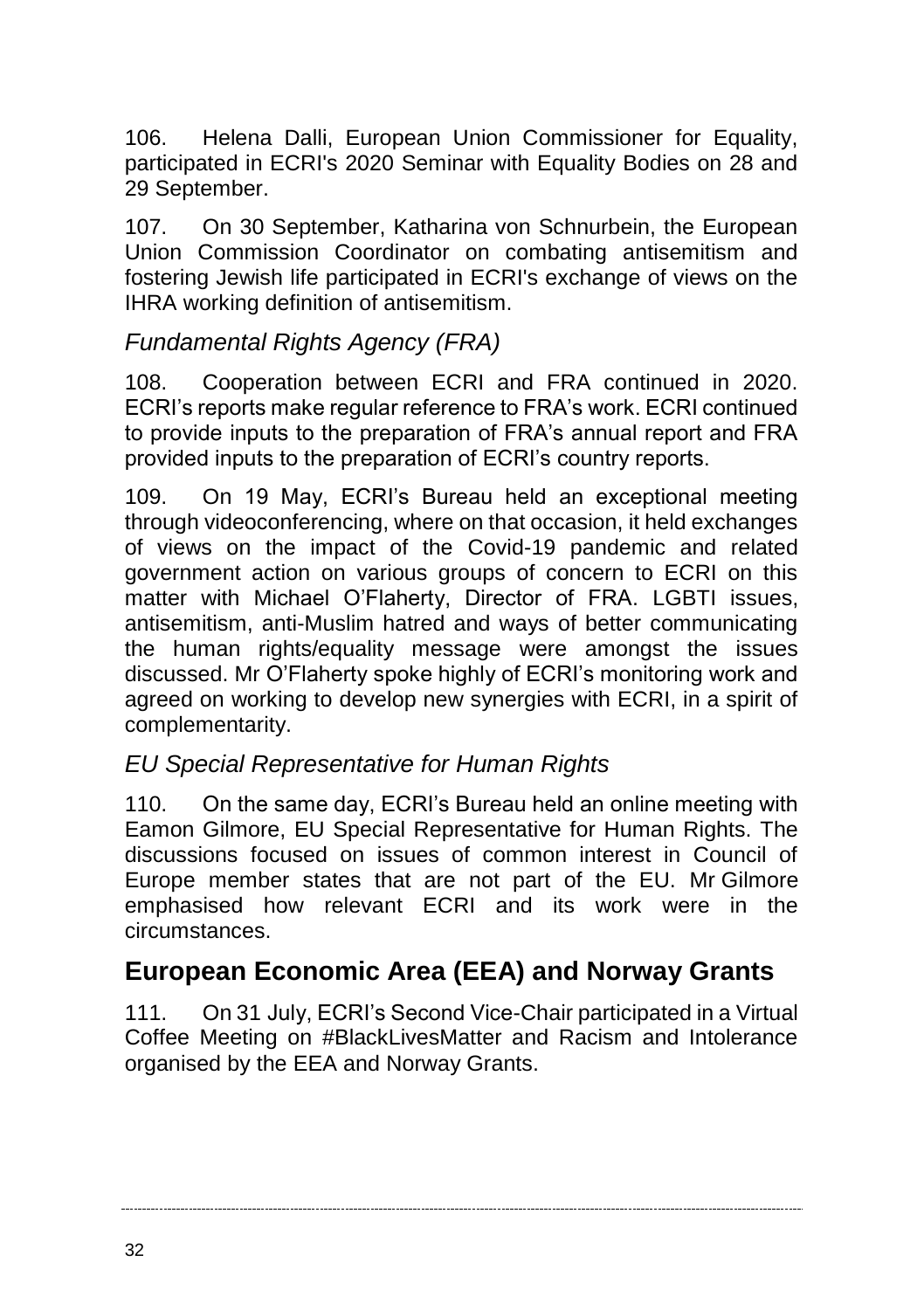# **Joint statement**

112. ECRI, FRA and the OSCE/ODIHR issued a joint statement on 20 March 2020 to mark the international day for the elimination of racial discrimination.<sup>7</sup>

 $\overline{a}$ 

<sup>&</sup>lt;sup>7</sup> In this connection, see paragraph 65.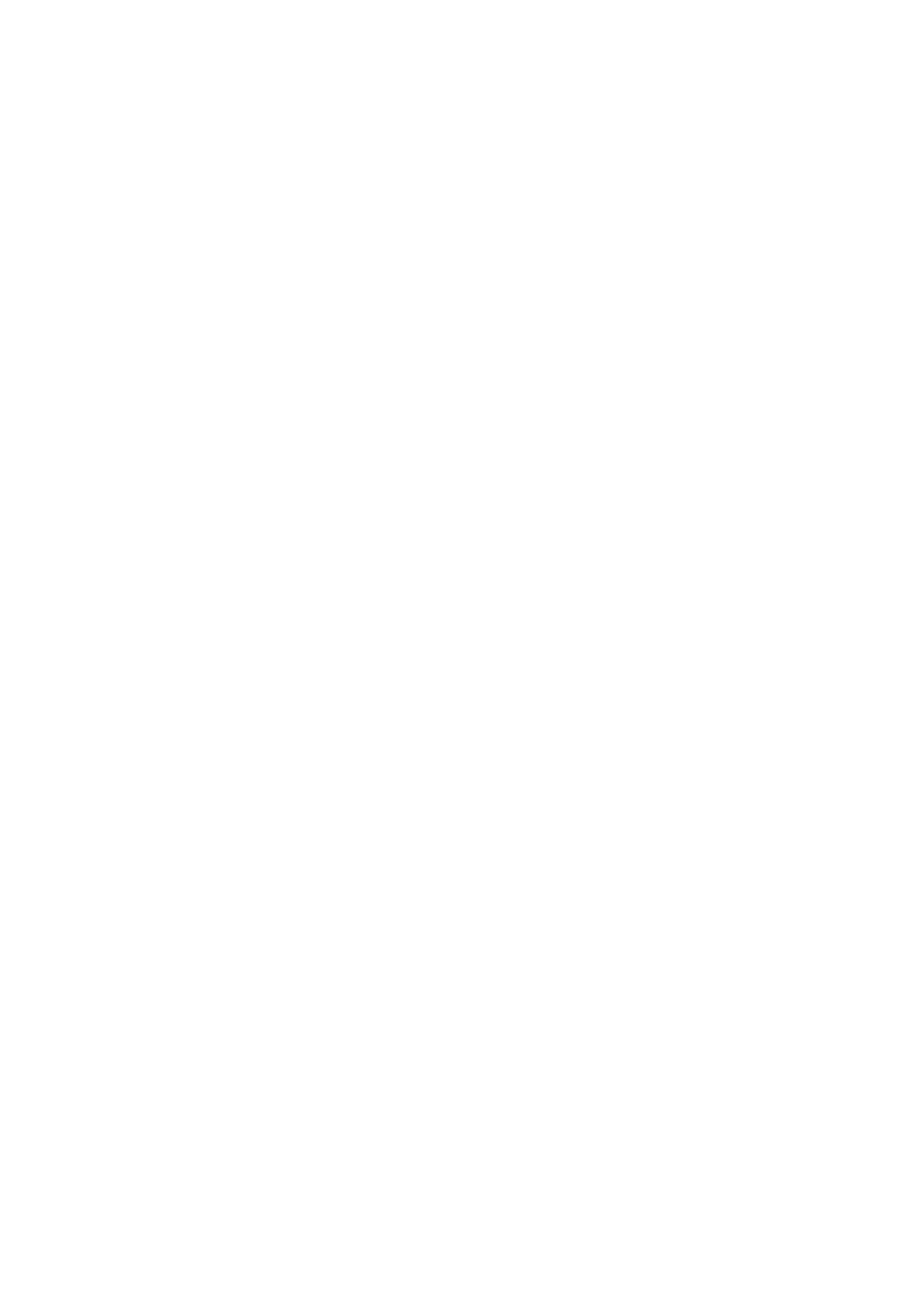# <span id="page-34-0"></span>**Appendix I – Membership of ECRI<sup>8</sup>**

| <b>Name</b>             | <b>Member</b> in<br>respect of | <b>Term of office</b><br>expires |
|-------------------------|--------------------------------|----------------------------------|
| Arzu AGHDASI-SISAN      | Azerbaijan                     | 31 December 2022                 |
| Sinisa BJEKOVIC         | Montenegro                     | 9 December 2023                  |
| <b>Bertil COTTIER</b>   | Switzerland                    | 31 December 2023                 |
| Patrice DAVOST          | Monaco                         | 6 December 2025                  |
| Régis de GOUTTES        | France                         | 16 September 2024                |
| Vitaliano ESPOSITO      | Italy                          | 31 December 2022                 |
| <b>Michael FARRELL</b>  | Ireland                        | 29 November 2021                 |
| Inês FERREIRA LEITE     | Portugal                       | 25 September 2023                |
| Saša GAJIN              | Serbia                         | 6 November 2022                  |
| Domenica GHIDEI BIIDU   | Netherlands                    | 7 October 2025                   |
| Sara GIMÉNEZ<br>GÍMENEZ | Spain                          | 31 December 2022                 |
| <b>Marin GURIN</b>      | Republic of<br>Moldova         | 26 March 2024                    |

<sup>&</sup>lt;sup>8</sup> All tables in this appendix reflect the situation on 31 December 2020.

 $\overline{a}$ 

------------------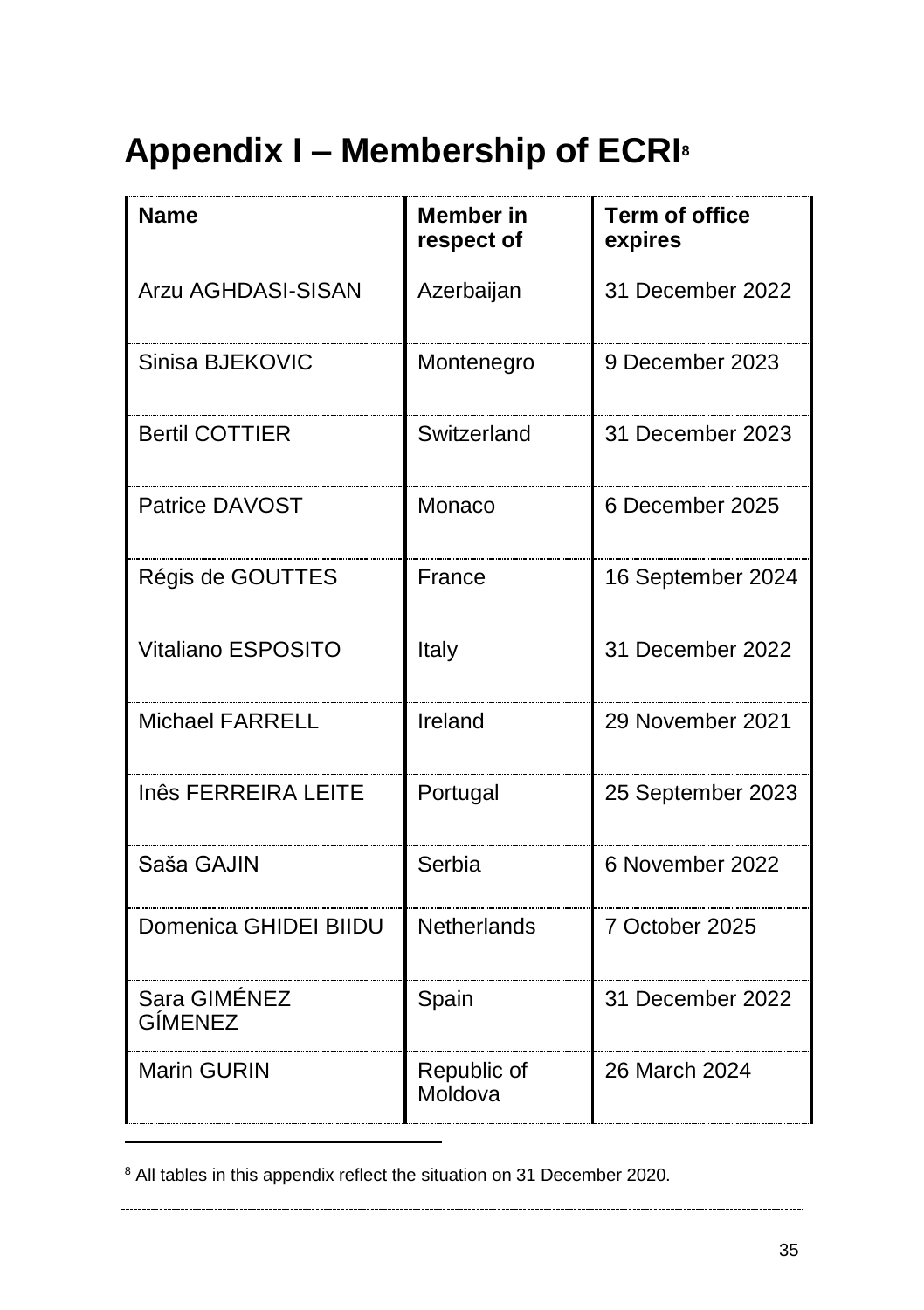| <b>Name</b>              | <b>Member</b> in<br>respect of | <b>Term of office</b><br>expires |
|--------------------------|--------------------------------|----------------------------------|
| Helena HOFMANNOVÁ        | Czech Republic                 | 31 December 2022                 |
| Vasilika HYSI            | Albania                        | 31 December 2022                 |
| Irena IVIEVA             | <b>Bulgaria</b>                | 31 December 2022                 |
| Barbara JOHN             | Germany                        | 31 December 2022                 |
| Ögmundur JONASSON        | Iceland                        | 31 December 2022                 |
| Imre JUHÁSZ              | Hungary                        | 31 December 2022                 |
| Cristian JURA            | Romania                        | 31 December 2022                 |
| Anhelita KAMENSKA        | Latvia                         | 25 October 2021                  |
| Elżbieta KARSKA          | Poland                         | 2 May 2022                       |
| <b>Els KEYTSMAN</b>      | Belgium                        | 31 December 2022                 |
| Vigen KOCHARYAN          | Armenia                        | 11 February 2025                 |
| Neža KOGOVŠEK<br>ŠALAMON | Slovenia                       | 31 December 2022                 |
| Volodymyr KULYK          | <b>Ukraine</b>                 | 10 December 2023                 |

 $\sim$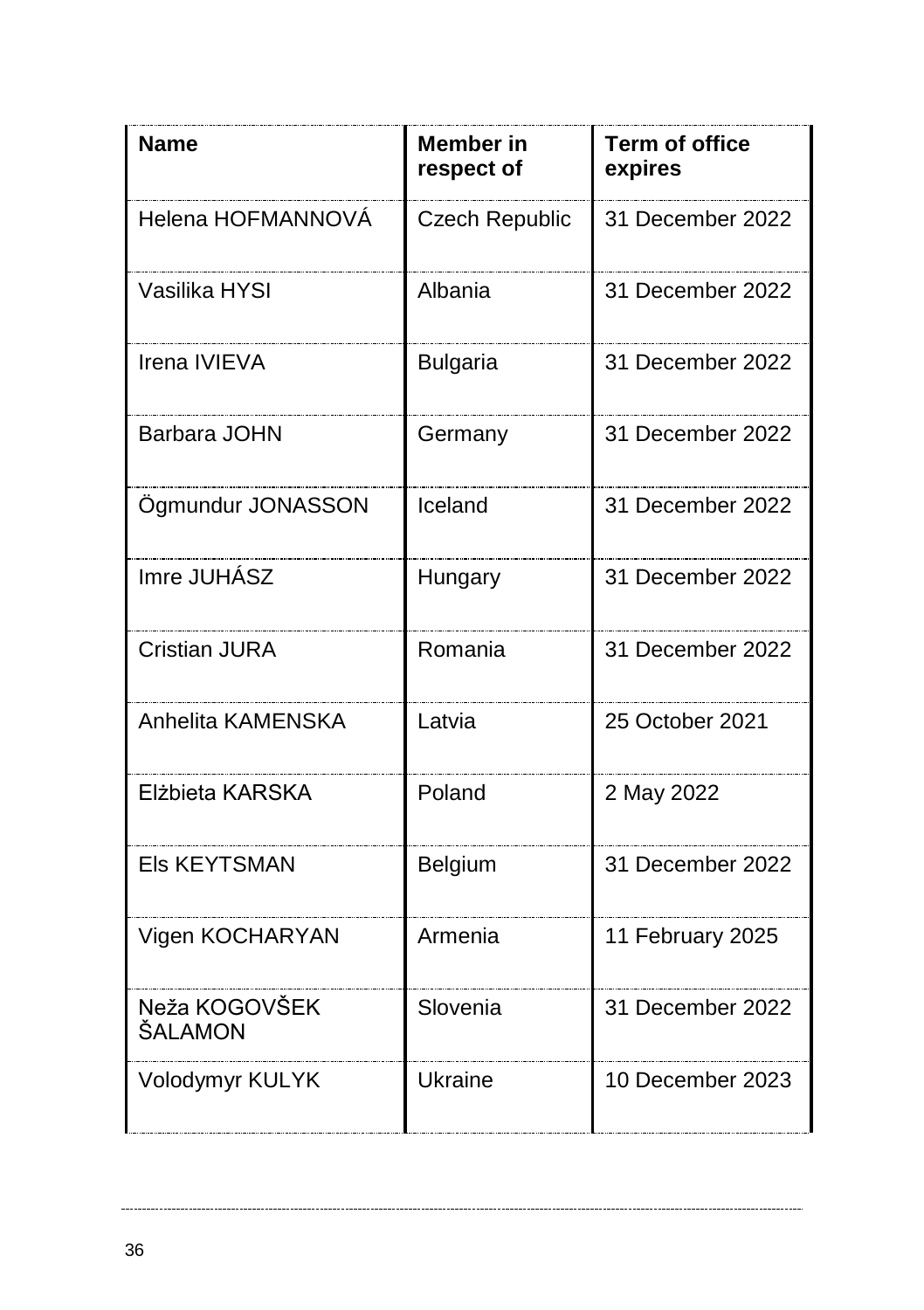| <b>Name</b>                                | <b>Member</b> in<br>respect of | <b>Term of office</b><br>expires |
|--------------------------------------------|--------------------------------|----------------------------------|
| Renee LAIVIERA                             | Malta                          | 17 November 2024                 |
| Jean-Paul LEHNERS                          | Luxembourg                     | 8 February 2026                  |
| Šarūnas LIEKIS                             | Lithuania                      | 31 December 2022                 |
| Anna-Sara LIND                             | Sweden                         | 20 October 2025                  |
| Ülle MADISE                                | Estonia                        | 31 December 2022                 |
| Maria Daniella<br><b>MAROUDA</b>           | Greece                         | 4 November 2025                  |
| Elena MIHAJLOVA<br><b>STRATILATI</b>       | <b>North</b><br>Macedonia      | 9 May 2024                       |
| <b>Kristina PARDALOS</b>                   | San Marino                     | 11 December 2023                 |
| Andreas PASCHALIDES                        | Cyprus                         | 31 December 2022                 |
| <b>Karin QUADERER</b>                      | Liechtenstein                  | 28 May 2024                      |
| <b>Jacint RIBERAYGUA</b><br><b>CAELLES</b> | Andorra                        | 26 September 2021                |
| Elene RUSETSKAIA                           | Georgia                        | 31 December 2022                 |
| Gerald SCHÖPFER                            | Austria                        | 27 February 2025                 |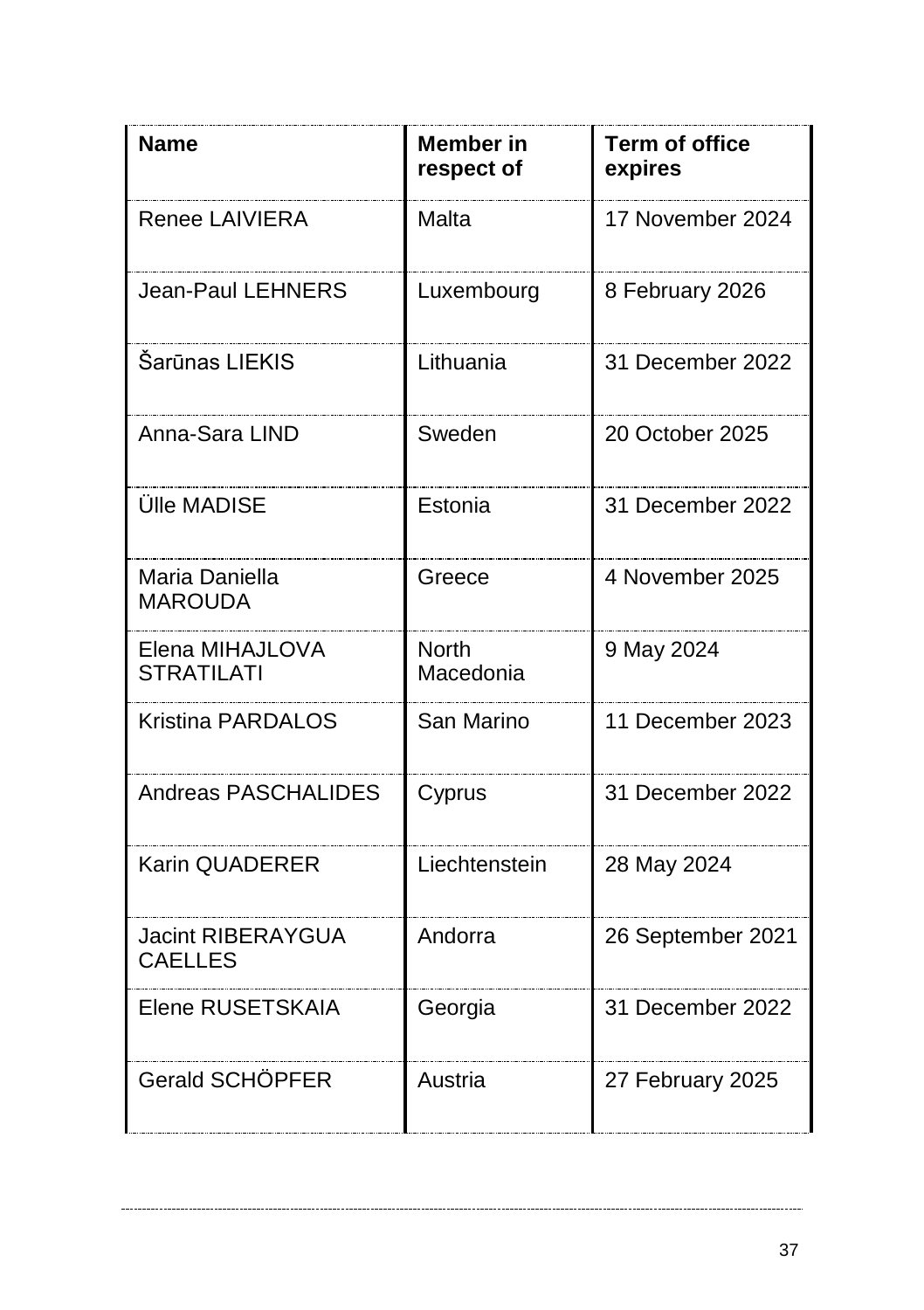| <b>Name</b>                        | Member in<br>respect of   | <b>Term of office</b><br>expires |
|------------------------------------|---------------------------|----------------------------------|
| Tena ŠIMONOVIĆ<br><b>EINWALTER</b> | Croatia                   | 1 July 2024                      |
| Sergey SOKOLOVSKIY                 | Russian<br>Federation     | 31 December 2022                 |
| <b>Aslak SYSE</b>                  | Norway                    | 31 December 2022                 |
| Kadri Ecved TEZCAN                 | Turkey                    | 31 December 2022                 |
| <b>Reetta TOIVANEN</b>             | Finland                   | 1 July 2024                      |
| Michal VAŠEČKA                     | Slovakia                  | 31 December 2022                 |
| Jens VEDSTED-<br><b>HANSEN</b>     | Denmark                   | 31 December 2022                 |
| Michael WHINE                      | United Kingdom            | 25 September 2023                |
| Vacant seat                        | Bosnia and<br>Herzegovina |                                  |

 $\sim$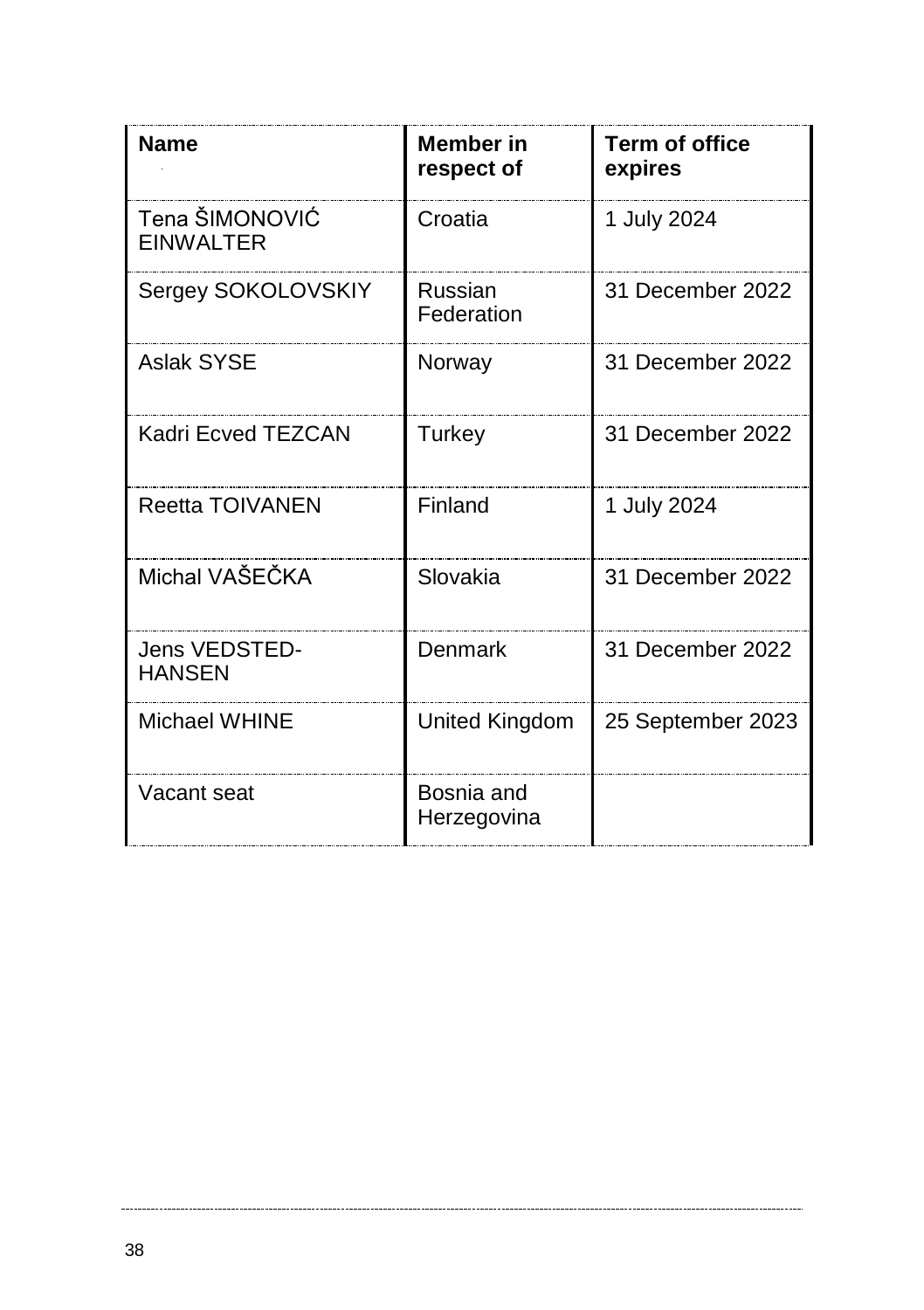# **Deputies to ECRI members**

| <b>Name</b>                 | Deputy in<br>respect of | Term of office<br>expires |
|-----------------------------|-------------------------|---------------------------|
| Costanza HERMANIN           | Italy                   | 31 December 2022          |
| Ketevan KHUTSISHVILI        | Georgia                 | 31 December 2022          |
| Alain LACABARATS            | France                  | 16 September 2024         |
| Alexis MARQUET              | Monaco                  | 6 December 2025           |
| Aránzazu MORETÓN<br>TOQUERO | Spain                   | 31 December 2022          |
| <b>Fabienne ROSSLER</b>     | Luxembourg              | 8 February 2026           |
| François SANT'ANGELO        | Belgium                 | 31 December 2022          |
| Monika SARGSYAN             | Armenia                 | 25 September 2023         |
| Gjergj SINANI               | Albania                 | 31 December 2022          |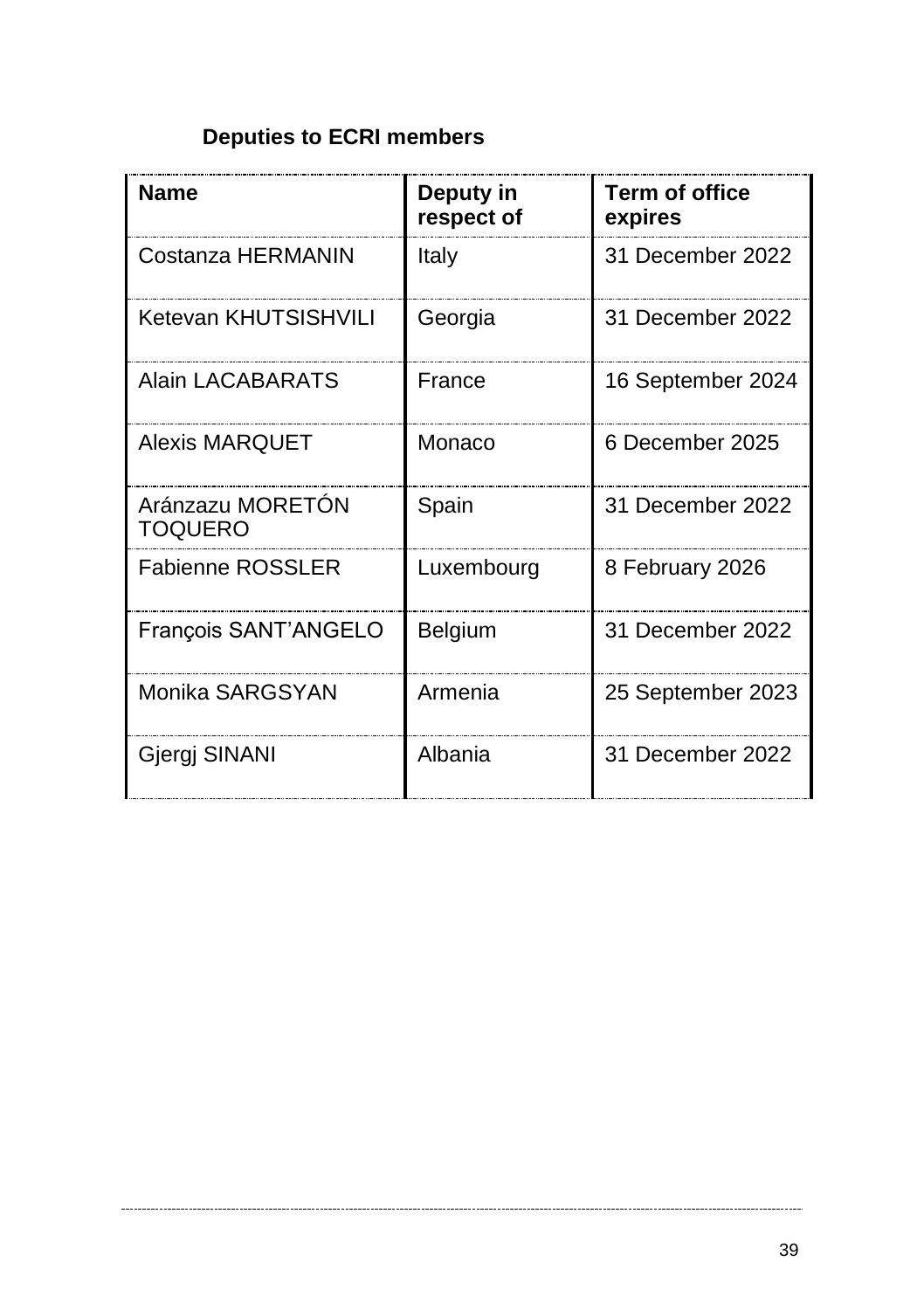#### **Observers to ECRI**

#### *Parliamentary Assembly of the Council of Europe*

Sos AVETISYAN Titus CORLĂŢEAN Momodou Malcolm JALLOW

#### *Congress of Local and Regional Authorities of the Council of Europe*

Harald BERGMANN

*Holy See* Guillaume DRAGO

#### *European Commission (European Union)*

Barbara NOLAN Szabolcs SCHMIDT

#### *Mexico*

Tania RAMÍREZ, National Council for the Prevention of Discrimination (CONAPRED)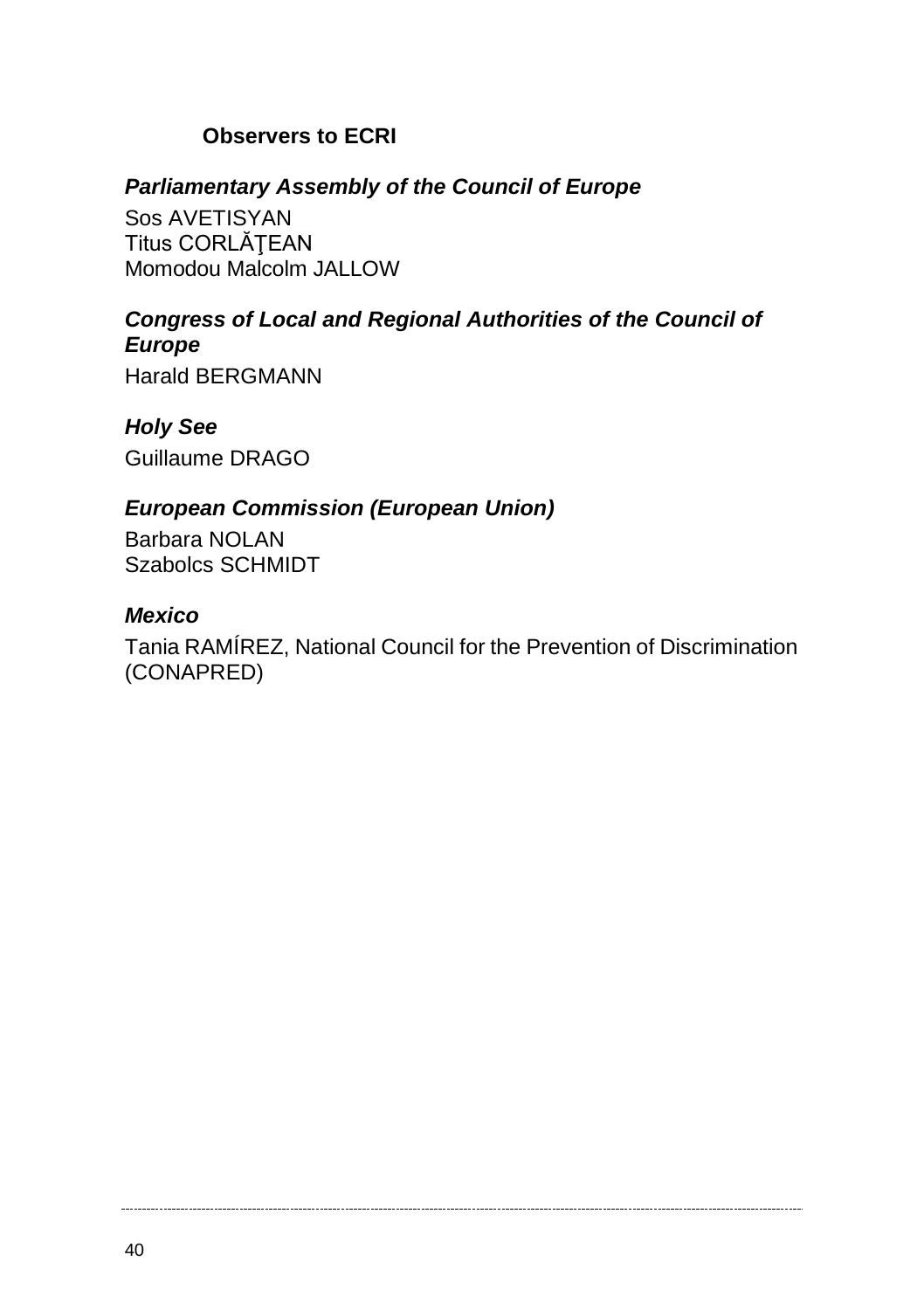#### **ECRI's Bureau**

Maria Daniella MAROUDA **Chair** member in respect of Greece

Michael FARRELL Vice-Chair member in respect of Ireland

Domenica GHIDEI BIIDU Vice-Chair member in respect of the Netherlands

Cristian JURA Bureau member member in respect of Romania

Volodymyr KULYK Bureau member member in respect of Ukraine

Tena ŠIMONOVIĆ EINWALTER Bureau member member in respect of Croatia

Michael WHINE Bureau member member in respect of the United Kingdom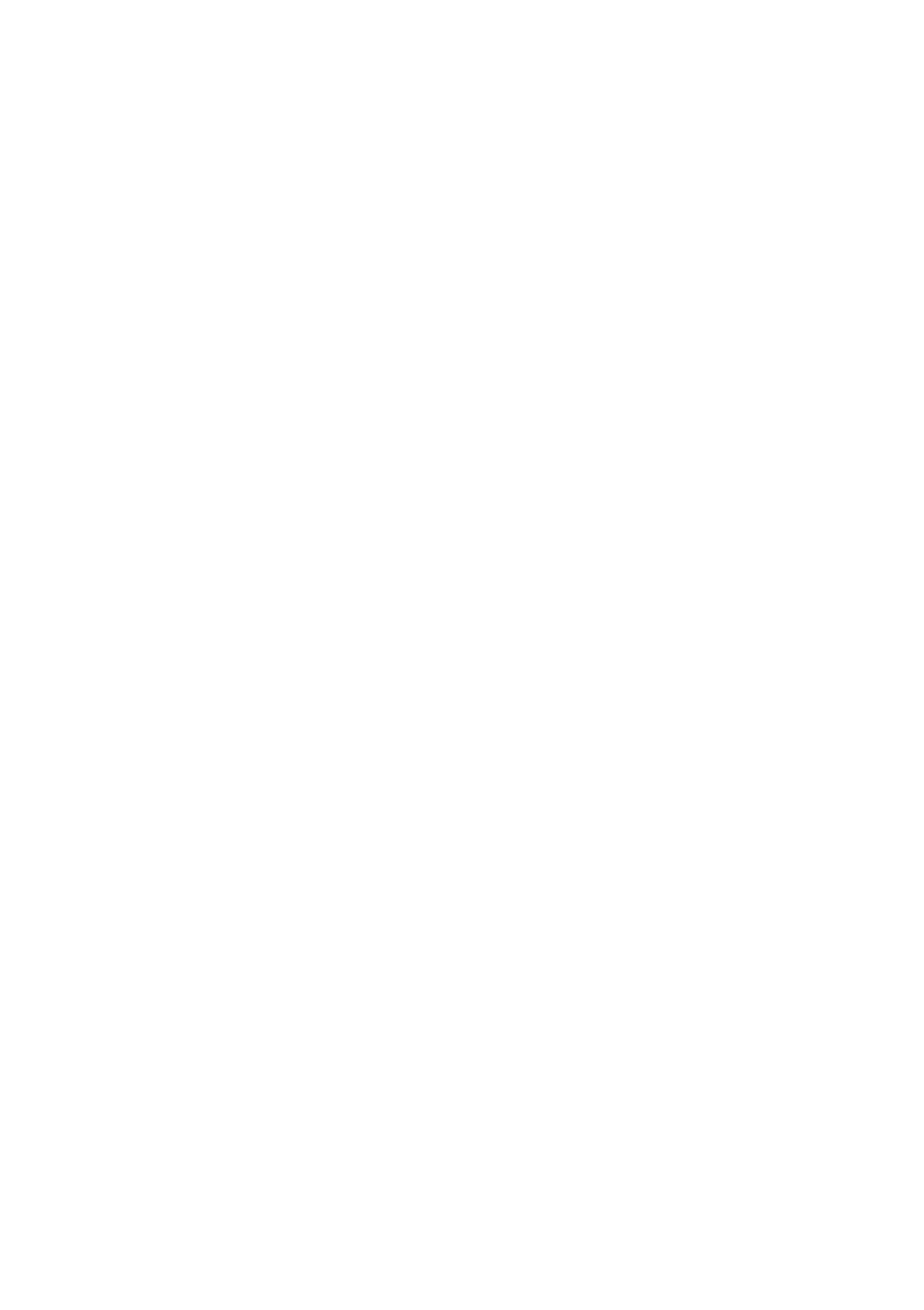# <span id="page-42-0"></span>**Appendix II – Secretariat of ECRI<sup>9</sup>**

**Johan FRIESTEDT**, Executive Secretary to ECRI

**Thobias BERGMANN**, Administrator

**Mats LINDBERG**, Administrator (as from 1 June 2020)

**Elena MALAGONI**, Administrator (as from 1 December 2020)

**Zeynep USAL KANZLER**, Administrator

**Sophie KURT**, Researcher/Project Officer

**Paula ECK-WALTERS**, Administrative Assistant

**Aida-Diana FARKAS**, Researcher/Project Officer (as from 1 July 2020)

**Sylvia LEHMANN**, Assistant

**Maya RASMUSSEN**, Assistant

**External Relations (European Union and OSCE): Stefano VALENTI**, Administrator

**Secretariat's address**  Directorate General II - Democracy Directorate of Anti-discrimination Council of Europe 67075 STRASBOURG CEDEX France

**Tel.:** +33 (0) 3 90 21 46 62 **E-mail Secretariat:** [ecri@coe.int](mailto:ecri@coe.int)

 $\overline{a}$ 

<sup>&</sup>lt;sup>9</sup> This appendix reflects the situation on 31 December 2020.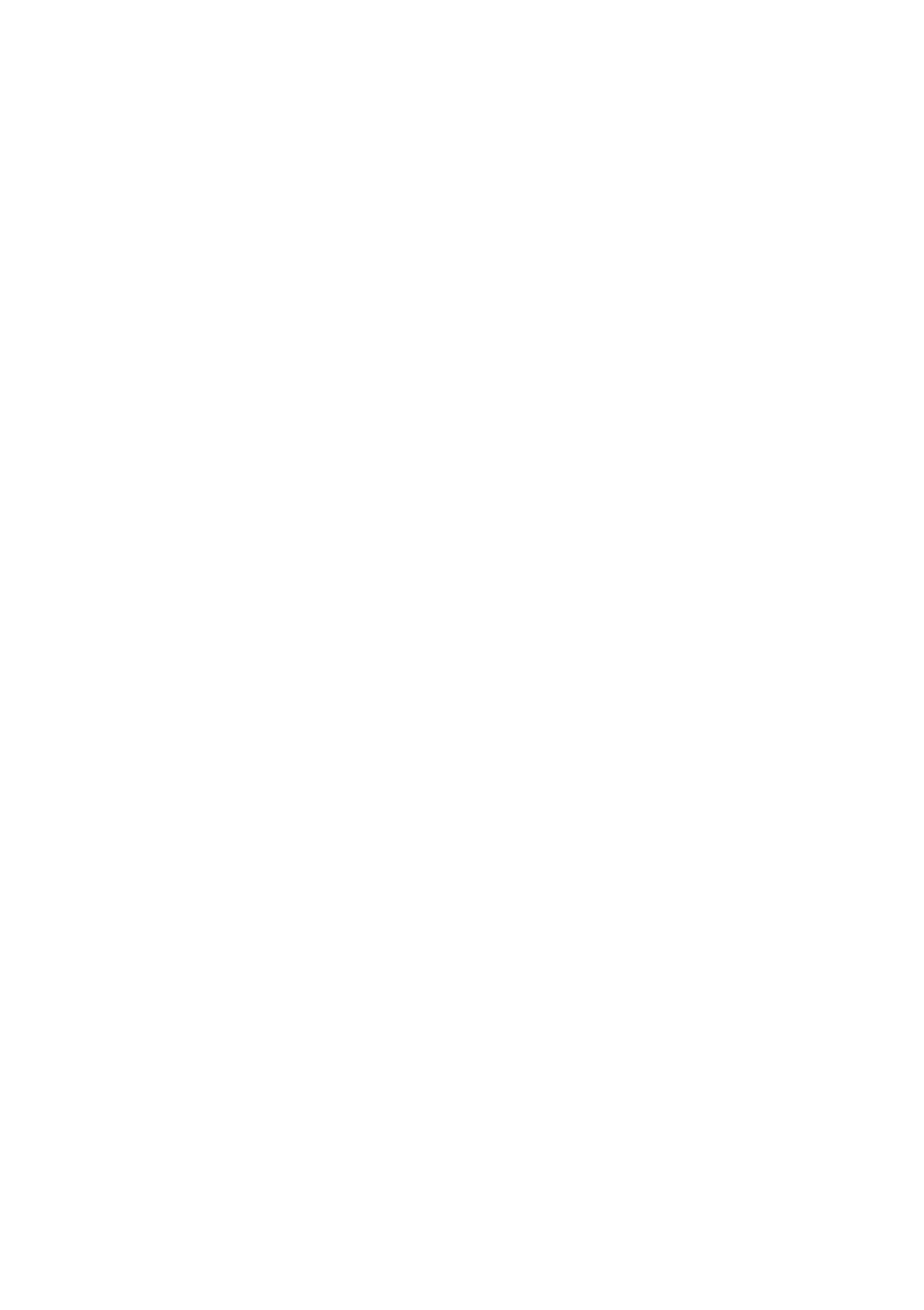# <span id="page-44-0"></span>**Appendix III - Meetings held by ECRI in 2020**<sup>10</sup>

#### **Plenary sessions**

- $\bullet$  25-27 March 2020 (cancelled)<sup>11</sup>
- 30 June-2 July 2020
- 30 September-2 October 2020
- $\bullet$  1-4 December 2020

#### **Bureau meetings**

- 24 March 2020
- 19 May 2020
- 26 June 2020
- 25 and 29 September 2020
- 30 November 2020

#### **Meetings of the Working Group on relations with Civil Society and Equality Bodies**

- 24 March 2020
- 29 June 2020
- 29 September 2020
- 30 November 2020

**Meetings of the working group on the revision of the General Policy Recommendation on combating intolerance and discrimination against Muslims (GPR No. 5)** 

- 23 March 2020
- 18 May 2020
- 6 July 2020

 $\overline{a}$ 

- 9 September 2020
- 2 October 2020
- 30 November 2020
- 4 December 2020

<sup>&</sup>lt;sup>10</sup> Unless otherwise indicated, the meetings and other events listed in this appendix were held through videoconferencing.

 $11$  Final reports and conclusions were adopted by ECRI through a written procedure whilst the examination of preliminary draft reports was postponed until the following plenary meeting.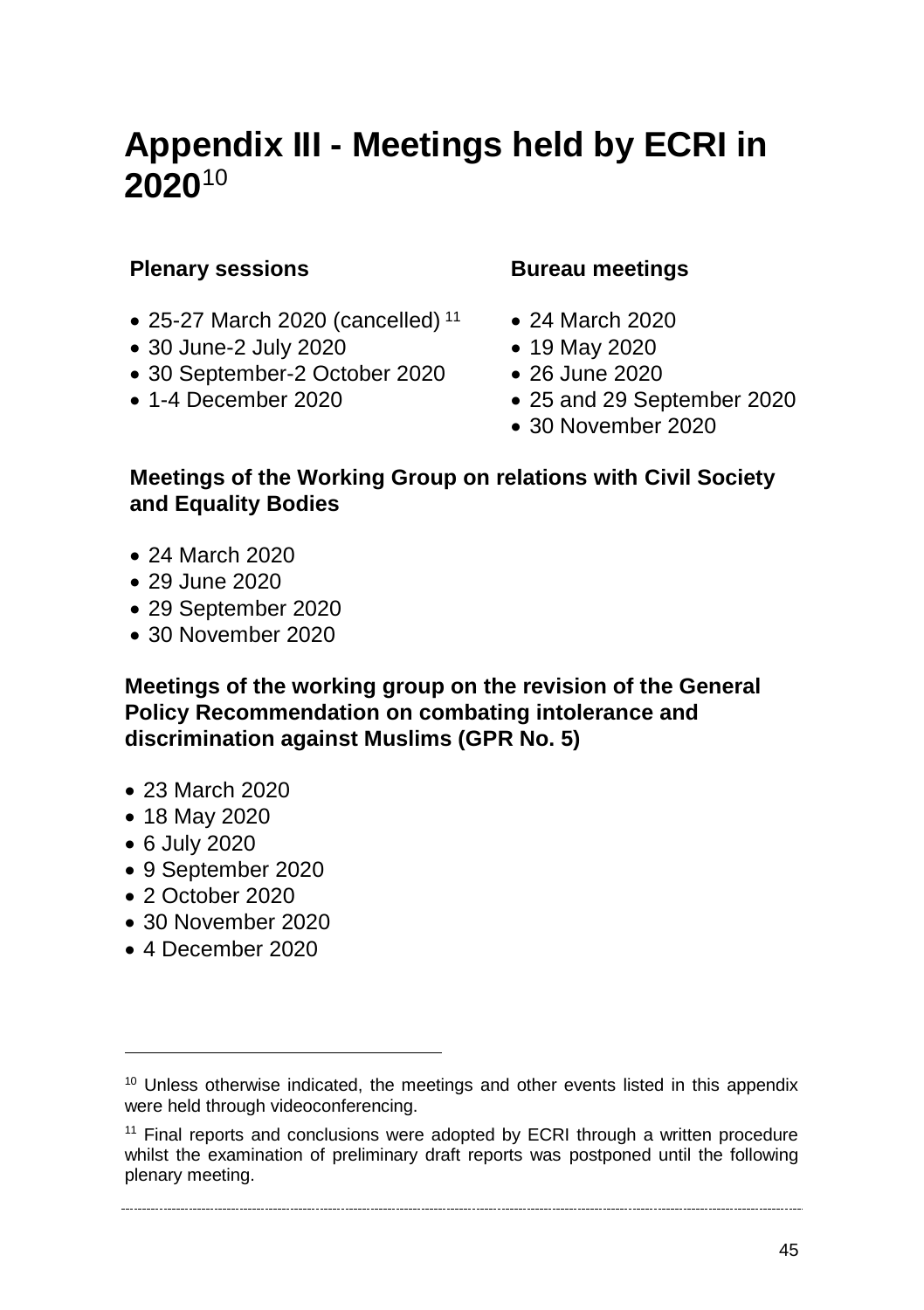#### **Meetings of the working group on the revision of the General Policy Recommendation on the fight against antisemitism (GPR No. 9)**

- 23 March 2020
- 21 April 2020
- 28 May 2020
- 29 June 2020
- 22 July 2020
- 30 September 2020
- 2 October 2020
- 26 October 2020
- 4 December 2020

#### **Meetings of ECRI's Task Force on LGBTI issues**

- 6 October 2020
- 27 October 2020

#### **Round Table**

Tirana, Albania, 28 October 2020 (organised partly online)

#### **Seminar for the equality bodies: Joining Forces to Communicate the Equality and Diversity Message**

28-29 September 2020

#### **Meetings of CBC Working Groups**

*Preparation of contact visits*:

- Bulgaria: 3 July 2020
- 
- 
- 
- Hungary: 7 July 2020

 Estonia: 17 January 2020 • France (cancelled) Georgia: 24 March 2020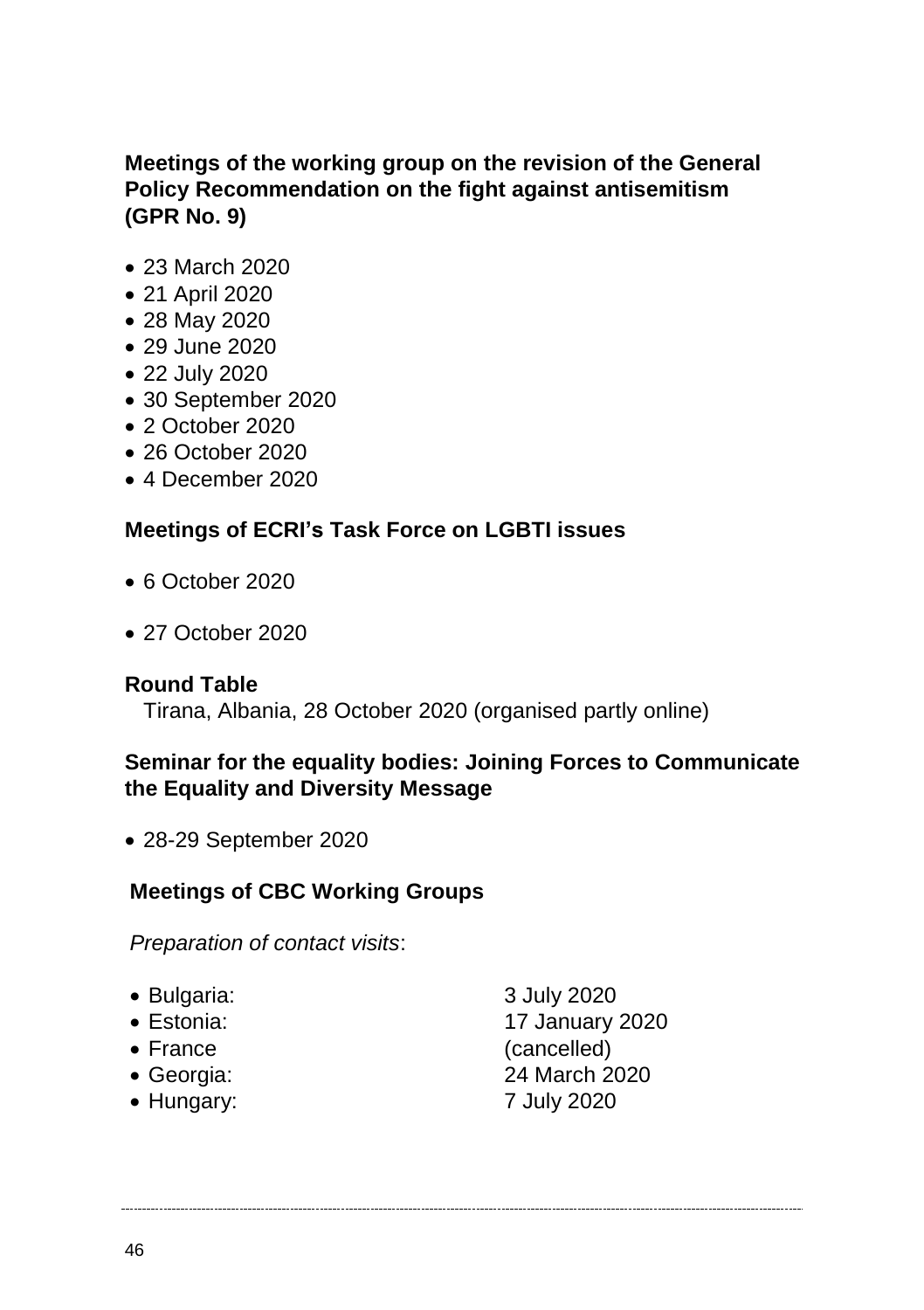#### *Amendments:*

- Czech Republic: 26 June 2020
- 
- Slovak Republic: 24 June 2020

*Interim follow-up:*

- 
- 
- 
- Republic of Moldova: 2 December 2020
- 
- 
- 
- 

#### **Contact Visits**

- 
- 
- 
- 
- 
- 

Norway: 22 September 2020

- Croatia: 2 December 2020 Liechtenstein: 1 December 2020 • Malta: 1 December 2020 Portugal: 1 December 2020 • San Marino: 1 October 2020 Spain: 30 September 2020 Sweden: 2 July 2020
- Norway: 2-6 March 2020 • Bulgaria: postponed Estonia: postponed France: postponed Georgia: postponed • Hungary: postponed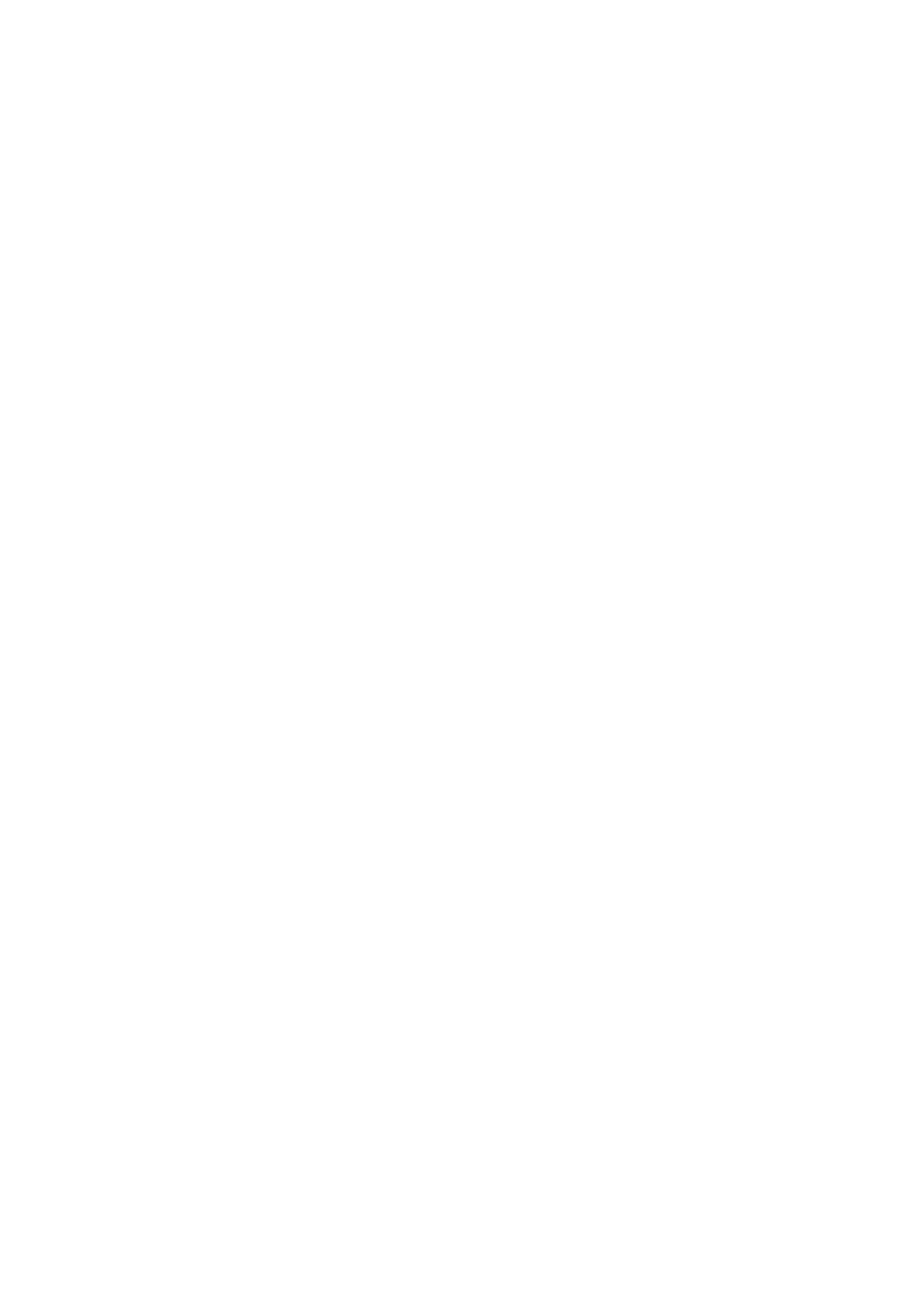# <span id="page-48-0"></span>**Appendix IV - List of publications<sup>12</sup>**

- ECRI General Policy Recommendation No.1: Combating racism, xenophobia antisemitism and intolerance (Strasbourg, 4 October 1996)
- ECRI General Policy Recommendation No.2: Equality Bodies to combat racism and intolerance at national level (Strasbourg, 7 December 2017)
- ECRI General Policy Recommendation No.3: combating racism and intolerance against Roma/Gypsies (Strasbourg, 6 March 1998)
- ECRI General Policy Recommendation No.4: National surveys on the experience and perception of discrimination and racism from the point of view of potential victims (Strasbourg, 6 March 1998)
- ECRI General Policy Recommendation No.5: Combating intolerance and discrimination against Muslims (Strasbourg, 27 April 2000)
- **ECRI General Policy Recommendation No.6: Combating the** dissemination of racist, xenophobic and antisemitic material via the Internet (Strasbourg, 15 December 2000)
- ECRI General Policy Recommendation No.7: National legislation to combat racism and racial discrimination (Strasbourg, 13 December 2002 and revised on 7 December 2017)
- ECRI General Policy Recommendation No.8: Combating racism while fighting terrorism (Strasbourg, 8 June 2004)
- **ECRI General Policy Recommendation No.9: The fight against** antisemitism (Strasbourg, 9 September 2004)
- ECRI General Policy Recommendation No.10: Combating racism and racial discrimination in and through school education (Strasbourg, 21 March 2007)

 $\overline{a}$ 

<sup>&</sup>lt;sup>12</sup> Publications that are out of date no longer figure on this list.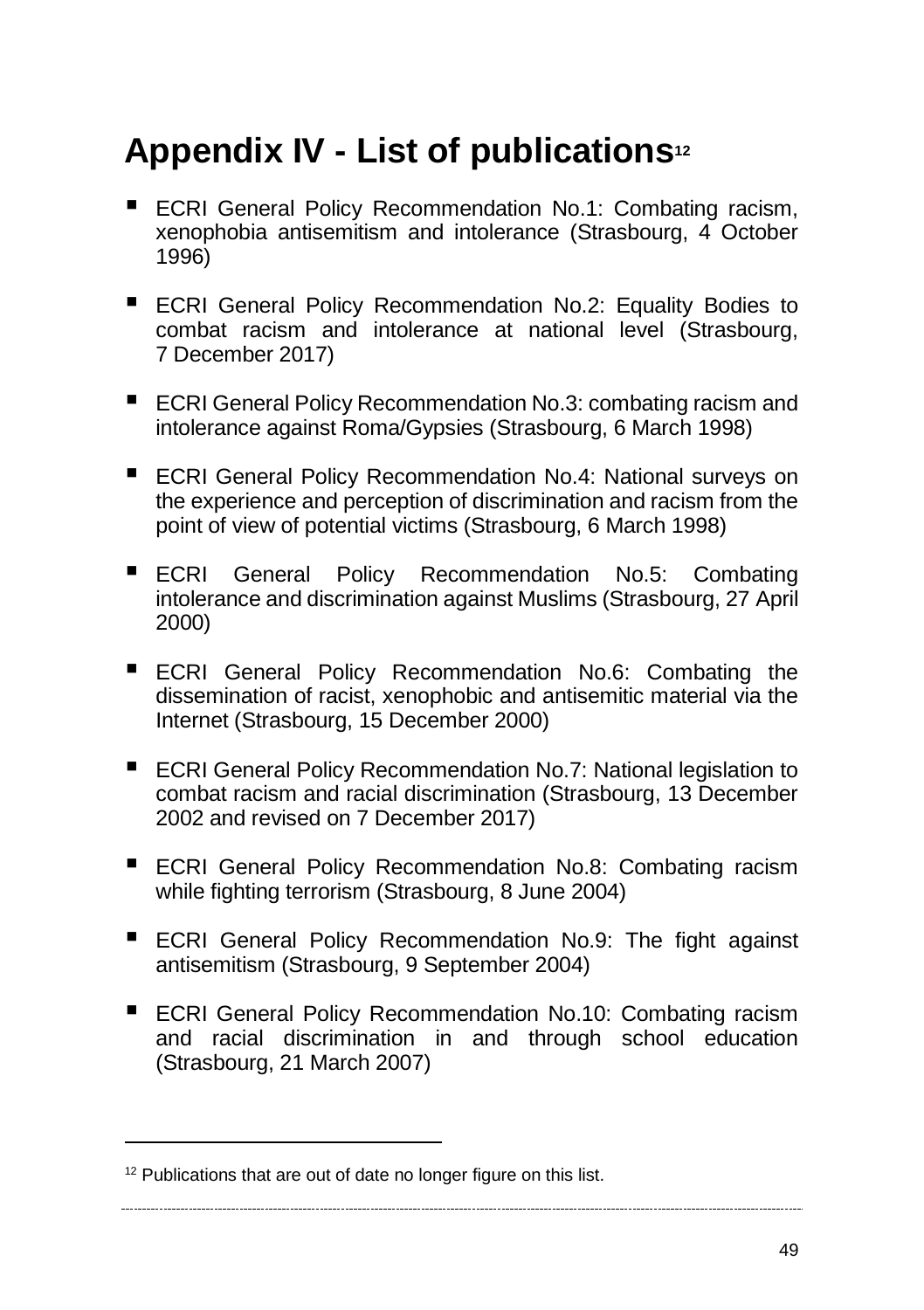- ECRI General Policy Recommendation No.11: Combating racism and racial discrimination in policing (Strasbourg, 4 October 2007)
- ECRI General Policy Recommendation No.12: Combating racism and racial discrimination in the field of sport (Strasbourg, 19 March 2009)
- ECRI General Policy Recommendation No.13: Combating antigypsyism and discrimination against Roma (Strasbourg, 19 September 2011)
- ECRI General Policy Recommendation No.14: Combating racism and racial discrimination in employment (Strasbourg, 25 September 2012)
- ECRI General Policy Recommendation No.15: Combating Hate Speech (Strasbourg, 21 March 2016)
- ECRI General Policy Recommendation No.16: Safeguarding irregularly present migrants from discrimination (Strasbourg, 10 May 2016)
- ECRI's country-by-country approach:

 $\rightarrow$  First cycle:

- Volume I (Strasbourg, September 1997)
- Volume II (Strasbourg, March 1998)
- Volume III (Strasbourg, 15 June 1998)
- Volume IV (Strasbourg, 26 January 1999)
- Volume V (Strasbourg, 13 March 1999)
- Volume VI (Strasbourg, 24 May 1999)
- Volume VII (Strasbourg, 9 November 1999)

#### $\rightarrow$  Second cycle:

- Albania (Strasbourg, 3 April 2001)
- Andorra (Strasbourg, 15 April 2003)
- Armenia (Strasbourg, 8 July 2003)
- Austria (Strasbourg, 3 April 2001)
- Azerbaijan (Strasbourg, 15 April 2003)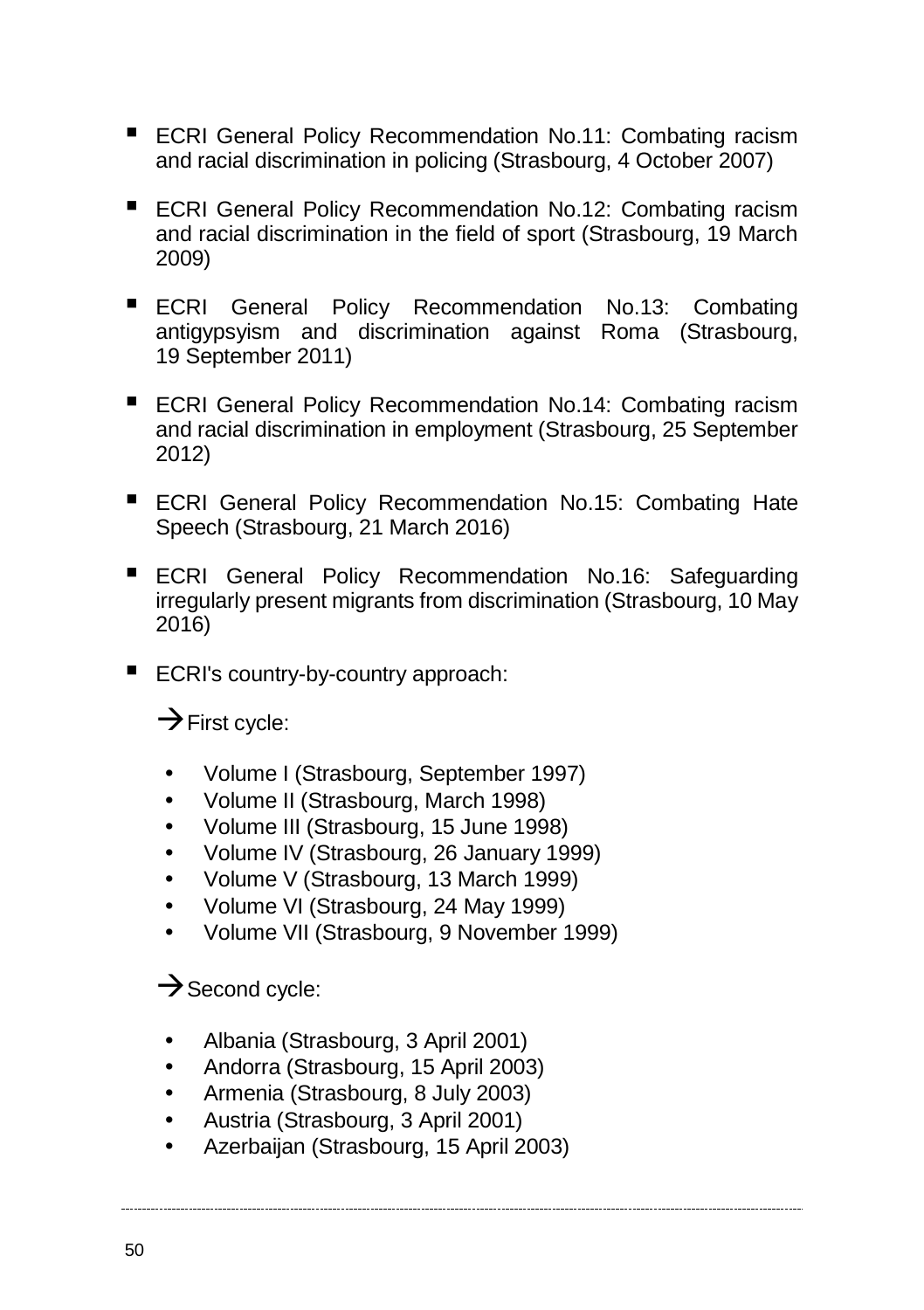- Belgium (Strasbourg, 21 March 2000)
- Bulgaria (Strasbourg, 21 March 2000)
- Croatia (Strasbourg, 3 July 2001)
- Cyprus (Strasbourg, 3 July 2001)
- Czech Republic (Strasbourg, 21 March 2000)
- Denmark (Strasbourg, 3 March 2001)
- Estonia (Strasbourg, 23 April 2002)
- Finland (Strasbourg, 23 July 2002)
- France (Strasbourg, 27 June 2000)
- Georgia (Strasbourg, 23 April 2002)
- Germany (Strasbourg, 3 July 2001)
- Greece (Strasbourg, 27 June 2000)
- Hungary (Strasbourg, 21 March 2000)
- Iceland (Strasbourg, 8 July 2003)
- Ireland (Strasbourg, 23 April 2002)
- Italy (Strasbourg, 23 April 2002)
- Latvia (Strasbourg, 23 July 2002)
- Liechtenstein (Strasbourg, 15 April 2003)
- Lithuania (Strasbourg, 15 April 2003)
- Luxembourg (Strasbourg, 8 July 2003)
- Malta (Strasbourg, 23 July 2002)
- Republic of Moldova (Strasbourg, 15 April 2003)
- The Netherlands (Strasbourg, 13 November 2001)
- Norway (Strasbourg, 27 June 2000)
- Poland (Strasbourg, 27 June 2000)
- Portugal (Strasbourg, 4 November 2002)
- Romania (Strasbourg, 23 April 2002)
- Russian Federation (Strasbourg, 13 November 2001)
- San Marino (Strasbourg, 4 November 2003)
- Slovakia (Strasbourg, 27 June 2000)
- Slovenia (Strasbourg, 8 July 2003)
- Spain (Strasbourg, 8 July 2003)
- Sweden (Strasbourg, 15 April 2003)
- Switzerland (Strasbourg, 21 March 2000)
- "the former Yugoslav Republic of Macedonia" (Strasbourg, 3 April 2001)
- Turkey (Strasbourg, 3 July 2001)
- Ukraine (Strasbourg, 23 July 2002)
- United Kingdom (Strasbourg, 3 April 2001)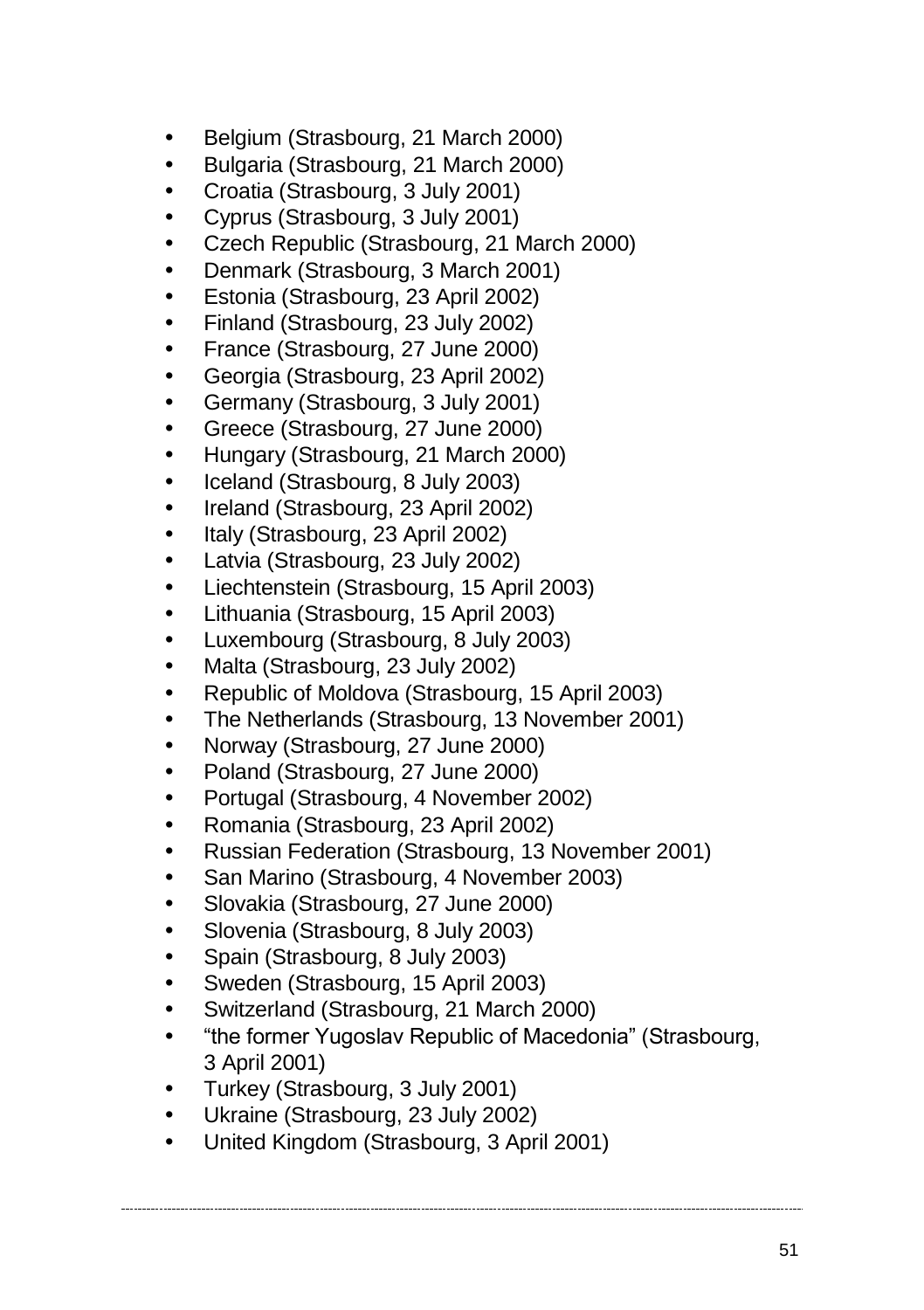Compilation of second round reports (Strasbourg, February 2004)

 $\rightarrow$  Third cycle:

- Albania (Strasbourg, 14 June 2005)
- Andorra (Strasbourg, 12 February 2008)
- Armenia (Strasbourg, 13 February 2007)
- Austria (Strasbourg, 15 February 2005)
- Azerbaijan (Strasbourg, 24 May 2007)
- **Belgium (Strasbourg, 27 January 2004)**
- Bosnia and Herzegovina (Strasbourg, 15 February 2005)
- Bulgaria (Strasbourg, 27 January 2004)
- Croatia (Strasbourg, 14 June 2005)
- Cyprus (Strasbourg, 16 May 2006)
- Czech Republic (Strasbourg, 8 June 2004)
- Denmark (Strasbourg, 16 May 2006)
- Estonia (Strasbourg, 21 February 2006)
- Finland (Strasbourg, 24 May 2007)
- France (Strasbourg, 15 February 2005)
- Georgia (Strasbourg, 13 February 2007)
- Germany (Strasbourg, 8 June 2004)
- Greece (Strasbourg, 8 June 2004)
- Hungary (Strasbourg, 8 June 2004)
- Iceland (Strasbourg, 13 February 2007)
- Ireland (Strasbourg, 24 May 2007)
- Italy (Strasbourg, 16 May 2006)
- Latvia (Strasbourg, 12 February 2008)
- Liechtenstein (Strasbourg, 29 April 2008)
- Lithuania (Strasbourg, 21 February 2006)
- Luxembourg (Strasbourg, 16 May 2006)
- Malta (Strasbourg, 29 April 2008)
- Republic of Moldova (Strasbourg, 29 April 2008)
- Monaco (Strasbourg, 24 May 2007)
- Netherland (Strasbourg, 12 February 2008)
- Norway (Strasbourg, 27 January 2004)
- Poland (Strasbourg, 14 June 2005)
- Portugal (Strasbourg, 13 February 2007)
- Romania (Strasbourg, 21 February 2006)
- Russian Federation (Strasbourg, 16 May 2006)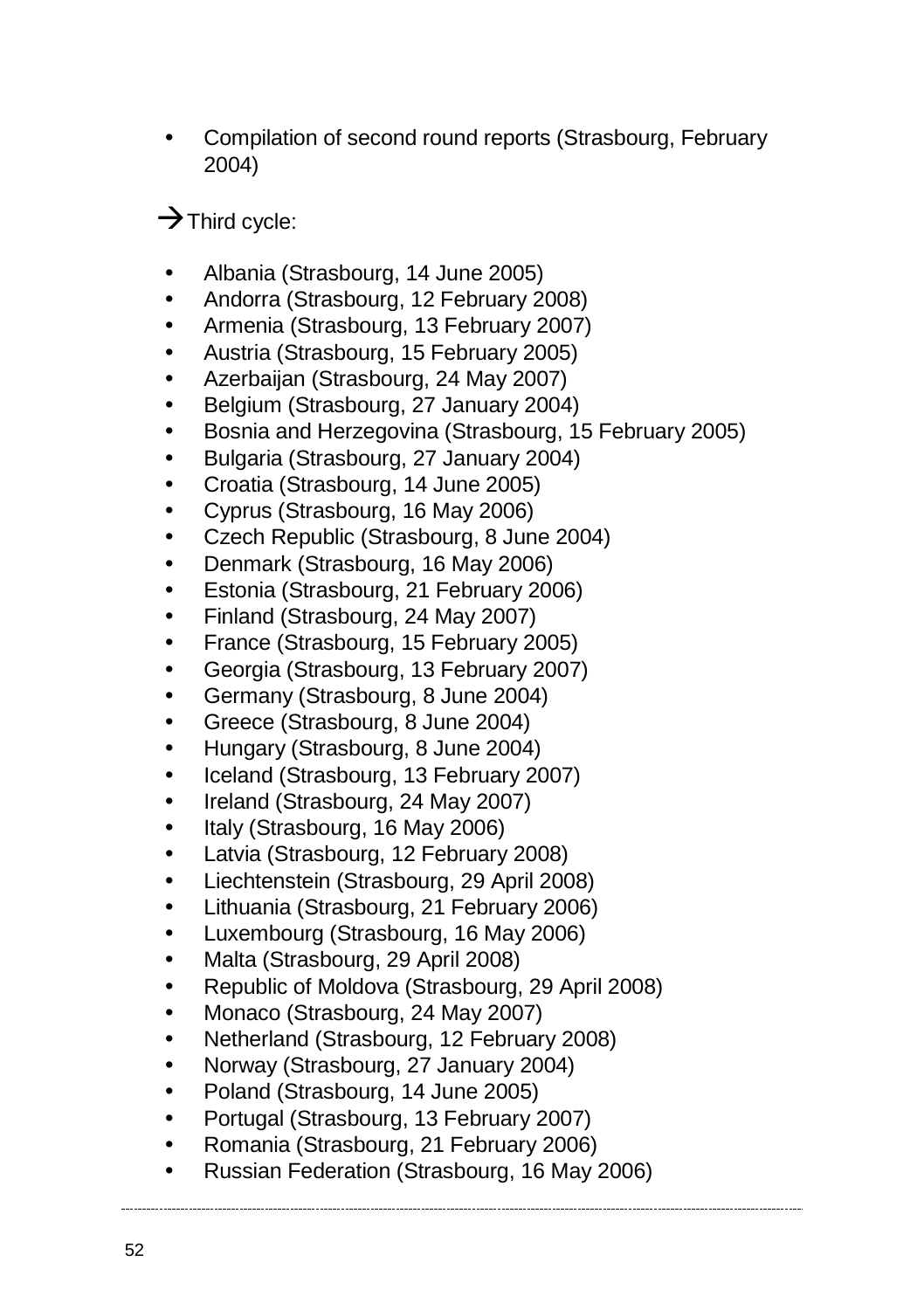- San Marino (Strasbourg, 29 April 2008)
- Serbia (Strasbourg, 29 April 2008)
- Slovakia (Strasbourg, 27 January 2004)
- Slovenia (Strasbourg, 13 February 2007)
- Spain (Strasbourg, 21 February 2006)
- Sweden (Strasbourg, 14 June 2005)
- Switzerland (Strasbourg, 27 January 2004)
- "the former Yugoslav Republic of Macedonia" (Strasbourg, 15 February 2005)
- Turkey (Strasbourg, 15 February 2005)
- Ukraine (Strasbourg, 12 February 2008)
- United Kingdom (Strasbourg, 14 June 2005)

### $\rightarrow$  Fourth cycle:

- Albania (Strasbourg, 2 March 2010)
- Andorra (Strasbourg, 22 May 2012)
- Armenia (Strasbourg, 9 February 2011)
- Austria (Strasbourg, 2 March 2010)
- Azerbaijan (Strasbourg, 31 May 2011)
- Belgium (Strasbourg, 26 May 2009)
- Bosnia and Herzegovina (Strasbourg, 8 February 2011)
- Bulgaria (Strasbourg, 24 February 2009)
- Croatia (Strasbourg, 25 September 2012)
- Cyprus (Strasbourg, 31 May 2011)
- Czech Republic (Strasbourg, 15 September 2009)
- Denmark (Strasbourg, 22 May 2012)
- Estonia (Strasbourg, 2 March 2010)
- Finland (Strasbourg, 9 July 2014)
- France (Strasbourg, 15 June 2010)
- Georgia (Strasbourg, 15 June 2010)
- Germany (Strasbourg, 26 May 2009)
- Greece (Strasbourg, 15 September 2009)
- Hungary (Strasbourg, 24 February 2009)
- Iceland (Strasbourg, 21 February 2012)
- Ireland (Strasbourg, 19 February 2014)
- Italy (Strasbourg, 21 February 2012)
- Latvia (Strasbourg, 21 February 2012)
- Liechtenstein (Strasbourg, 19 February 2014)
- Lithuania (Strasbourg, 13 September 2011)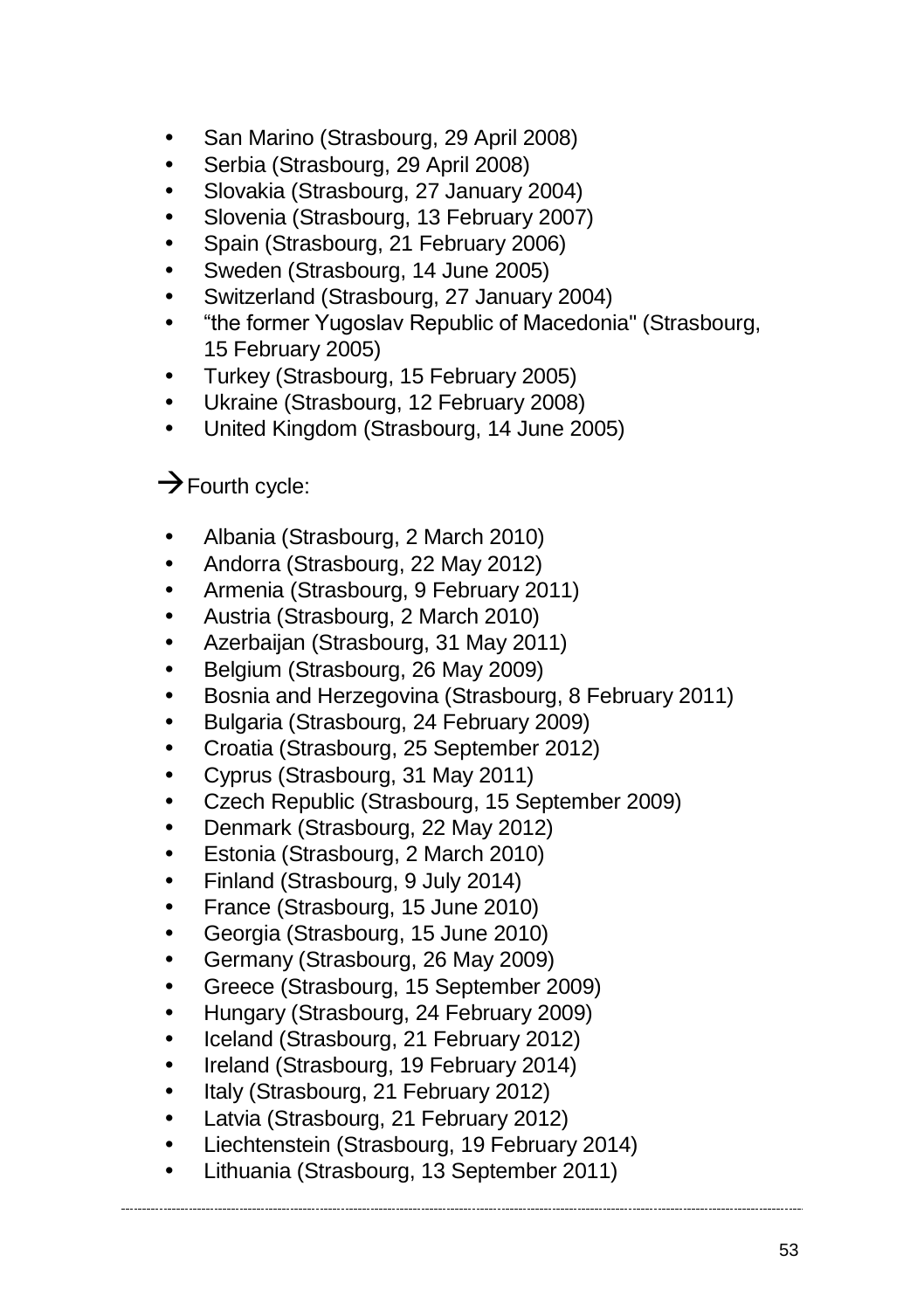- Luxembourg (Strasbourg, 21 February 2012)
- Malta (Strasbourg, 15 October 2014)
- Republic of Moldova (Strasbourg, 15 October 2014)
- Monaco (Strasbourg, 8 February 2011)
- Montenegro (Strasbourg, 21 February 2012)
- Netherlands (Strasbourg, 15 October 2014)
- Norway (Strasbourg, 24 February 2009)
- Poland (Strasbourg, 15 June 2010)
- Portugal (Strasbourg, 9 July 2014)
- Romania (Strasbourg, 3 June 2014)
- Russian Federation (Strasbourg, 15 October 2014)
- San Marino (Strasbourg, 9 July 2014)
- Serbia (Strasbourg, 31 May 2011)
- Slovakia (Strasbourg, 26 May 2009)
- Slovenia (Strasbourg, 16 September 2014)
- Spain (Strasbourg, 8 February 2011)
- Sweden (Strasbourg, 25 September 2012)
- Switzerland (Strasbourg, 15 September 2009)
- "the former Yugoslav Republic of Macedonia (Strasbourg, 15 June 2010)
- Turkey (Strasbourg, 8 February 2011)
- Ukraine (Strasbourg, 21 February 2012)
- United Kingdom (Strasbourg, 2 March 2010)

 $\rightarrow$  Follow-up recommendations fourth cycle:

- Albania (Strasbourg, 19 February 2013)
- Andorra (Strasbourg, 9 June 2015)
- Armenia (Strasbourg, 25 February 2014)
- Austria (Strasbourg, 19 February 2013)
- Azerbaijan (Strasbourg, 3 June 2014)
- Belgium (Strasbourg, 22 May 2012)
- Bosnia and Herzegovina (Strasbourg, 25 February 2014)
- Bulgaria (Strasbourg, 21 February 2012)
- Croatia (Strasbourg, 9 June 2015)
- Cyprus (Strasbourg, 3 June 2014)
- Czech Republic (Strasbourg, 22 May 2012)
- Denmark (Strasbourg, 9 June 2015)
- Estonia (Strasbourg, 19 February 2013)
- Finland (Strasbourg, 7 June 2016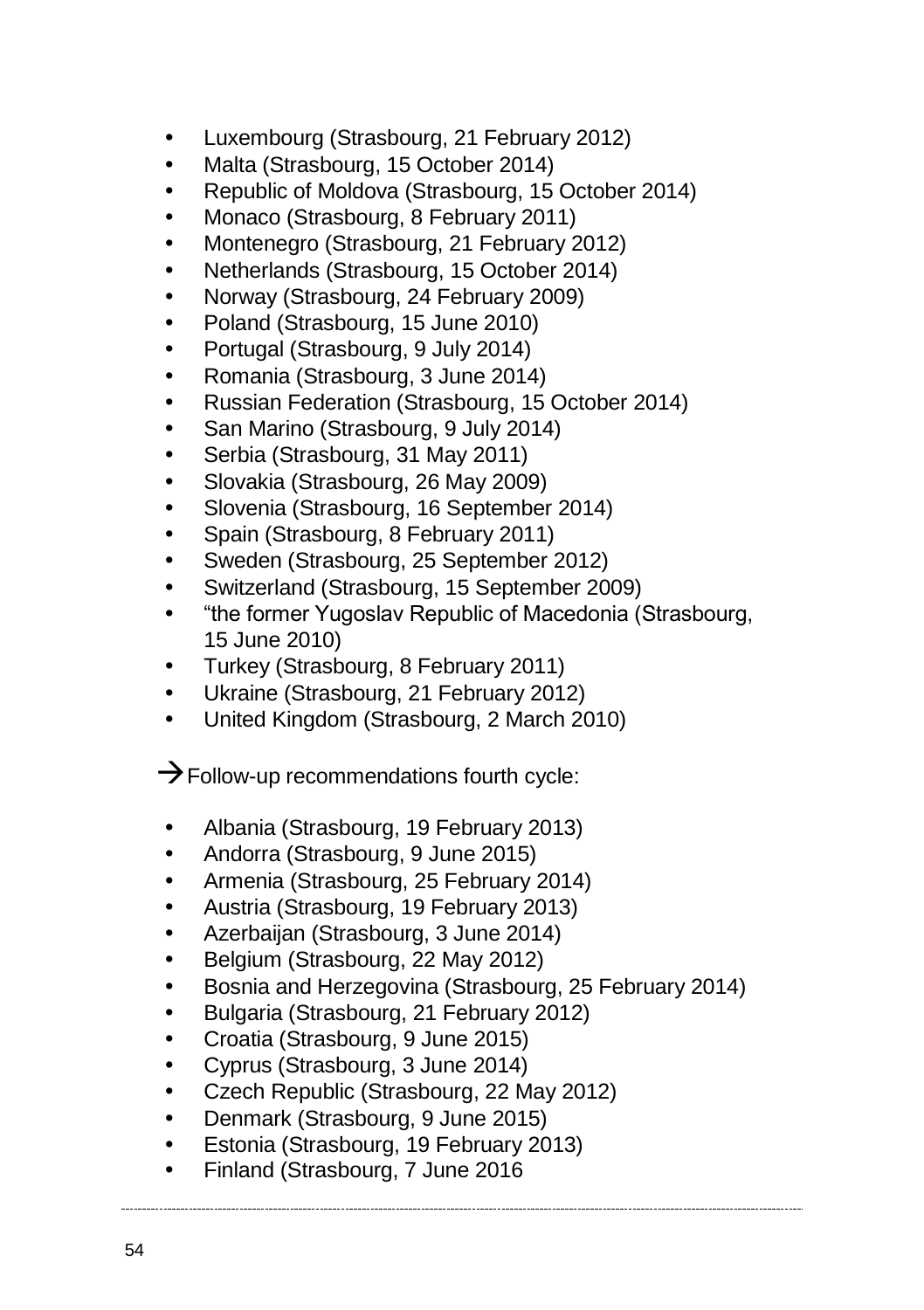- France (Strasbourg, 9 July 2013)
- Georgia (Strasbourg, 15 October 2013)
- Germany (Strasbourg, 22 May 2012)
- Greece (Strasbourg, 25 September 2012)
- Hungary (Strasbourg, 21 February 2012)
- Iceland (Strasbourg, 24 February 2015)
- Ireland (Strasbourg, 1 March 2016)
- Italy (Strasbourg, 24 February 2015)
- Latvia (Strasbourg, 24 February 2015)
- Liechtenstein (Strasbourg, 1 March 2016)
- Lithuania (Strasbourg, 3 June 2014)
- Luxembourg (Strasbourg, 24 February 2015)
- Malta (Strasbourg, 4 October 2016)
- Moldova (Strasbourg, 7 June 2016)
- Monaco (Strasbourg, 3 June 2014)
- Montenegro (Strasbourg, 24 February 2015)
- Netherlands (Strasbourg, 7 June 2016)
- Norway (Strasbourg, 21 February 2012)
- Poland (Strasbourg, 9 July 2013)
- Portugal (Strasbourg, 7 June 2016)
- Romania (Strasbourg, 16 May 2017)
- Russian Federation (Strasbourg, 7 June 2016)
- San Marino (Strasbourg, 7 June 2016)
- Serbia (Strasbourg, 3 June 2014)
- Slovakia (Strasbourg, 22 May 2012)
- Slovenia (Strasbourg, 19 September 2017)
- Spain (Strasbourg, 25 February 2014)
- Sweden (Strasbourg, 9 June 2015)
- Switzerland (Strasbourg, 22 May 2012)
- "The former Yugoslav Republic of Macedonia" (Strasbourg, 9 July 2013)
- Turkey (Strasbourg, 25 February 2014)
- Ukraine (Strasbourg, 9 June 2015)
- United Kingdom (Strasbourg, 19 February 2013)

### $\rightarrow$  Fifth cycle:

- Albania (Strasbourg, 9 June 2015)
- Andorra (Strasbourg, 28 February 2017)
- Armenia (Strasbourg, 4 October 2016)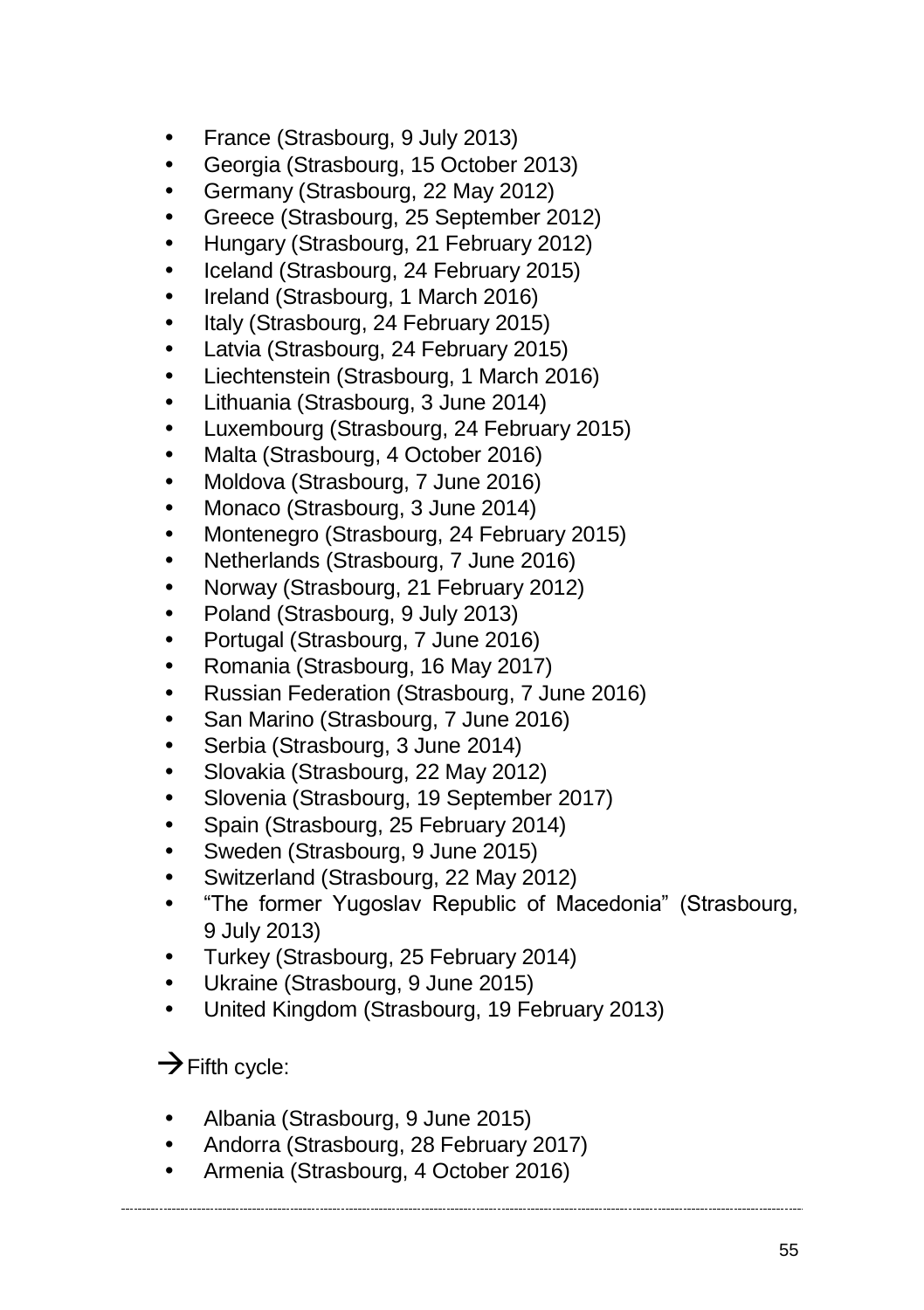- Austria (Strasbourg, 13 October 2015)
- Azerbaijan (Strasbourg, 7 June 2016)
- Belgium (Strasbourg, 25 February 2014)
- Bosnia and Herzegovina (Strasbourg, 28 February 2017)
- Bulgaria (Strasbourg, 16 September 2014)
- Croatia (Strasbourg, 15 May 2018)
- Cyprus (Strasbourg, 7 June 2016)
- Czech Republic (Strasbourg, 13 October 2015)
- Denmark (Strasbourg, 16 May 2017)
- Estonia (Strasbourg, 13 October 2015)
- Finland (Strasbourg, 10 September 2019)
- France (Strasbourg, 1 March 2016)
- Georgia (Strasbourg, 1 March 2016)
- Germany (Strasbourg, 25 February 2014)
- Greece (Strasbourg, 24 February 2015)
- Hungary (Strasbourg, 9 June 2015)
- Iceland (Strasbourg, 28 February 2017)
- Ireland (Strasbourg, 6 June 2019)
- Italy (Strasbourg, 7 June 2016)
- Latvia (Strasbourg, 5 March 2019)
- Liechtenstein (Strasbourg, 15 May 2018)
- Lithuania (Strasbourg, 7 June 2016)
- Luxembourg (Strasbourg, 28 February 2017)
- Malta (Strasbourg, 15 May 2018)
- Republic of Moldova (Strasbourg, 2 October 2018)
- Monaco (Strasbourg, 1 March 2016)
- Montenegro (Strasbourg, 19 September 2017)
- Netherlands (Strasbourg, 6 June 2019)
- Norway (Strasbourg, 24 February 2015)
- Poland (Strasbourg, 9 June 2015)
- Portugal (Strasbourg, 2 October 2018)
- Romania (Strasbourg, 6 June 2019)
- Russian Federation (Strasbourg, 5 March 2019)
- San Marino (Strasbourg, 27 February 2018)
- Serbia (Strasbourg, 16 May 2017)
- Slovenia (Strasbourg, 6 June 2019)
- Slovakia (Strasbourg, 16 September 2014)
- Spain (Strasbourg, 27 February 2018)
- Sweden (Strasbourg, 27 February 2018)
- Switzerland (Strasbourg, 16 September 2014)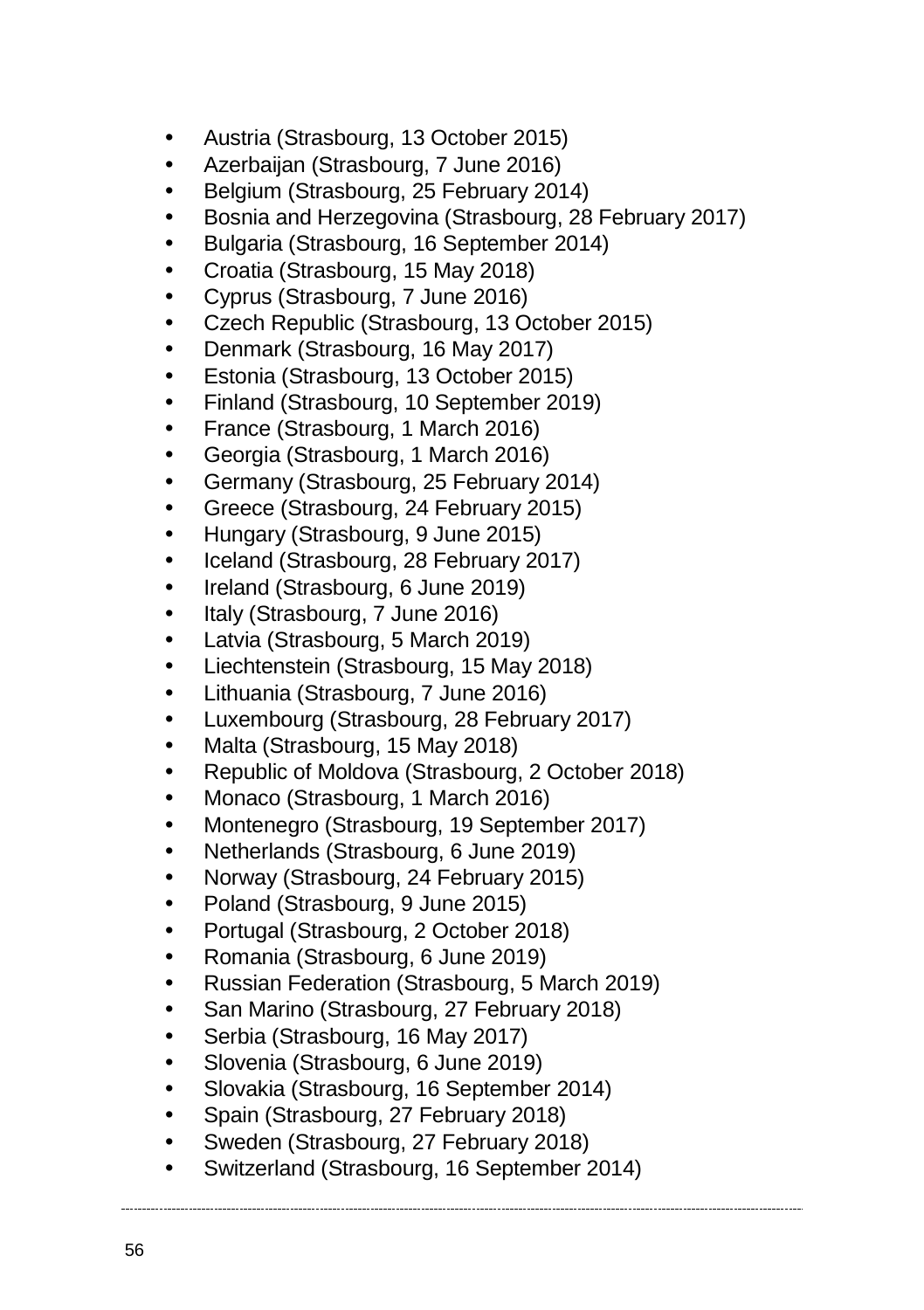- "The former Yugoslav Republic of Macedonia" (Strasbourg, 7 June 2016)
- Turkey (Strasbourg, 4 October 2016)
- Ukraine (Strasbourg, 19 September 2017)
- United Kingdom (Strasbourg, 4 October 2016)

 $\rightarrow$  Follow-up recommendations fifth cycle:

- Albania (Strasbourg, 15 May 2018)
- Andorra (Strasbourg, 19 March 2020)
- Armenia (Strasbourg, 10 September 2019)
- Austria (Strasbourg, 15 May 2018)
- Azerbaijan (Strasbourg, 6 June 2019)
- Belgium (Strasbourg, 28 February 2017)
- Bosnia and Herzegovina (Strasbourg, 19 March 2020)
- Bulgaria (Strasbourg, 16 May 2017)
- Cyprus (Strasbourg, 6 June 2019)
- Czech Republic (Strasbourg, 15 May 2018)
- Denmark (Strasbourg, 2 June 2020)
- Estonia (Strasbourg, 15 May 2018)
- France (Strasbourg, 5 March 2019)
- Georgia (Strasbourg, 5 March 2019)
- Germany (Strasbourg, 28 February 2017)
- Greece (Strasbourg, 27 February 2018)
- Hungary (Strasbourg, 15 May 2018)
- Iceland (Strasbourg, 19 March 2020)
- Italy (Strasbourg, 6 June 2019)
- Lithuania (Strasbourg, 6 June 2019)
- Luxembourg (Strasbourg, 19 March 2020)
- Monaco (Strasbourg, 5 March 2019)
- Montenegro (Strasbourg, 2 June 2020)
- North Macedonia (Strasbourg, 6 June 2019)
- Norway (Strasbourg, 27 February 2018)
- Poland (Strasbourg, 15 May 2018)
- Serbia (Strasbourg, 2 June 2020)
- Slovak Republic (Strasbourg, 16 May 2017)
- Sweden (Strasbourg, 8 December 2020)
- Switzerland (Strasbourg, 16 May 2017)
- Turkey (Strasbourg, 6 June 2019)
- Ukraine (Strasbourg, 2 June 2020)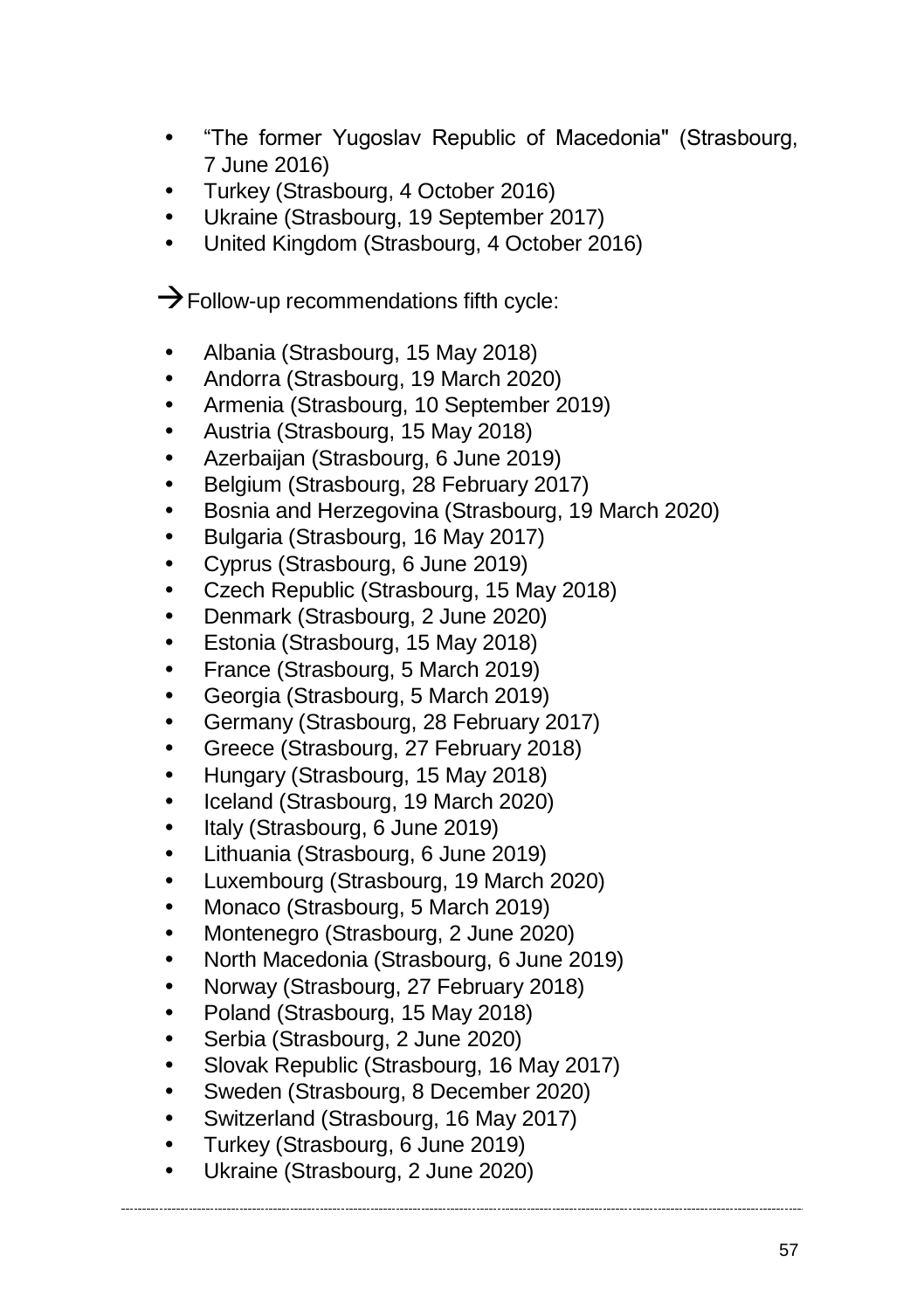United Kingdom (Strasbourg, 6 June 2019)

 $\rightarrow$  Sixth cycle:

- Albania (Strasbourg, 2 June 2020)
- Austria (Strasbourg, 2 June 2020)
- Belgium (Strasbourg, 18 March 2020)
- Czech Republic (Strasbourg, 8 December 2020)
- Germany (Strasbourg, 17 March 2020)
- Slovak Republic (Strasbourg, 8 December 2020)
- Switzerland (Strasbourg, 19 March 2020)
- **Peroceedings of the Seminar "Combating racism while respecting** freedom of expression", 16 -17 November 2006 (Strasbourg, July 2007)
- "Ethnic" statistics and data protection in the Council of Europe countries, by Patrick Simon, *Institut National d'Etudes Démographiques* (Strasbourg, November 2007)
- "Cooperation for effectiveness: Local authorities and national specialised bodies combating racism and intolerance", ECRI study by Niall Crowley (Strasbourg, May 2015)
- "National Specialised Bodies: Effective implementation of their advisory function", ECRI study by Niall Crowley (Strasbourg, December 2016)
- "25 Years of the European Commission against Racism and Intolerance: Impact in the Field of Equality", ECRI study by Timothy Jacob-Owens (Strasbourg, August 2019)
- "Moving Forward: Increasing ECRI's Impact", ECRI study by Nils Muižnieks (Strasbourg, September 2019)